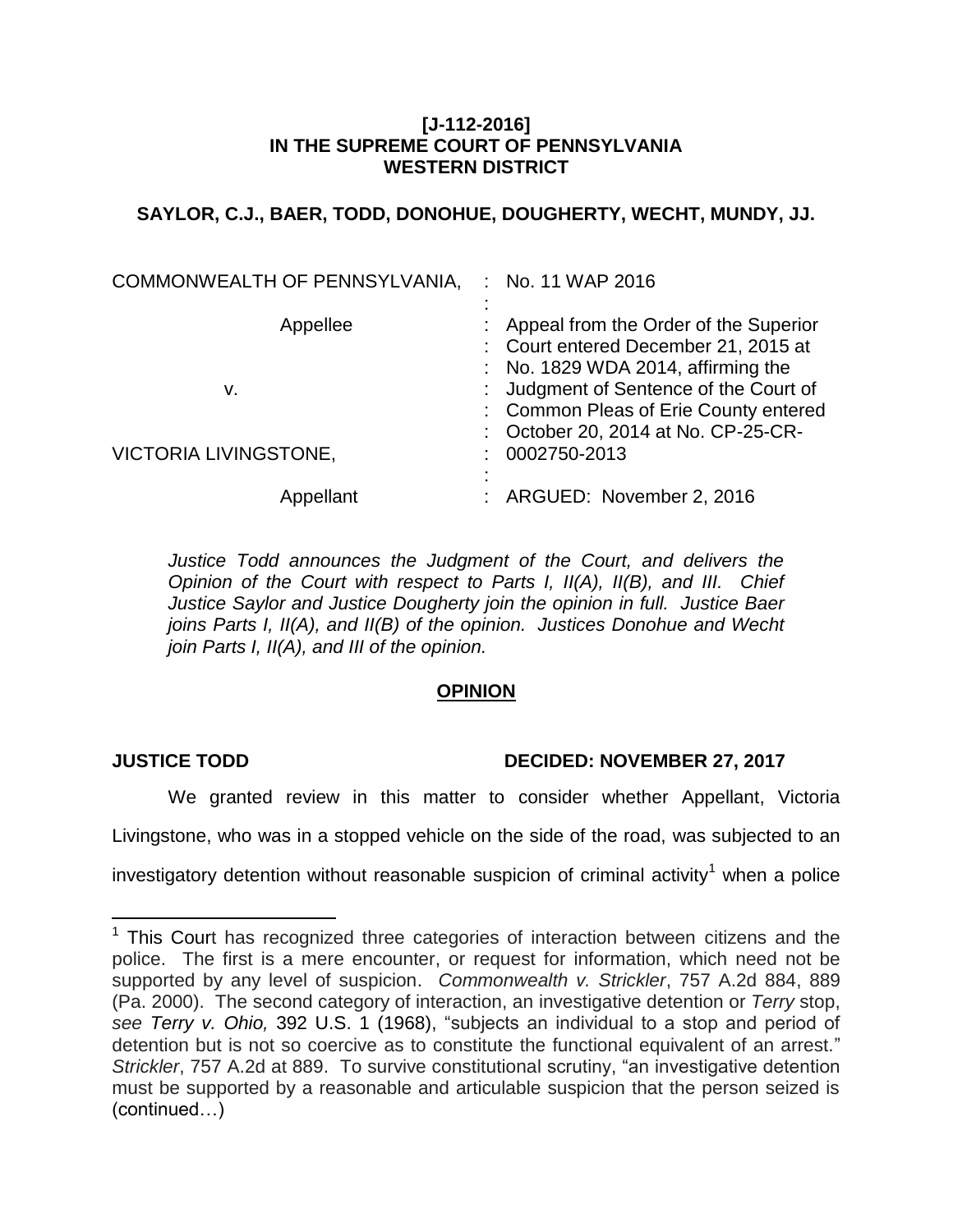officer, ostensibly seeking only to inquire about her need for assistance, pulled his patrol car, with its emergency lights activated, alongside her vehicle. For the reasons set forth below, we conclude that Appellant was subjected to an illegal investigatory detention. Furthermore, although we take this opportunity to recognize the public servant "exception" to the warrant requirement under the community caretaking doctrine, which in certain circumstances will permit a warrantless seizure, we conclude that the doctrine does not justify the detention of Appellant under the facts of this case. Thus, we hold that the Superior Court erred in affirming the trial court's denial of Appellant's motion to suppress evidence obtained as a result of her illegal investigatory detention, and we reverse the Superior Court's decision and remand for further proceedings.

#### **I. Background**

On June 14, 2013, at approximately 9:30 p.m., Pennsylvania State Trooper Jeremy Frantz was traveling northbound on Interstate 79 in his marked police cruiser when he observed a vehicle pulled over onto the right shoulder of the road; the engine was running, but the hazard lights were not activated. Trooper Frantz activated his emergency lights and, with his passenger window down, pulled alongside the stopped vehicle. Appellant, the sole occupant of the vehicle, was sitting in the driver's seat and appeared to be entering an address into her vehicle's navigation system. According to Trooper Frantz's testimony at the suppression hearing, when he first made eye contact with Appellant, she gave him a "hundred mile stare," which Trooper Frantz described as "glossy eyes" and "looking through [him]." N.T. Suppression Hearing, 5/28/14, at 7. Trooper Frantz motioned for Appellant to roll down her window, and he asked her if she

<sup>(…</sup>continued)

engaged in criminal activity and may continue only so long as is necessary to confirm or dispel such suspicion." *Id.* Finally, an arrest or custodial detention must be supported by probable cause to believe the person is engaged in criminal activity. *Id.*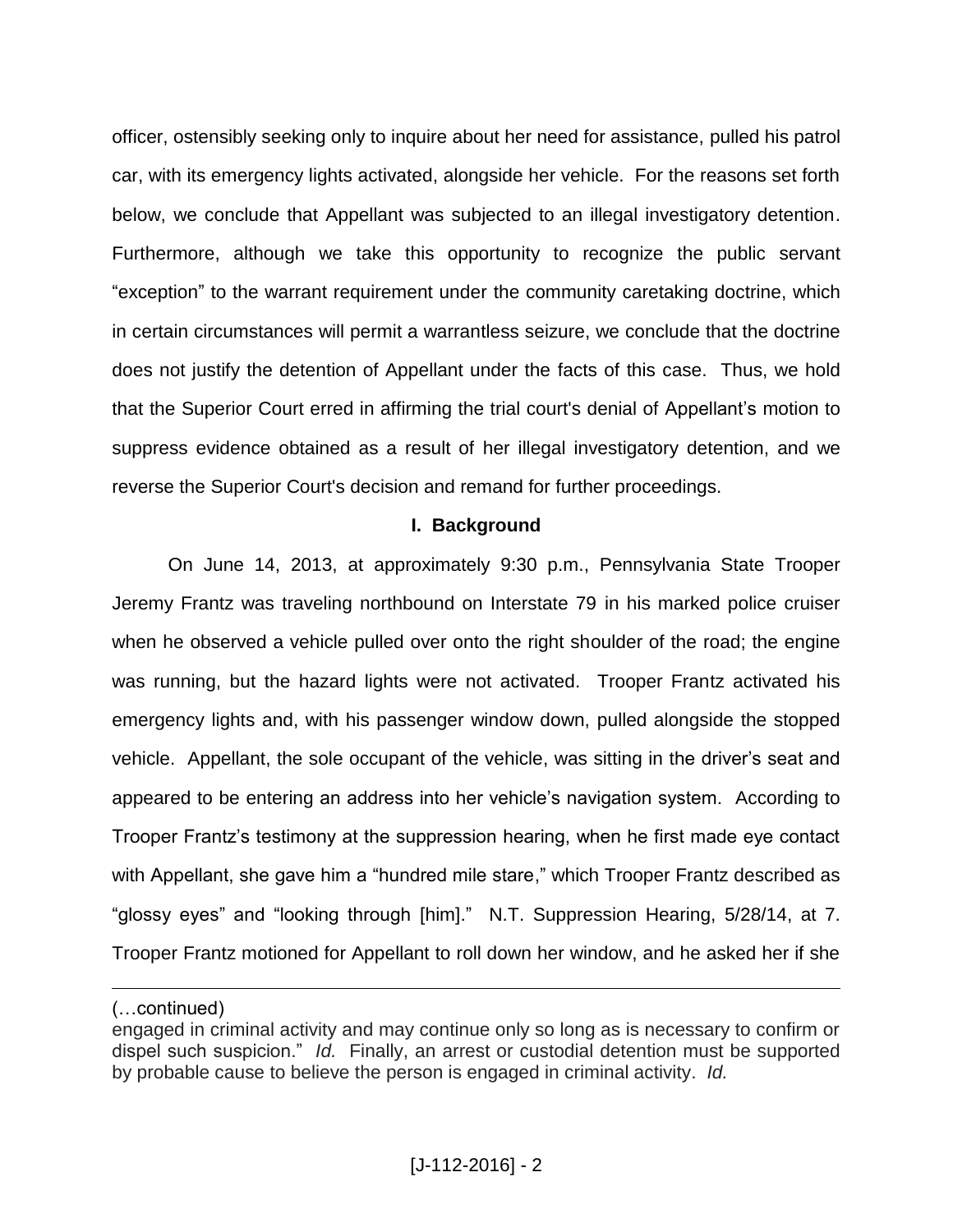was okay. Appellant answered affirmatively. When asked where she was going, Appellant stated that she was traveling to New York for a dragon boat race. At that point, Trooper Frantz pulled his cruiser in front of Appellant's vehicle, exited the cruiser, and approached Appellant's vehicle on foot. At approximately the same time, another trooper pulled behind Appellant's vehicle, but, when he exited his vehicle, that trooper remained in front of his police cruiser and did not make contact with Appellant. *Id.* at 12.

When he reached Appellant's vehicle on foot, Trooper Frantz asked to see Appellant's driver's license, and, when asked if she had been drinking, Appellant replied that she had not, but that she would like to once she arrived at her destination. She explained that she had finished working at 8:00 p.m., and had been driving for approximately 90 minutes. The audio of Trooper Frantz's dashboard camera video, which was introduced at the suppression hearing, reveals that Appellant repeatedly told Trooper Frantz that she was "a CEO of five companies" and worked long hours. *Id.* at 10. She also repeatedly stated that she had two sons at the Citadel, $<sup>2</sup>$  and she told</sup> Trooper Frantz that she was afraid of him, and afraid that her sons would get in trouble because of her being stopped. *Id.* at 11. Based on the appearance of her eyes and the fact that she was acting "confused," Trooper Frantz asked Appellant to exit her vehicle so that he could perform field sobriety tests. *Id.* He indicated that, at that point, "[s]he was an emotional wreck. She was crying, constantly repeating herself about the fact that she's a CEO of five companies." *Id.* at 13. Trooper Frantz then advised Appellant that he intended to administer a portable breathalyzer test ("PBT"), and, assuming it was clear, he would help her get to her destination. As neither of the troopers had a

 $2$  The Citadel is a military college in South Carolina.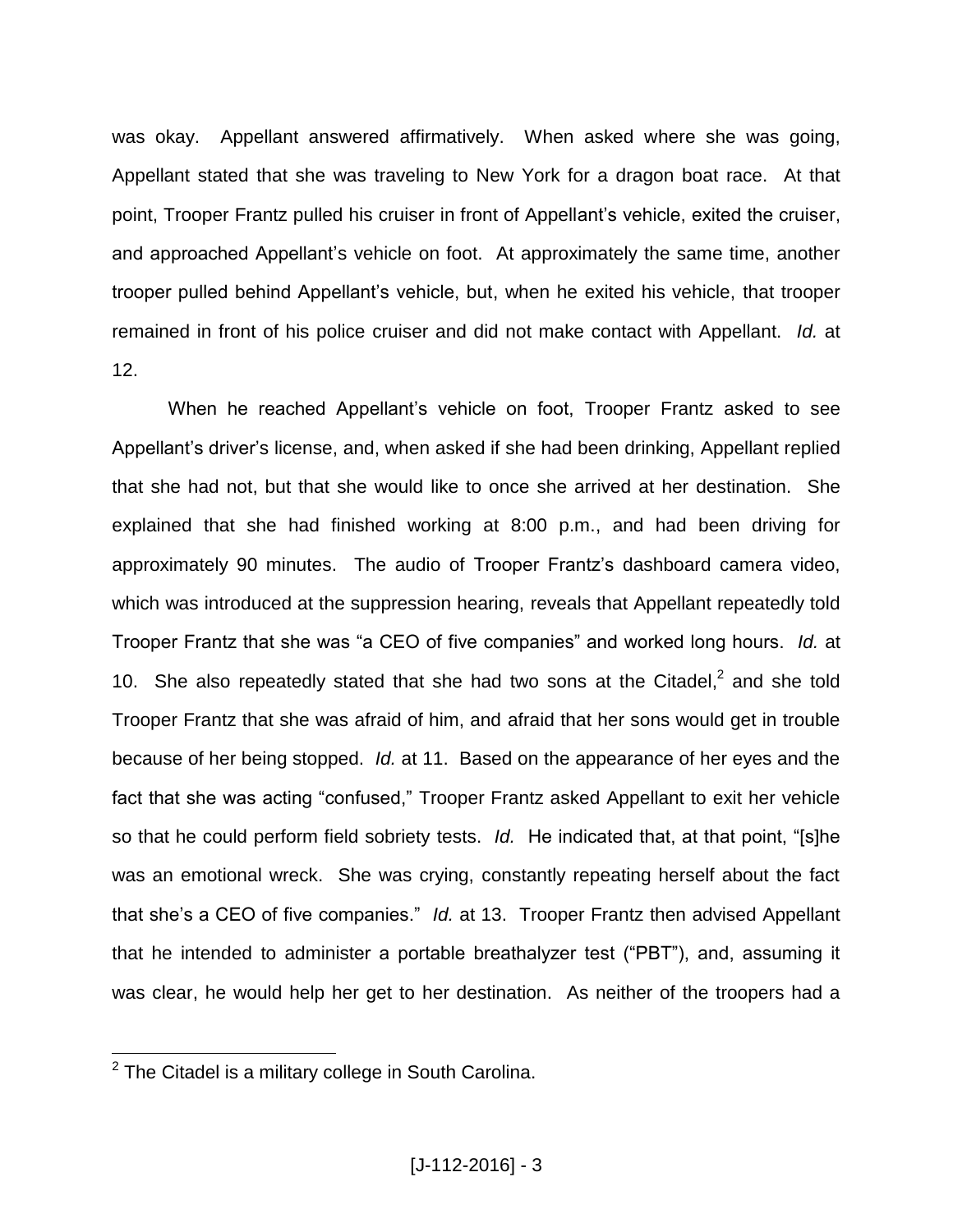PBT in their cruisers, another officer brought one to the scene. The results of the PBT indicated the presence of alcohol in Appellant's system. As a result, Trooper Frantz placed Appellant under arrest, and transported her to the police barracks where an EMT administered a blood test. The test revealed that Appellant had a blood alcohol content (BAC) of .205%. Accordingly, Appellant was charged with DUI - General Impairment,<sup>3</sup> DUI - Highest Rate of Alcohol, $4$  and Careless Driving.<sup>5</sup>

On March 17, 2014, Appellant filed a pre-trial motion to suppress evidence of her BAC on the basis that, once Trooper Frantz activated his emergency lights and pulled alongside her vehicle, she was subjected to an investigative detention unsupported by reasonable suspicion. Following an evidentiary hearing, the Honorable Ernest J. DiSantis, Jr. denied the motion on June 18, 2014, concluding that Trooper Frantz, after observing Appellant's vehicle on the side of the interstate, had a duty to determine whether Appellant was in need of assistance, and his "act of approaching [Appellant's] vehicle with his overhead emergency lights was a mere encounter." Trial Court Opinion, 6/18/14, at 4-5. The trial court further determined that, once he observed the Appellant's confused demeanor and "glossy" eyes, "it was reasonable for him to continue his inquiry." *Id.* at 5. On October 20, 2014, at a stipulated non-jury trial, at which the trial court took judicial notice of the facts presented at the suppression hearing, Appellant was convicted of all charges, and sentenced to an aggregate term of 24 months intermediate punishment, with the first 90 days to be served on electronic monitoring, followed by probation, and fines and costs.

 $^{4}$  75 Pa.C.S. § 3802(c).

 3 75 Pa.C.S. § 3802(a)(1).

 $5$  75 Pa.C.S. § 3714(a).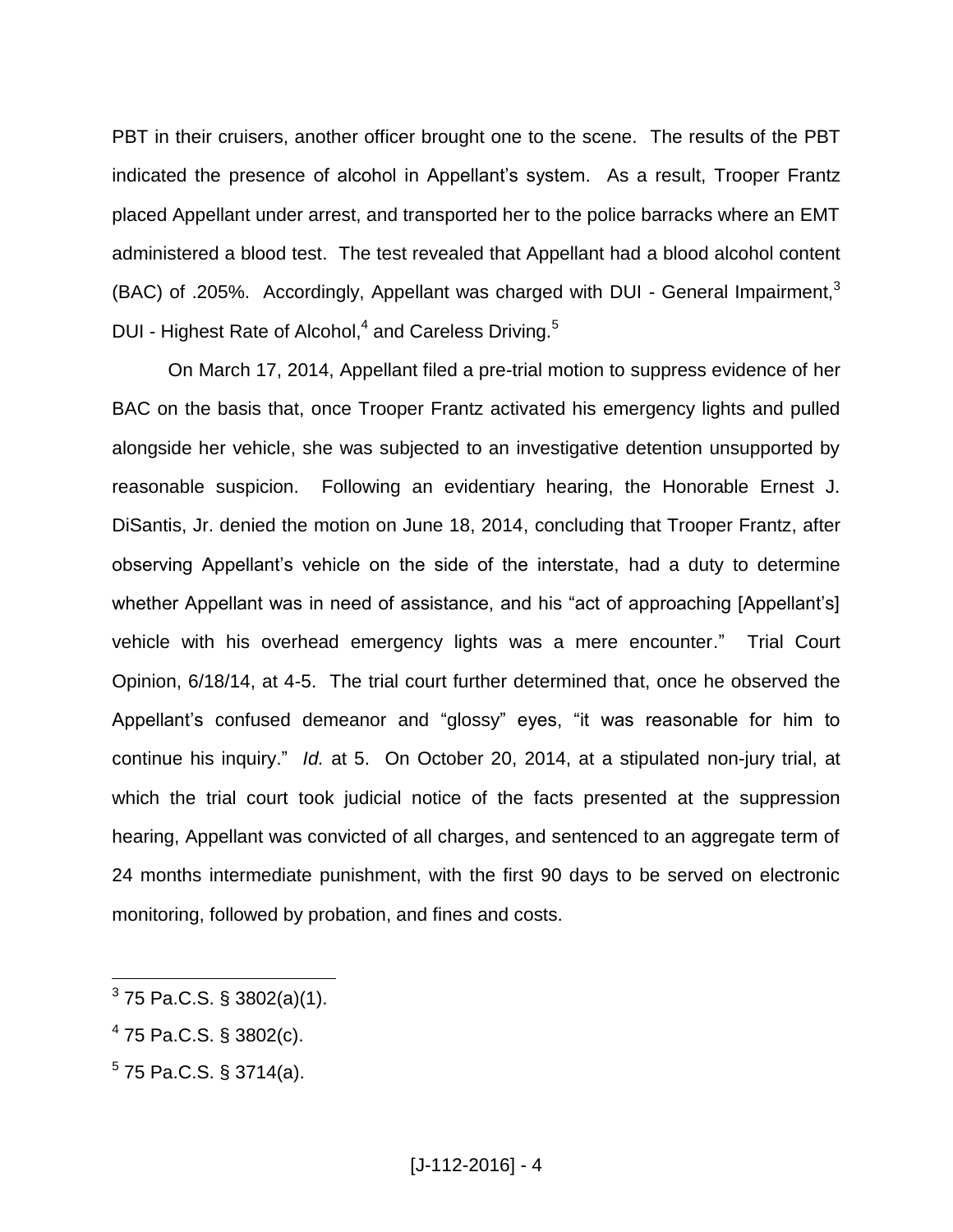Appellant appealed her judgment of sentence to the Superior Court, wherein she argued that Trooper Frantz's act of pulling alongside her vehicle with his emergency lights activated, when her vehicle was stopped on the side of the road, but the hazard lights were not activated and there were no visible signs of distress to the driver or vehicle, and when Trooper Frantz had not observed any vehicle violations or received any report of a vehicle in need of assistance, was an investigative detention and that the trial court erred in deeming it a mere encounter. The Superior Court affirmed Appellant's judgment of sentence in a unanimous, unpublished memorandum opinion. *Commonwealth v. Livingstone*, 1829 WDA 2014 (Pa. Super. filed Dec. 21, 2015).

The Superior Court began its analysis by setting forth the following standard for determining whether the initial interaction between Appellant and Trooper Frantz constituted a mere encounter or an investigative detention:

> To determine whether a mere encounter rises to the level of an investigatory detention, we must discern whether, as a matter of law, the police conducted a seizure of the person involved. To decide whether a seizure has occurred, a court must consider all the circumstances surrounding the encounter to determine whether the demeanor and conduct of the police would have communicated to a reasonable person that he or she was not free to decline the officer's request or otherwise terminate the encounter. Thus, the focal point of our inquiry must be whether, considering the circumstances surrounding the incident, a reasonable person innocent of any crime, would have thought he was being restrained had he been in the defendant's shoes.

*Id.* at 3-4 (quoting *Commonwealth v. Collins*, 950 A.2d 1041, 1046-47 (Pa. Super. 2008)).

The Superior Court then rejected Appellant's claim that the activation of emergency lights on a police cruiser immediately renders an interaction between an officer and a citizen an investigative detention, noting that it rejected that same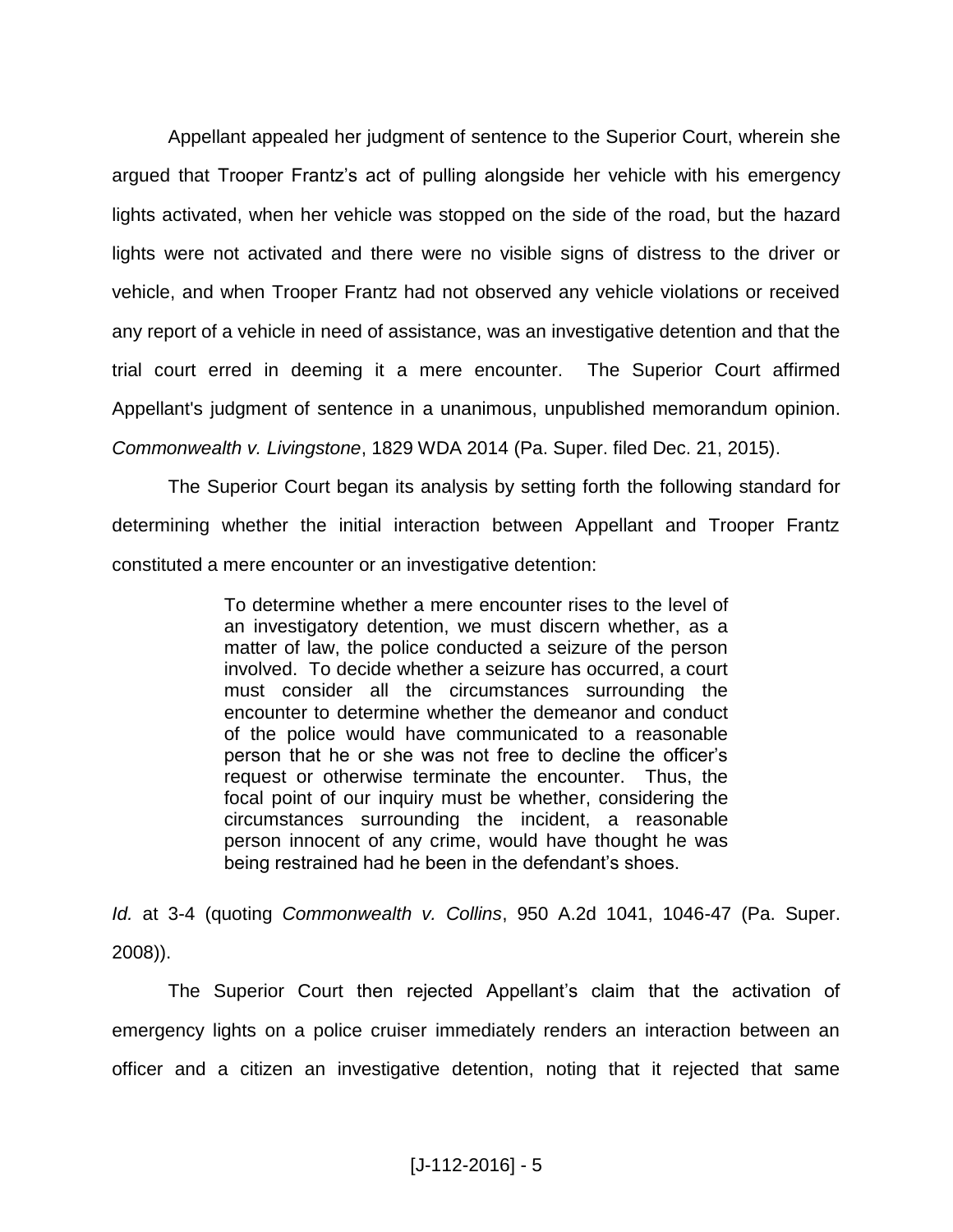argument in *Commonwealth v. Johonoson*, 844 A.2d 556 (Pa. Super. 2004), *Commonwealth v. Conte*, 931 A.2d 690 (Pa. Super. 2007), and *Commonwealth v. Kendall*, 976 A.2d 503 (Pa. Super. 2009). In *Johonoson*, a state trooper was traveling on a rural road in the early morning when he observed a slow-moving vehicle with its flashers activated. Without using his turn signal, the driver, Johonoson, pulled his vehicle to the side of the road. The trooper pulled his cruiser behind the vehicle, activated his emergency lights, exited his cruiser, and approached the vehicle, where he noticed severe damage to both sides of the car. When he began to speak with Johonoson, the trooper immediately observed signs of intoxication. Johonoson subsequently was arrested for DUI. In a pretrial motion to suppress, Johonoson alleged, *inter alia*, that when the trooper pulled behind his vehicle and activated the patrol car's emergency lights, he was subjected to an investigatory detention without reasonable suspicion. The trial court denied the motion, and the Superior Court, in an alternative holding, affirmed. The court found that the fact that Johonoson had voluntarily pulled off the road and came to a full stop without any prompting from the trooper was critical to its determination. With respect to Johonoson's argument that the activated emergency lights were a signal that he was not free to leave,  $6$  thus rendering the interaction an investigative detention, the Superior Court stated:

 6 In *Johonoson*, the court opined that the "free to leave" test, discussed *infra*, was inapposite, and that the relevant inquiry was "whether a reasonable person would feel free to 'decline the officer's requests or otherwise terminate the encounter' once the officer approaches the driver and begins asking questions." 844 A.2d at 563 (citing *Commonwealth v. Smith*, 836 A.2d 5 (Pa. 2003)). Similarly, in *Conte*, the court determined that a reasonable person in the appellant's position "would have felt free to decline the officer's offer of help or to otherwise terminate the encounter," 931 A.2d at 694, but stated that the "same result would have attained under the 'free to leave' test . . . if appellant had introduced evidence . . . that an alternate ride awaited him" at the time the officer's patrol car arrived. *Id.* at n.3. However, our decision in *Smith*, wherein the defendant was approached by police officers while she was on a bus, simply recognized that, pursuant to *Florida v. Bostick*, 501 U.S. 429 (1991), the proper inquiry (continued…)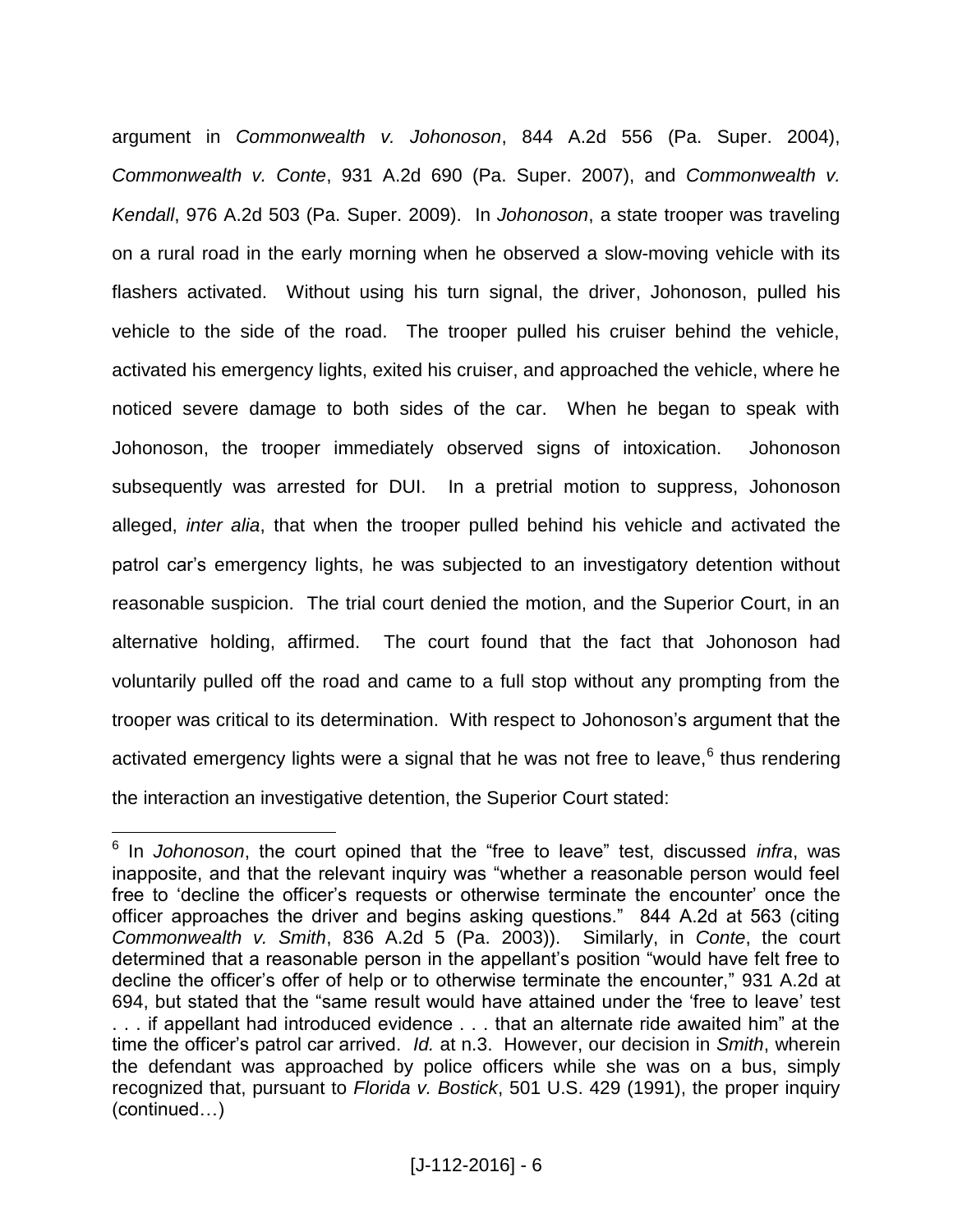We recognize that flashing overhead lights, when used to pull a vehicle over, are a strong signal that a police officer is stopping a vehicle and that the driver is not free to terminate this encounter. The same is not necessarily true under the factual circumstances presented here. It is one traditional function of State Troopers, and indeed all police officers patrolling our highways, to help motorists who are stranded or who may otherwise need assistance. Such assistance is to be expected, and is generally considered welcome.

Often, and particularly at night, there is simply no way to render this aid safely without first activating the police cruiser's overhead lights. This act serves several functions, including avoiding a collision on the highway, and potentially calling additional aid to the scene. Moreover, by activating the overhead lights, the officer signals to the motorist that it is actually a police officer (rather than a potentially dangerous stranger) who is approaching.

By pulling over to the side of the road at 3:00 in the morning on a rural road, after driving slowly with his hazard lights on, Appellant should have had reason to expect that a police officer would pull over and attempt to render aid. Indeed, by his own repeated admissions, Appellant had recently been in a serious accident and was lost on a dark country road. Appellant is exactly the sort of person whom [the trooper] has a duty to assist. The fact that [the trooper] activated his lights in the course of doing so does not turn the interaction into an investigative detention. Rather, it remained a mere encounter for which no suspicion of illegal activity was required.

844 A.2d at 562 (emphasis omitted).

(…continued)

where an individual is approached in the confines of a bus is not whether a reasonable person would feel free to leave, as that belief might be the result of the individual's decision to board the bus for travel, rather than coercive conduct on the part of police, but rather whether, taking into account all of the circumstances surrounding the encounter, a reasonable person would have felt free to decline to answer an officer's questions.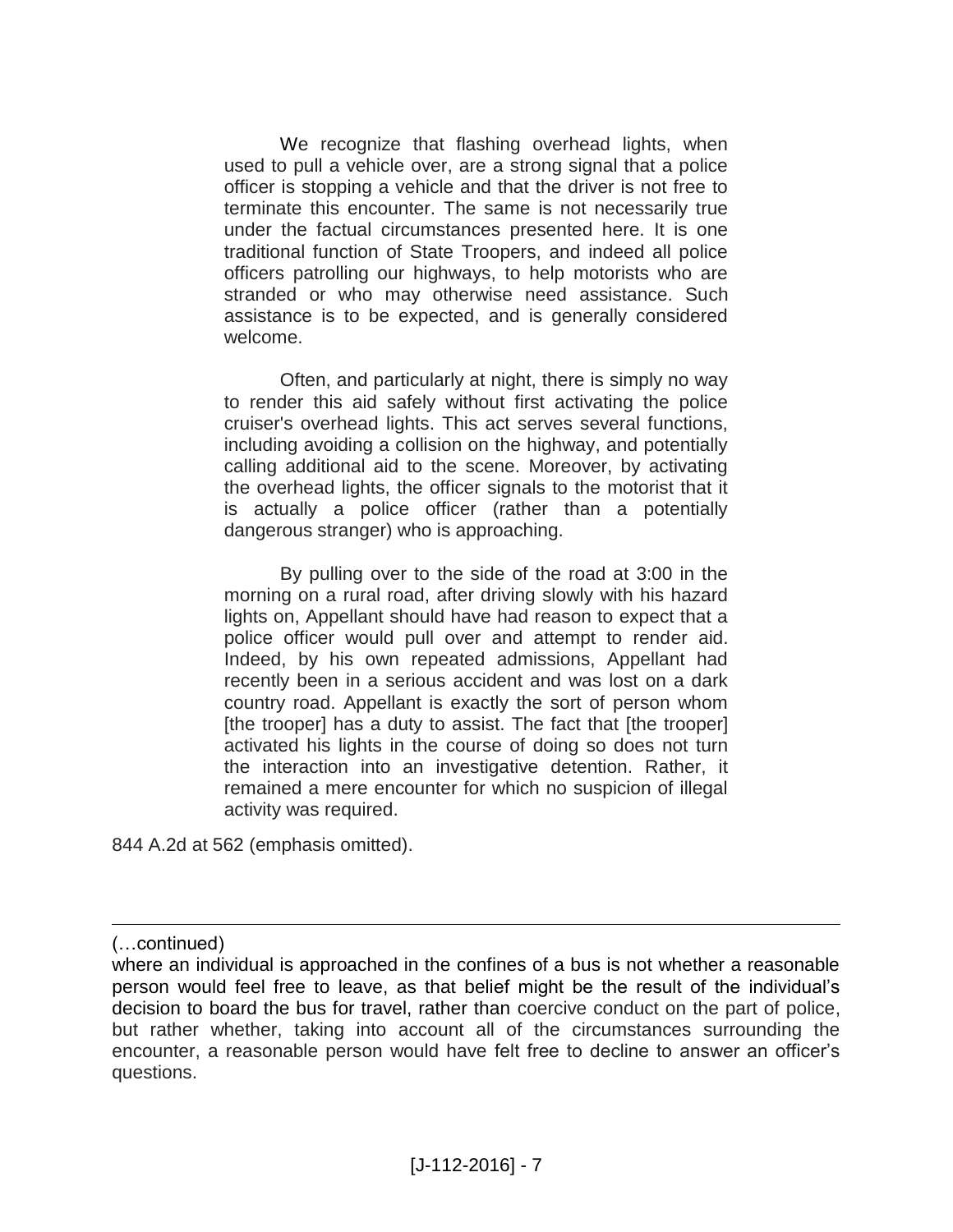In *Conte*, a police officer received a report of a disabled vehicle on the side of the road, and, upon seeing the vehicle, pulled behind it and activated his emergency lights. The officer then approached the driver, Conte, who had exited his vehicle, to ask if he needed help, and Conte indicated he had a flat tire. The officer noticed signs of intoxication, and Conte ultimately was arrested and charged with DUI. Conte filed a motion to suppress on the basis that the uniformed officer's arrival in his patrol car, with emergency lights flashing, instantly subjected him to an investigative detention unsupported by reasonable suspicion. The trial court denied the motion, and the Superior Court affirmed, quoting at length from *Johonoson*. The court determined that Conte was not subjected to an investigatory detention because "a reasonable person in [his] position would have understood [the officer's] arrival as an act of official assistance, and not as the start of an investigative detention." 931 A.2d at 693. The court further concluded that a reasonable person in Conte's position, "knowing the officer was simply carrying out a highly desirable public safety duty, would have felt free to decline the officer's offer of help or to otherwise terminate the encounter." *Id.* at 694.

Finally, in *Kendall*, two police officers were on routine patrol at approximately 1:15 a.m. when they came upon a vehicle traveling in front of them. After nearly two or three minutes, the driver, Kendall, activated his turn signal and pulled onto the shoulder of the two-lane road, leaving his turn signal on. The officers pulled behind the vehicle, and, after running the license plate, activated their emergency lights. One of the officers exited the patrol car and approached the driver's side of the vehicle, asking Kendall why he had pulled over suddenly. Kendall stated that he did so to let the patrol car pass. At this time, the officer observed an open can of beer on the passenger seat and smelled alcohol on the driver's breath, and Kendall was arrested and charged with DUI. He filed a pretrial motion to suppress the evidence on the grounds that he was subjected to an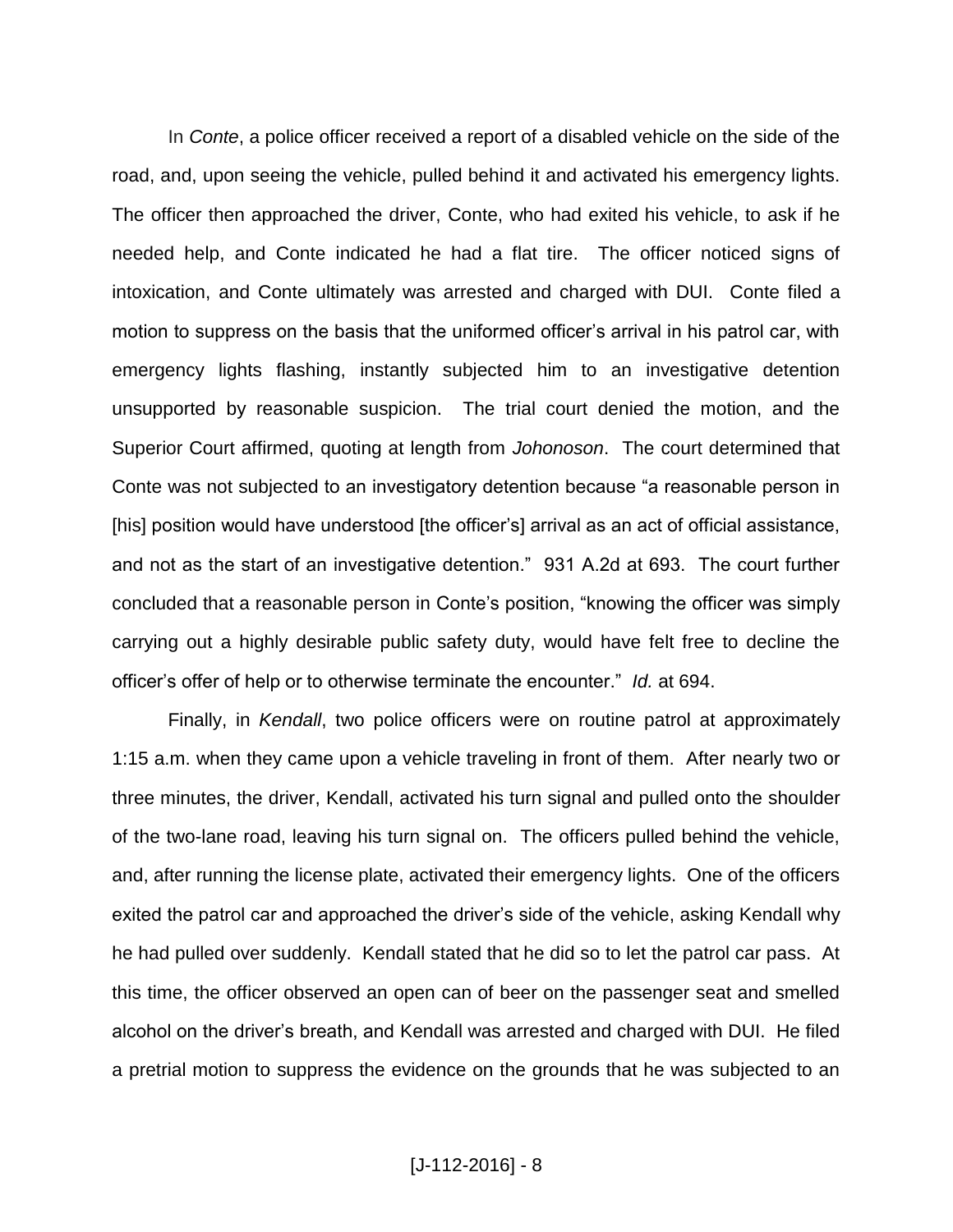investigatory detention without reasonable suspicion, which the trial court denied. On appeal, the Superior Court affirmed the trial court's denial of the motion to suppress, concluding that, in light of police officers' duty to render aid and assistance to motorists, the interaction between the officers and Kendall was a mere encounter, which required no level of suspicion. Citing *Conte* and *Johonoson*, the court reiterated that the activation of emergency lights does not transform a mere encounter into an investigatory detention. 975 A.2d at 505.

In the instant case, quoting at length from *Johonoson*, the Superior Court concluded that the record supported the trial court's conclusion that Trooper Frantz pulled his vehicle alongside Appellant's vehicle to see if she needed assistance. The court suggested that the "absence of outward signs of a vehicle being in distress does not bar an officer from conducting a safety check," and opined that, because "[d]rivers do not commonly stop their cars on an interstate at night, and doing so is generally associated with a motorist having some sort of problem," the circumstances were sufficient to suggest to Trooper Frantz that assistance might be needed. 1829 WDA 2014 at 8 (citing *Collins*, 950 A.2d at 1047).<sup>7</sup> Thus, the court determined that the

<sup>7</sup> In this regard, the Superior Court distinguished its decisions in *Commonwealth v. Hill*, 874 A.2d 1214 (Pa. Super. 2005), and *Commonwealth v. Fuller*, 940 A.2d 476 (Pa. Super. 2007). In *Hill*, a police officer was patrolling a rural road in the early morning when he observed a vehicle pull to the side of the road. The officer pulled his police cruiser behind the vehicle, activated his emergency lights, and approached the vehicle on foot, at which point he discovered that the driver, Hill, was intoxicated. The Superior Court held that Hill had been subjected to an investigative detention without reasonable suspicion because, unlike in *Johonoson*, there were no circumstances that would lead a reasonable person to believe that the officer had pulled behind Hill with his emergency lights activated in order to render assistance.

Similarly, in *Fuller*, police officers were traveling in their police cruiser shortly after midnight when they caught up to a truck traveling in the same direction. The driver, Fuller, slowed down to an approximate stop, and then pulled onto the berm of the road. The officers pulled their police vehicle behind the truck and activated their emergency lights. One of the officers approached Fuller on foot, and noticed signs of (continued…)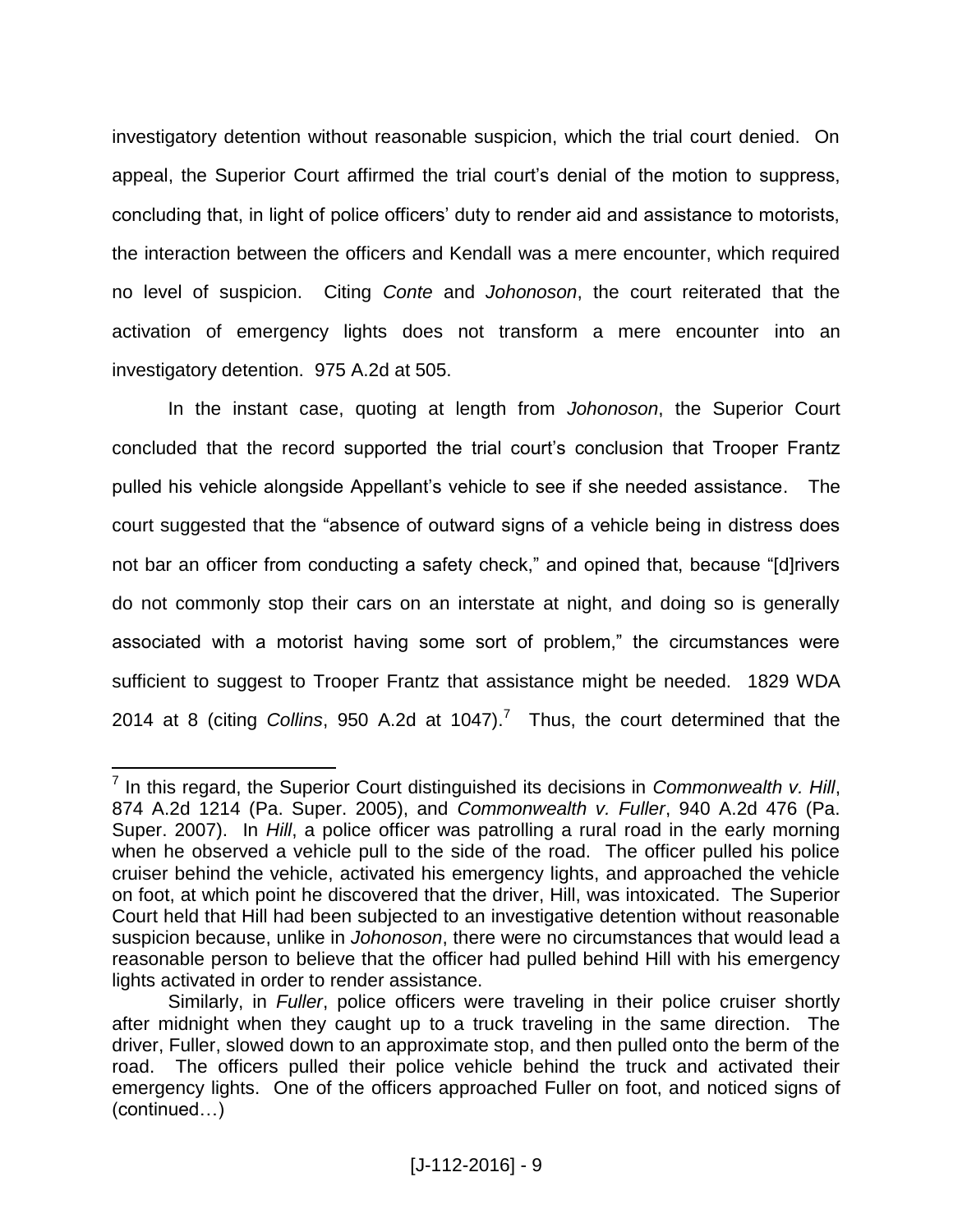interaction between Appellant and Trooper Frantz constituted a mere encounter and thus did not require reasonable suspicion of criminal activity. *Livingstone*, at 6.

Appellant filed a petition for allowance of appeal with this Court, and we granted review to consider the following issue: "Where a Police Officer approaches a voluntarily stopped motorist with [the police vehicle's] emergency lights activated, would a reasonable motorist feel that she was not free to leave prior to the approaching officer stopping to interact with her, or, simply passing her by?" *Commonwealth v. Livingstone*, 135 A.3d 1016 (Pa. 2016) (order). We specifically directed the parties to address the potential application of a community caretaking exception, *see*, *e.g.*, *State v. Anderson*, 362 P.3d 1232 (Utah 2015) (holding that seizure of defendant who had stopped his car on the side of a rural highway at night and activated his vehicle's hazard lights was justified under the public servant exception to the community caretaking doctrine), under these circumstances.

## **II. Analysis**

As Appellant challenges the Superior Court's decision affirming the trial court's denial of her motion to suppress, we first note our well established standard of review of claims regarding the denial of a suppression motion:

<sup>(…</sup>continued)

intoxication. When asked why he had pulled off the road, Fuller replied "because you guys were behind me." 940 A.2d at 477. The Superior Court vacated Fuller's sentence, holding that he had been subjected to an investigative detention without reasonable suspicion; the court noted that the officer who stopped Fuller testified that the officer believed the activation of the emergency lights was a signal to the motorist that he was not free to leave and that the officer agreed that Fuller would interpret the lights in the same manner.

In the instant case, the Superior Court noted that, in *Fuller* and *Hill*, the officers initially witnessed the motorists driving on the road and did not observe anything that would suggest that the motorists needed assistance, whereas in the instant case, Appellant's vehicle was "parked" on an interstate at night, which is "unusual." *Livingstone*, 1829 WDA 2014 at 7.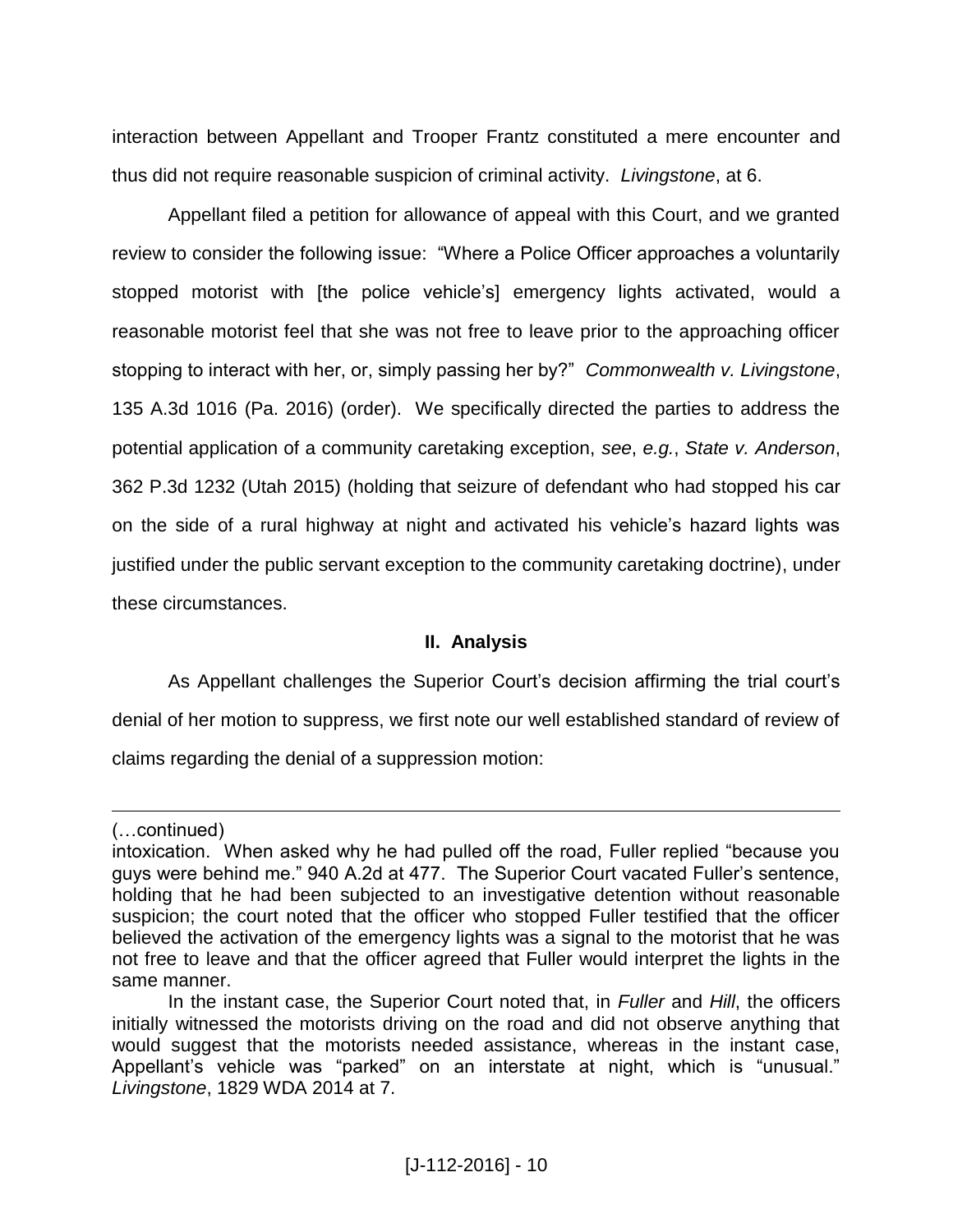We may consider only the Commonwealth's evidence and so much of the evidence for the defense as remains uncontradicted when read in the context of the record as a whole. Where the record supports the factual findings of the trial court, we are bound by those facts and may reverse only if the legal conclusions drawn therefrom are in error. An appellate court, of course, is not bound by the suppression court's conclusions of law.

*Commonwealth v. Gary*, 91 A.3d 102, 106 (Pa. 2014) (citation omitted). In reviewing questions of law, our standard of review is *de novo* and our scope of review is plenary. *Weaver v. Lancaster Newspapers, Inc.*, 926 A.2d 899, 903 (Pa. 2007).

# **A. Seizure vs. Mere Encounter**

In arguing that the Superior Court erred in affirming the trial court's denial of her motion to suppress, Appellant maintains that, at the moment Trooper Frantz pulled alongside her stopped vehicle, with his emergency lights activated, she was subjected to an investigative detention that was not supported by reasonable suspicion or probable cause, thus violating her right to be free from unreasonable searches and seizures under the Fourth Amendment to the United States Constitution.<sup>8</sup> In its brief, the Commonwealth asserts that the "initial interaction between Trooper Frantz and Appellant was a mere encounter," Commonwealth Brief at 2, but devotes its argument and analysis to whether Trooper Frantz's stop of Appellant was justified under the community caretaking doctrine. For the following reasons, we are constrained to agree with Appellant that, when Trooper Frantz pulled alongside her vehicle, with his emergency lights activated, Appellant was subjected to an investigative detention.

<sup>&</sup>lt;sup>8</sup> Although Appellant also cites Article I, Section 8 of the Pennsylvania Constitution, she does not contend that the Pennsylvania Constitution provides any greater privacy protection under the facts of this case than does the Fourth Amendment, nor does she cite any cases for such a proposition. Thus, we analyze this case purely under the federal Constitution.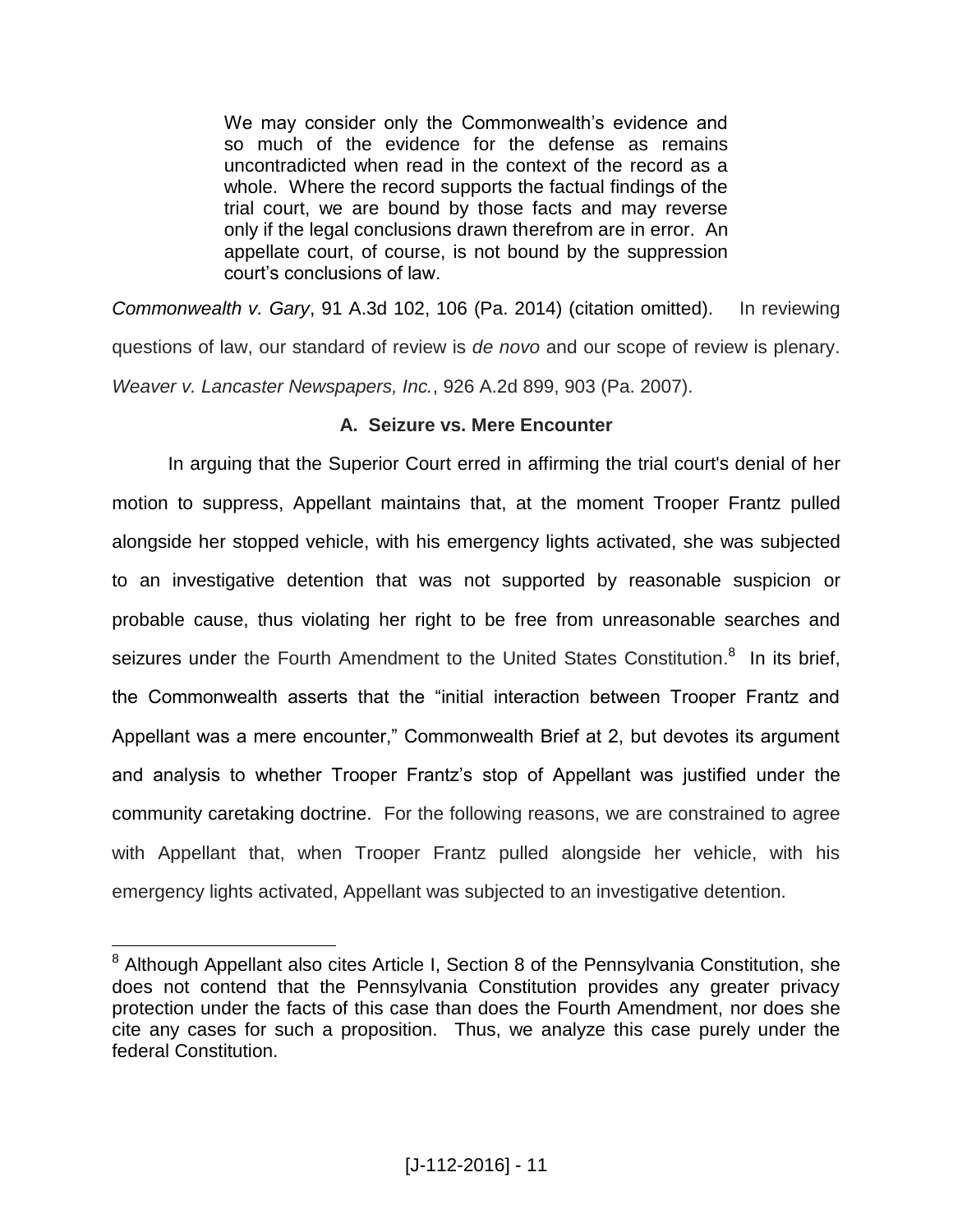The Fourth Amendment provides:

The right of the people to be secure in their persons, houses, papers, and effects, against unreasonable searches and seizures, shall not be violated, and no Warrants shall issue, but upon probable cause, supported by Oath or affirmation, and particularly describing the place to be searched, and the persons or things to be seized.

U.S. Const. amend. IV.

The United States Constitution does not forbid all searches and seizures; rather, it forbids *unreasonable* searches and seizures. *Terry*, 392 U.S. at 9. A determination of whether a search is reasonable requires balancing the public interest in conducting the search or seizure against an individual's right to be free from arbitrary intrusions by law enforcement officers. *Id.* at 20-21. Furthermore, in the context of the Fourth Amendment, a person is considered seized "only if, in view of all the circumstances surrounding the incident, a reasonable person would have believed that he was not free to leave." *United States v. Mendenhall*, 446 U.S. 544, 554 (1980). In evaluating those circumstances, the crucial inquiry is whether the officer, "by means of physical force or a show of authority," has restrained a citizen's freedom of movement. *Id.* at 553; *Strickler*, 757 A.2d at 890.

As a preliminary matter, we emphasize that the issue of whether an individual has been seized is distinct from the issue of whether that seizure was reasonable. The fact that a search may be deemed reasonable pursuant to an "exception"<sup>9</sup> to the warrant requirement does not mean that the individual was not subjected to a seizure in the first instance. For example, in the context of the community caretaking doctrine exception to the warrant requirement, the Supreme Court of Illinois explained, "if community caretaking were just another name for consensual encounters, there would

<sup>9</sup> *See* note 11, *infra*.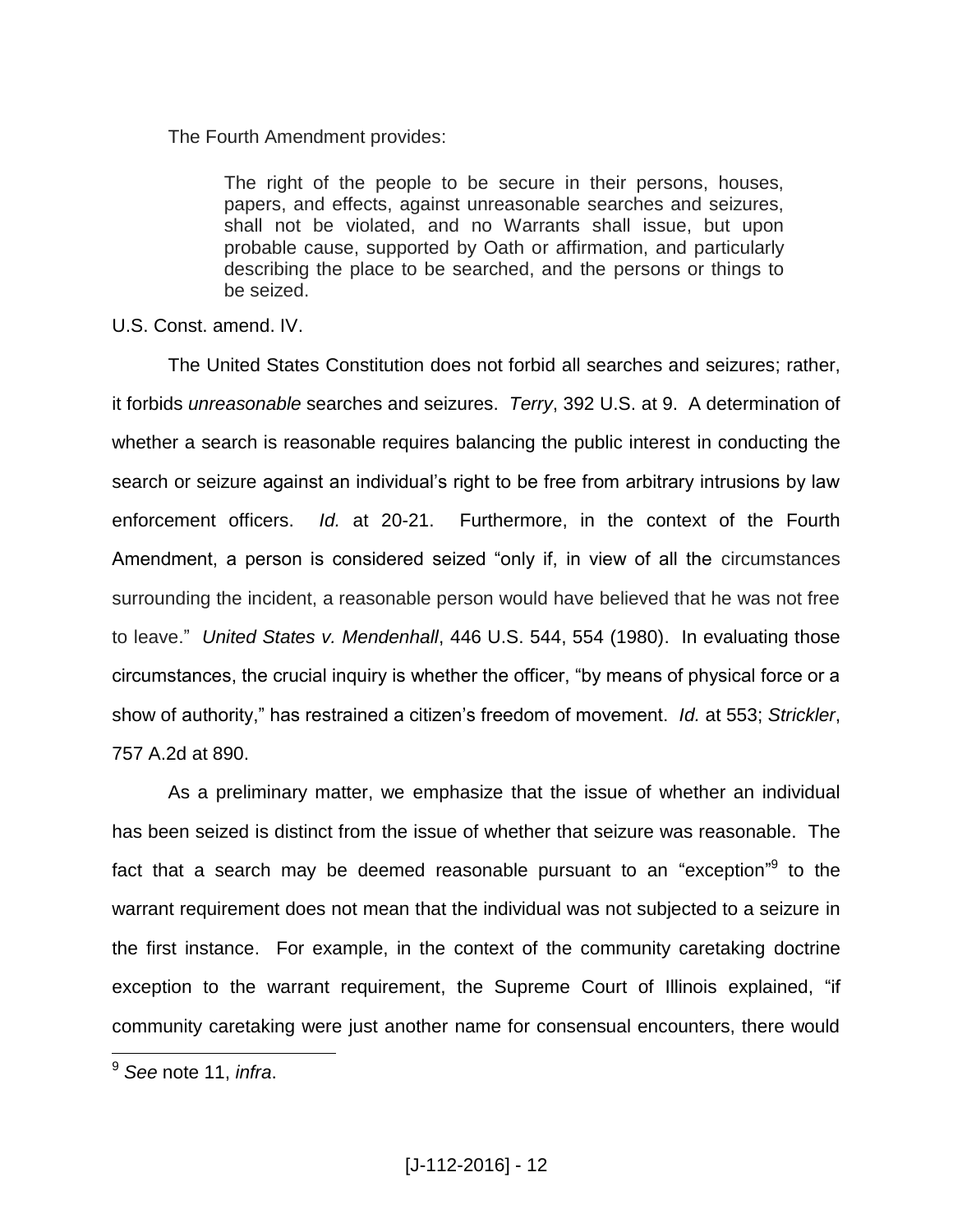have been no need for courts to formulate the exception in the first place." *People v. McDonough*, 940 N.E.2d 1100, 1107 (Ill. 2010) ("[T]he community caretaking doctrine 'is analytically distinct from consensual encounters and is invoked to validate a search or seizure as reasonable under the [F]ourth [A]mendment. *It is not relevant to determining whether police conduct amounted to a seizure in the first place*." (emphasis original)); *see also State v. McCormick*, 494 S.W.3d 673, 675 (Tenn. 2016) ("[T]he community caretaking doctrine is analytically distinct from consensual police-citizen encounters and is instead an exception to the state and federal constitutional warrant requirements which may be invoked to validate as reasonable a warrantless seizure of an automobile."); *State v. Crawford*, 659 N.W.2d 537, 543 (Iowa 2003) ("Implicit in any community caretaking case is the fact that there has been a seizure within the meaning of the Fourth Amendment. Otherwise there would be no need to apply a community caretaking exception.").

As noted above, the trial court in the instant case concluded that "Trooper Frantz was under a duty to determine whether [Appellant] needed assistance," such that Trooper Frantz's "act of approaching [Appellant's] vehicle with his overhead emergency lights was a mere encounter." Trial Court Opinion, 6/18/14, at 4-5 (citing *Conte*, *supra* and *Kendall*, *supra*). Moreover, in affirming the trial court's order, the Superior Court held that the trial court's determination that Trooper Frantz pulled alongside Appellant's vehicle in order to conduct a "safety check" was supported by the record, and, therefore, that the interaction was a mere encounter. *Livingstone*, 1829 WDA 2014 at 7, 10. In focusing on whether Trooper Frantz had a duty to determine whether Appellant was in need of assistance, and whether it was reasonable for him to conclude that she might, the lower courts conflated the threshold issue of whether Appellant was seized − i.e., whether a reasonable person in Appellant's shoes would have believed that she was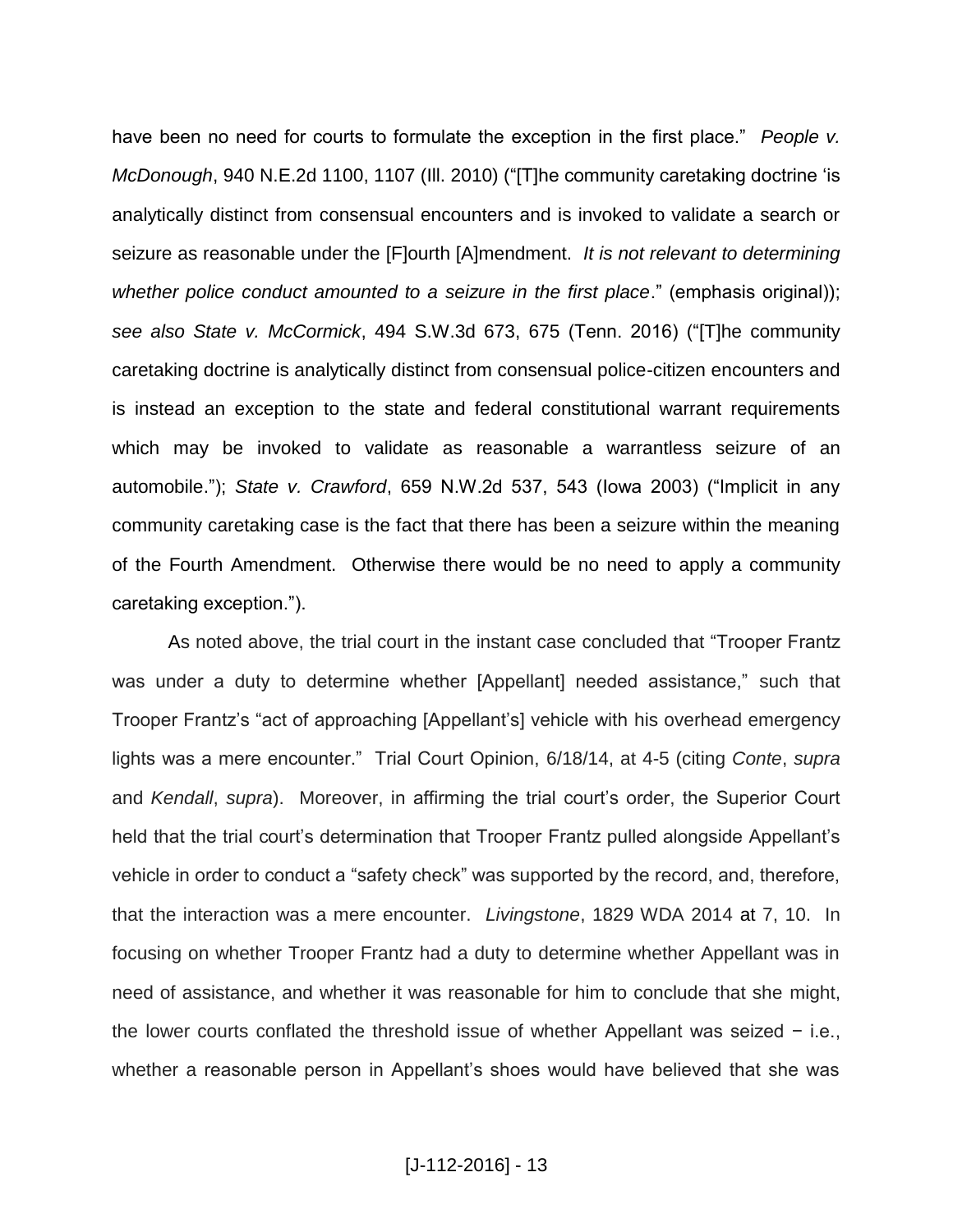free to leave − with the issue of whether the seizure was reasonable.<sup>10</sup> Thus, we must first determine whether Appellant was seized by considering whether a reasonable person in Appellant's shoes would have believed she was free to leave when Trooper Frantz pulled his patrol car, with its emergency lights activated, alongside her vehicle.

To determine whether a citizen's movement has been restrained, courts must consider the totality of the circumstances, "with no single factor dictating the ultimate conclusion as to whether a seizure has occurred." *Strickler*, 757 A.2d at 890. In *Mendenhall*, the high Court indicated that the following factors suggest a seizure occurred: "the threatening presence of several officers, the display of a weapon by an officer, some physical touching of the person of the citizen, or the use of language or tone of voice indicating that compliance with the officer's request might be compelled." 446 U.S. at 554. The Court explained that, absent evidence of the factors identified

976 A.2d at 508.

 $10$  We note that, in the cases relied on by the Superior Court below, including *Johonoson*, *Conte*, and *Kendall*, the courts' decisions likewise were based in part on its belief that the motorists should have expected that a police officer might approach them and attempt to render aid. In *Johonoson*, the court opined, "[b]y pulling over to the side of the road at 3:00 in the morning on a rural road, after driving slowly with his hazard lights on, Appellant should have had reason to expect that a police officer would pull over and attempt to render aid." 844 A.2d at 562. In *Conte*, the court similarly held "[t]he evidence introduced at the suppression hearing shows that a reasonable person in Appellant's position would have understood [the officer's] arrival as an act of official assistance, and not as the start of an investigative detention." 931 A.2d at 693. In *Kendall*, the Superior Court stated:

While we have held that the applicable standard in determining whether an interaction rises to the level of an investigative detention hinges on whether "a reasonable person believe[s] he was not free to go and was subject to the officer's orders," this should not be the only standard in situations like the one at hand. . . . It has been suggested in case law that this determination might turn on whether the driver had reason to believe that that officer is simply carrying out his duty to render aid.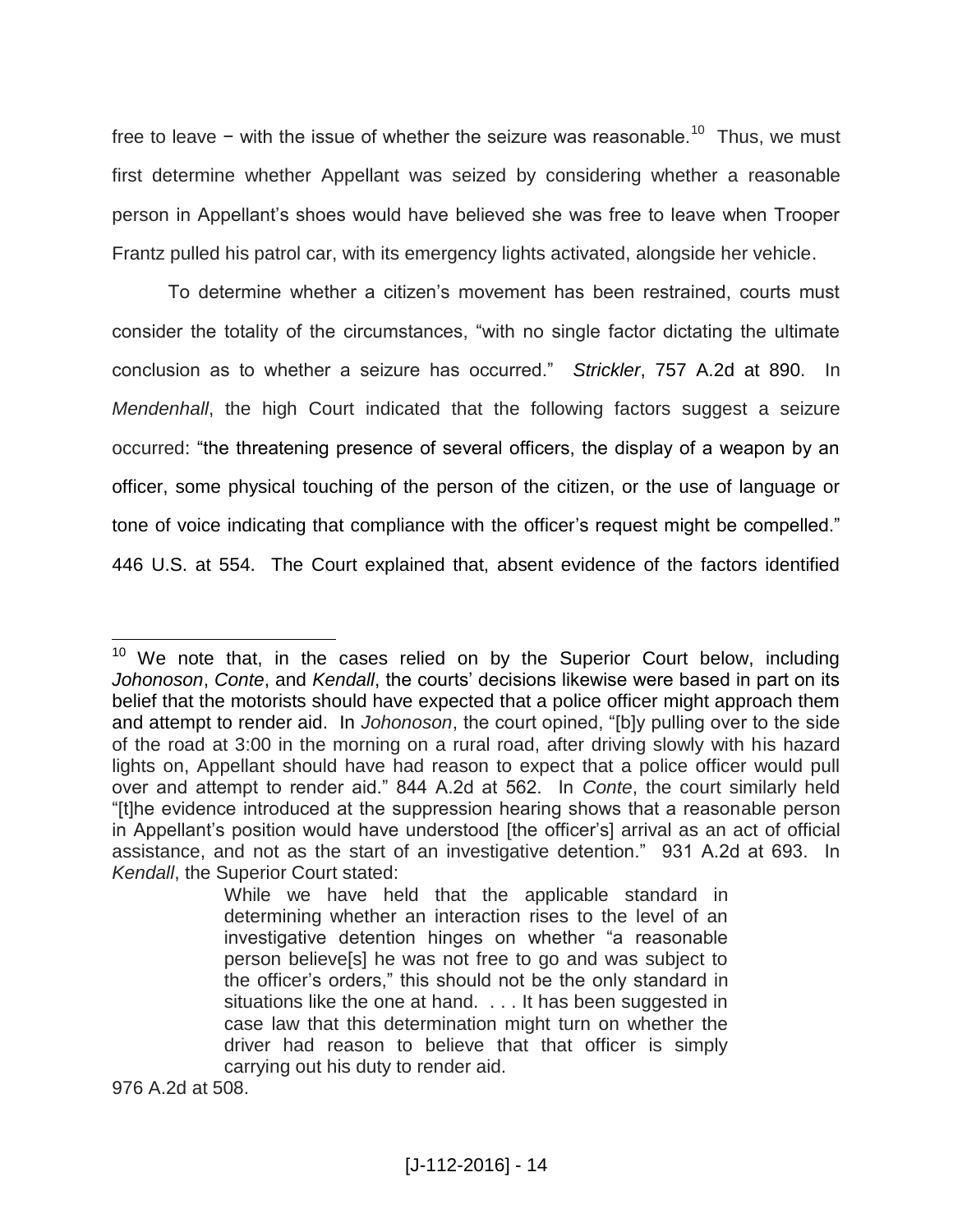above, "otherwise inoffensive contact between a member of the public and the police cannot, as a matter of law, amount to a seizure of that person." *Id.* at 555.

Similarly, in *Commonwealth v. Jones*, this Court explained that, in order to determine when a "stop" has occurred, "subtle factors as the demeanor of the police officer, the location of the confrontation, the manner of expression used by the officer in addressing the citizen, and the content of the interrogatories or statements," must be considered. 378 A.2d 835, 839-40 (Pa. 1977) (recognizing that, while a police uniform is a symbol of authority, a uniform is not, in and of itself, a sufficient exercise of force to render an interaction between an officer and a citizen a "stop"). The pivotal inquiry is whether, in light of the facts and circumstances identified above, "a reasonable man, innocent of any crime, would have thought (he was being restrained) had he been in the defendant's shoes." *Id.* at 840 (citation omitted). The *Jones/Mendenhall* standard has been consistently followed in Pennsylvania in determining whether the conduct of the police amounts to a seizure, or whether there is simply a mere encounter between citizen and police officer. *Commonwealth v. Matos*, 672 A.2d 769, 774 (Pa. 1996).

It is undeniable that emergency lights on police vehicles in this Commonwealth serve important safety purposes, including ensuring that the police vehicle is visible to traffic, and signaling to a stopped motorist that it is a police officer, as opposed to a potentially dangerous stranger, who is approaching. *See Johonoson*, 844 A.2d at 562. Moreover, we do not doubt that a reasonable person may recognize that a police officer might activate his vehicle's emergency lights for safety purposes, as opposed to a command to stop. Nevertheless, upon consideration of the realities of everyday life, particularly the relationship between ordinary citizens and law enforcement, we simply cannot pretend that a reasonable person, innocent of any crime, would not interpret the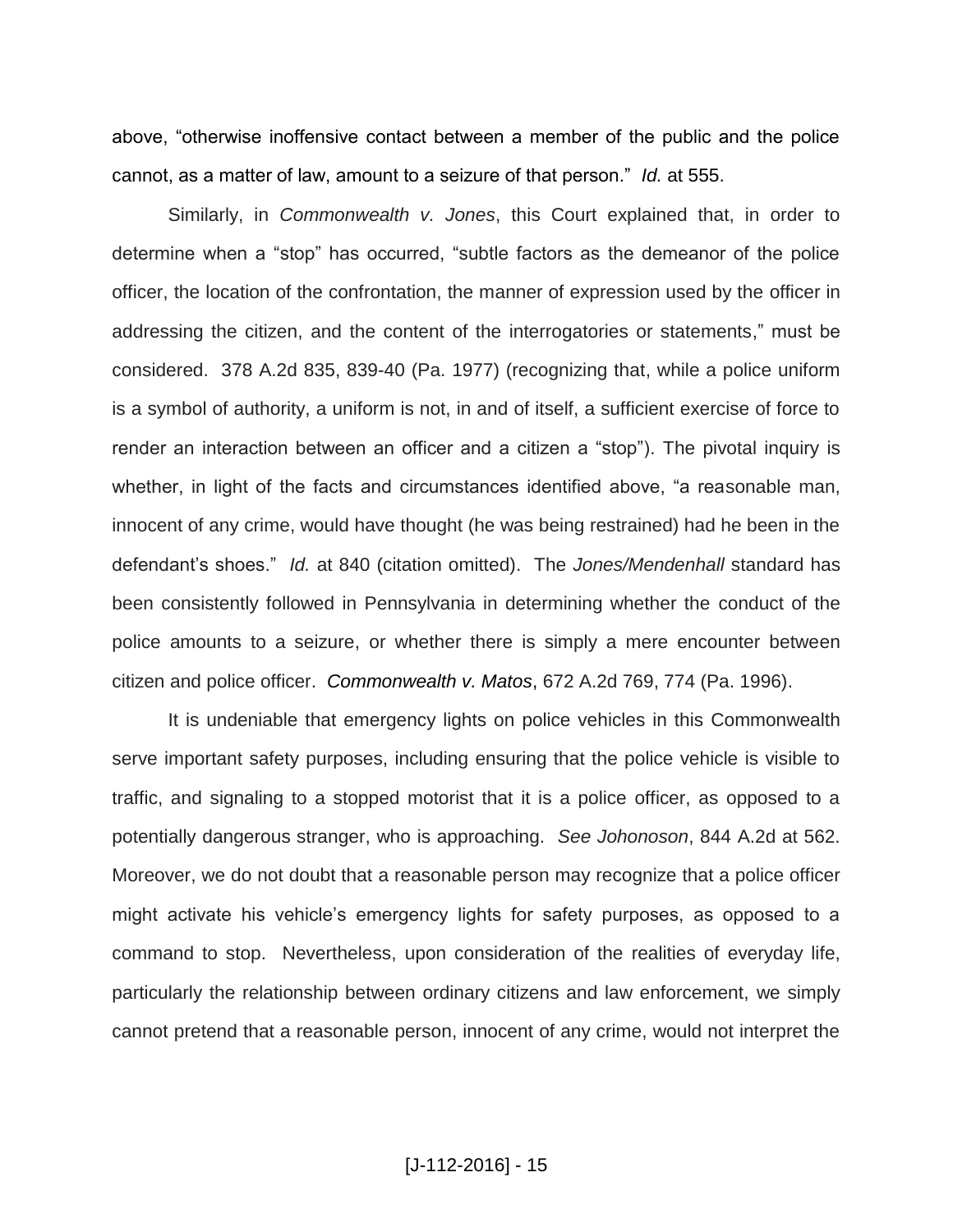activation of emergency lights on a police vehicle as a signal that he or she is not free to leave.

Indeed, the Pennsylvania Driver's Manual ("PDM") instructs drivers how to proceed "if [they] are stopped by police." The PDM first provides: "You will know a police officer wants you to pull over when he or she activates the flashing red and blue lights on top of the police vehicle." Pa. Driver's Manual at 78, *available at*  http://www.dot.state.pa.us/Public/DVSPubsForms/BDL/BDLManuals. The PDM further "recommends" that drivers follow certain procedures "[a]nytime a police vehicle stops behind you." *Id.* Those procedures include turning off the engine and radio, rolling down a window to enable communication with the officer, limiting their movements and the movements of passengers; placing their hands on the steering wheel; keeping the vehicle doors closed and remaining inside the vehicle; and keeping their seatbelt fastened. *Id.* If these instructions do not explicitly instruct motorists who are already stopped on the side of the road that they are not free to leave when a police vehicle, with its emergency lights activated, pulls alongside their vehicle, we conclude that it is eminently reasonable that a motorist would believe he or she is not free to leave under these circumstances.

Moreover, pursuant to Pennsylvania's Motor Vehicle Code, a driver of a motor vehicle "who willfully fails or refuses to bring his vehicle to a stop, or who otherwise flees or attempts to elude a pursuing police officer, when given a visual and audible signal to bring the vehicle to a stop," may be convicted of a second-degree misdemeanor. 75 Pa.C.S. § 3733(a), (a.2). A police officer's signal may be "by hand, voice, emergency lights or siren." *Id.* § 3733(b). Section 3325(a) of the Motor Vehicle Code, titled "Duty of driver on approach of emergency vehicle," similarly provides:

> **(a) General rule.**--Upon the immediate approach of an emergency vehicle making use of an audible signal and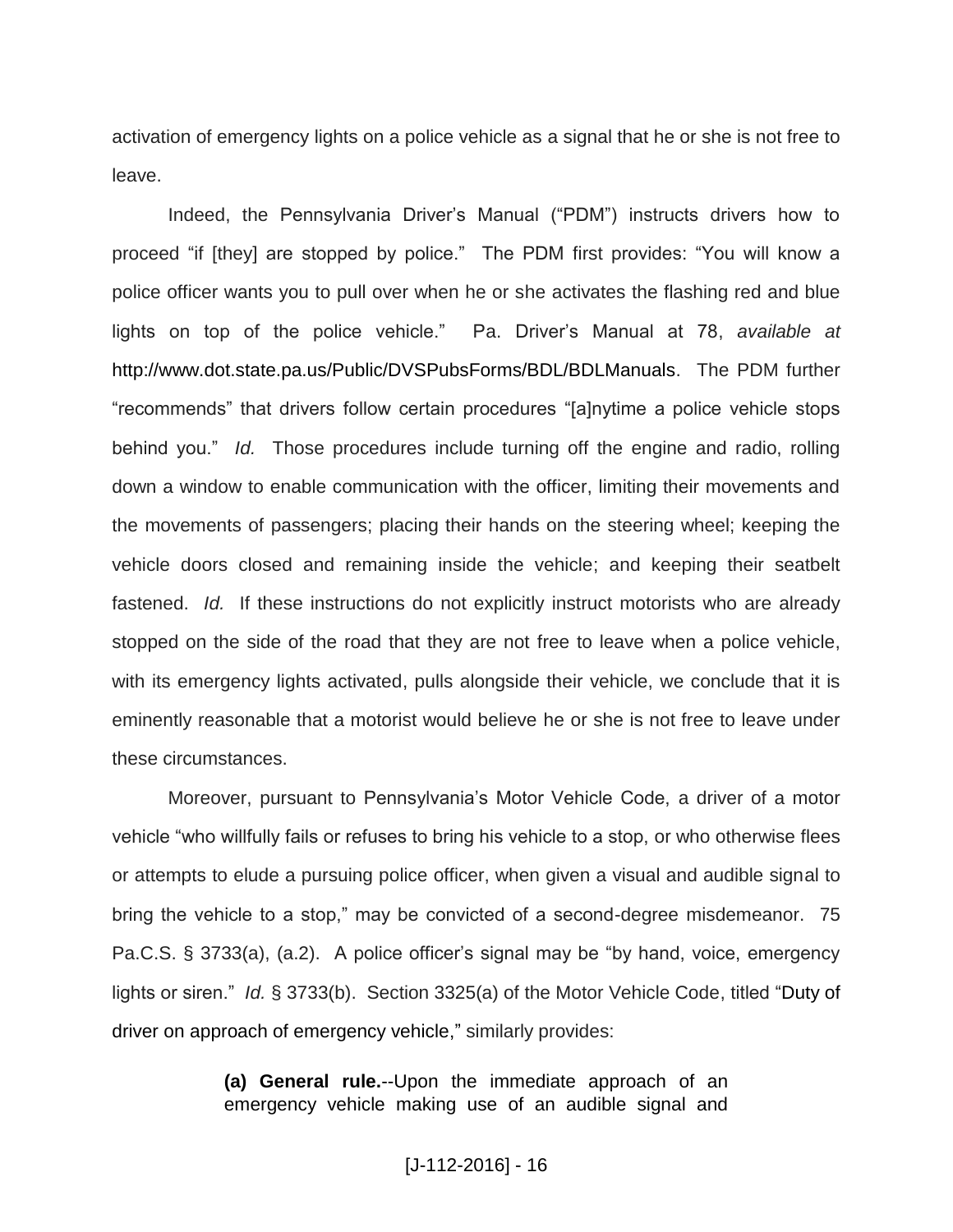visual signals meeting the requirements and standards set forth in regulations adopted by the department, the driver of every other vehicle shall yield the right-of-way and shall immediately drive to a position parallel to, and as close as possible to, the right-hand edge or curb of the roadway clear of any intersection *and shall stop and remain in that position until the emergency vehicle has passed,* except when otherwise directed by a police officer or an appropriately attired person authorized to direct, control or regulate traffic.

*Id*. § 3325(a) (emphasis added).

The fact that motorists risk being charged with violations of the Motor Vehicle Code if they incorrectly assume they are free to leave after a patrol car, with its emergency lights activated, has pulled behind or alongside of them further supports our conclusion that a reasonable person in Appellant's shoes would not have felt free to leave.

The appellate courts of many of our sister states have reached the same conclusion. For example, in *State v. Morris*, 72 P.3d 570 (Kan. 2003), an undercover officer observed Morris sitting in a parked pick-up truck, with the engine running, on a rocky jetty-breaker area at a lake. The officer had seen Morris earlier in the day while conducting surveillance of an apartment building as part of an investigation of a possible methamphetamine lab. Upon seeing Morris in his parked truck, the undercover officer radioed for two additional officers, who arrived in a marked police vehicle. By the time the two officers arrived, Morris had turned off the engine, and the officers pulled their vehicle behind the truck, activated their emergency lights, and illuminated the back of the truck with spotlights. The three officers approached the truck, requested Morris' identification, and, upon noticing a chemical odor from the truck, asked Morris to exit the truck. A search of the truck revealed materials used in the manufacturer of methamphetamine. Morris filed a pretrial motion to suppress the evidence, and, although he did not raise the precise argument that he was subjected to an unlawful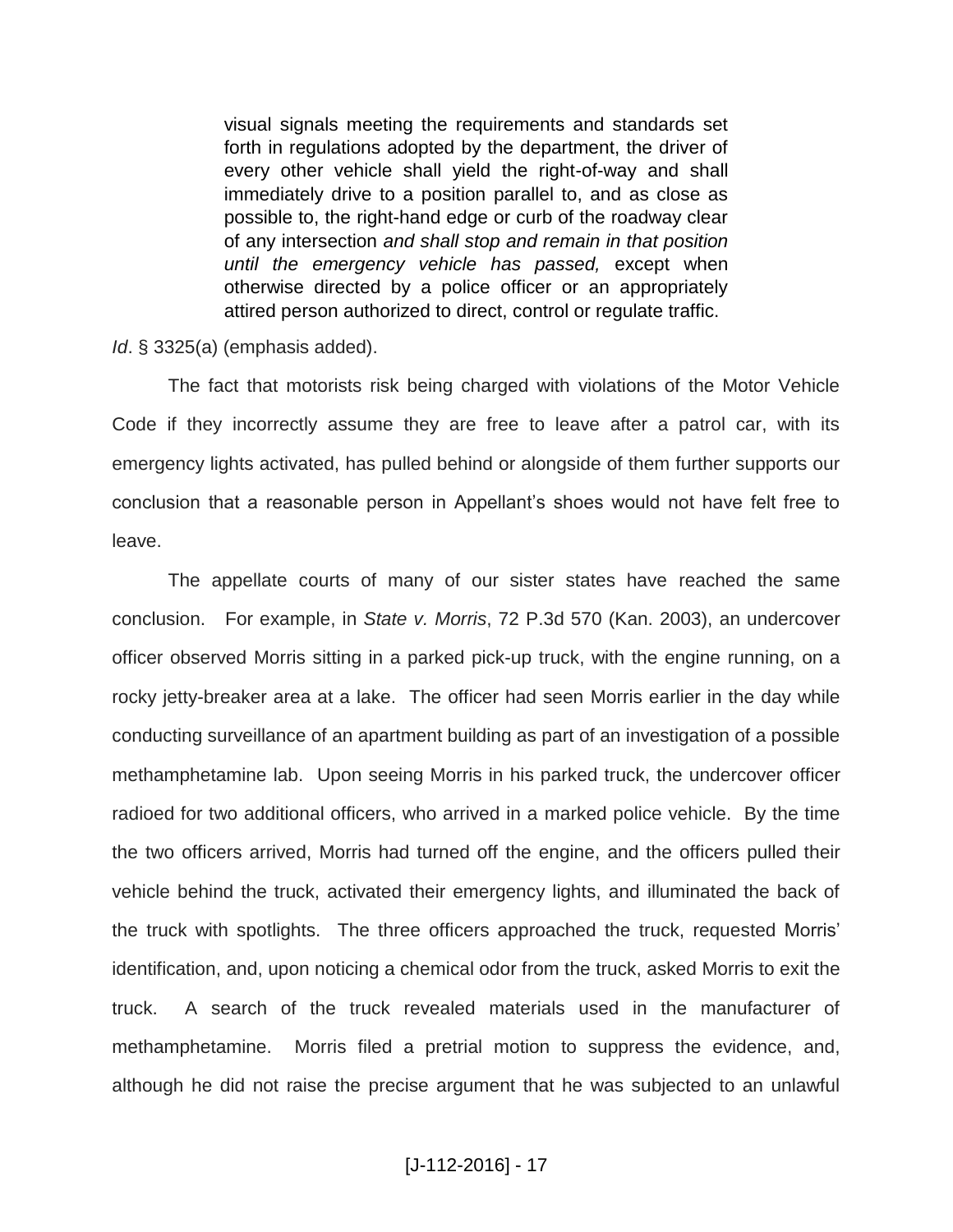investigative detention when the officers pulled up behind him and activated their emergency lights, the Kansas Supreme Court nevertheless addressed the issue:

> The officers' conduct, the activation of the emergency lights in a remote area off a roadway, was a show of authority which would communicate to a reasonable person that there was an intent to intrude upon freedom of movement. "Few, if any, reasonable citizens, while parked, would simply drive away and assume that the police, in turning on the emergency flashers, would be communicating something other than for them to remain." *Lawson v. State*, [707 A.2d 947 (Md. App. 1998)]. In fact, it is unlawful for a driver to fail to stop when a police officer signals the driver by using emergency lights. K.S.A. 8-1568 (fleeing and eluding).

#### 72 P.3d at 577.

In *State v. Anderson*, *supra*, the Utah Supreme Court suggested that even where the circumstances would suggest that police assistance was needed or welcomed, a seizure occurs if a reasonable person in the motorist's shoes would not feel free to leave after being approached by a police vehicle with its emergency lights activated. The defendant, Anderson, had stopped his car on the side of a rural highway on a cold December evening, and turned on the vehicle's hazard lights. Two county deputies noticed the vehicle as they drove down the highway. Due to the late hour, cold weather, and hazard lights, the deputies pulled their patrol car behind the defendant's, and activated their red and blue emergency lights. The deputies approached Anderson on foot, asked him to exit his car, and ultimately discovered marijuana and drug paraphernalia in his vehicle. Prior to trial, Anderson sought to suppress evidence of the drugs and paraphernalia on the basis that he had been subjected to an investigative detention unsupported by reasonable suspicion when the deputies pulled their police cruiser with its lights activated behind his parked vehicle; the motion was denied and Anderson was convicted.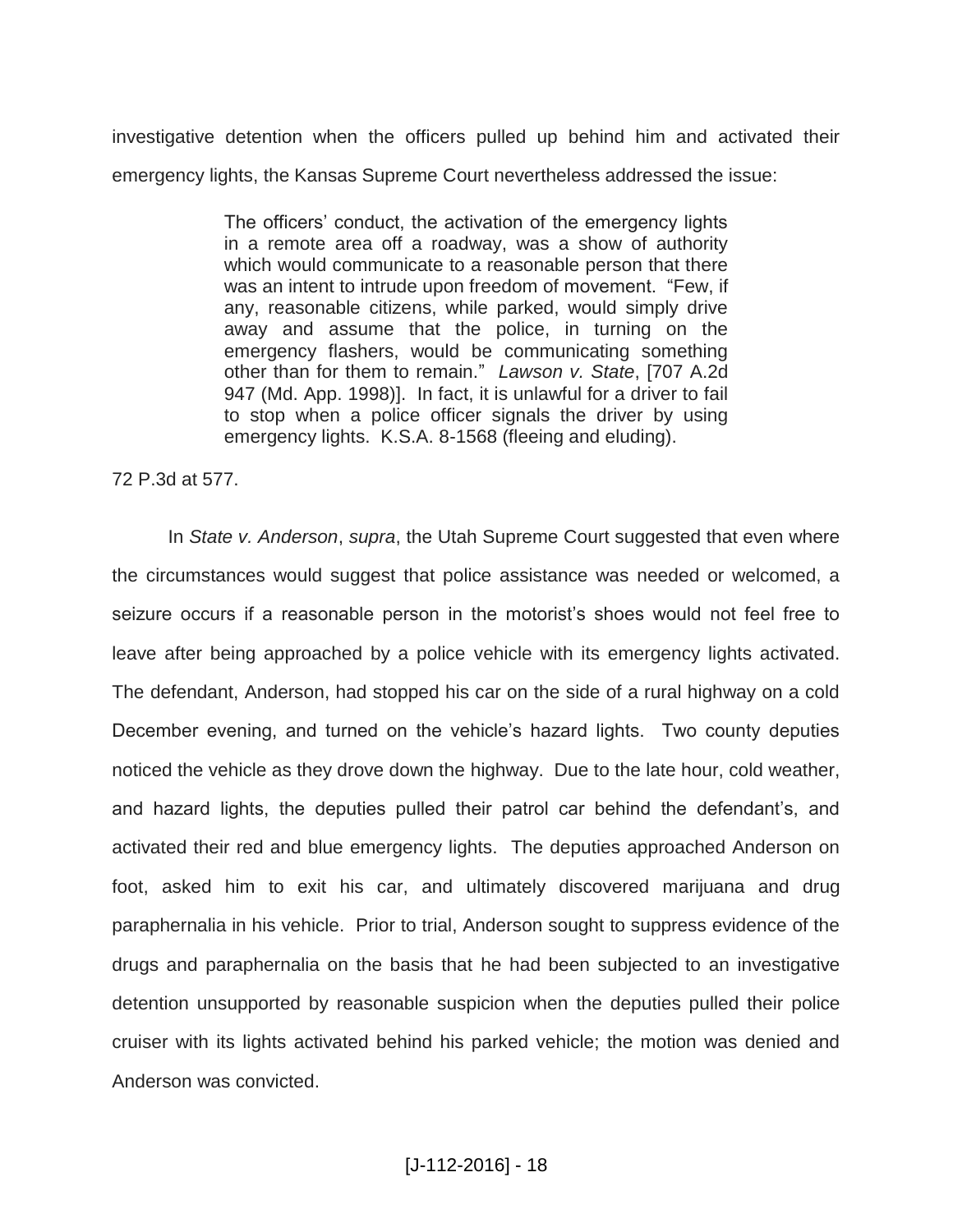On appeal, the Utah Supreme Court first examined whether Anderson had been seized for purposes of the Fourth Amendment, which the Court noted required a determination as to "whether a reasonable person parked on the side of an empty highway at night would believe that she was free to leave if a police vehicle with its red and blue overhead lights engaged pulled over directly behind her car." 362 P.3d at 1235-36. The high Court acknowledged the State's argument that "a police vehicle's overhead lights are not always used as a show of authority," and "may be used for officer or public safety and to convey to the occupants of a vehicle that the approaching officer does not present a threat." *Id.* at 1236. However, in response to the State's contention that, under the circumstances, a reasonable motorist would know that the police officer was using the overhead lights for safety purposes and not a show of authority, the high Court explained:

> Even though we may presume that a reasonable person knows that police officers may use their overhead lights for reasons other than as a command to stop, that does not mean that the average motorist [who was parked on the side of an empty highway at night when a police vehicle with its emergency lights activated pulled directly behind her] would assume that the officers had no interest in detaining the vehicle and would feel free to drive away. At best, the use of a police vehicle's overhead lights while pulling behind a car parked on the side of the road is ambiguous. The lights may signal the presence of a police vehicle for safety reasons, or they may convey the message that the officers wish to seize the vehicle parked in front of them. Faced with this ambiguity, "[f]ew, if any, reasonable citizens, while parked, would simply drive away" upon an assumption that the police did not wish to detain them. *Morris*, 72 P.3d at 577 (citation omitted). The consequences of wrongly guessing the officer's intent in engaging the overhead lights and driving away could, in theory, be severe. Attempting "to flee or elude a peace officer" after receiving "a visual or audible signal from a peace officer to bring the vehicle to a stop" is a thirddegree felony. Utah Code § 41–6a–210(1). The potential of even being accused of a felony would constrain a reasonable motorist from driving away under the facts of this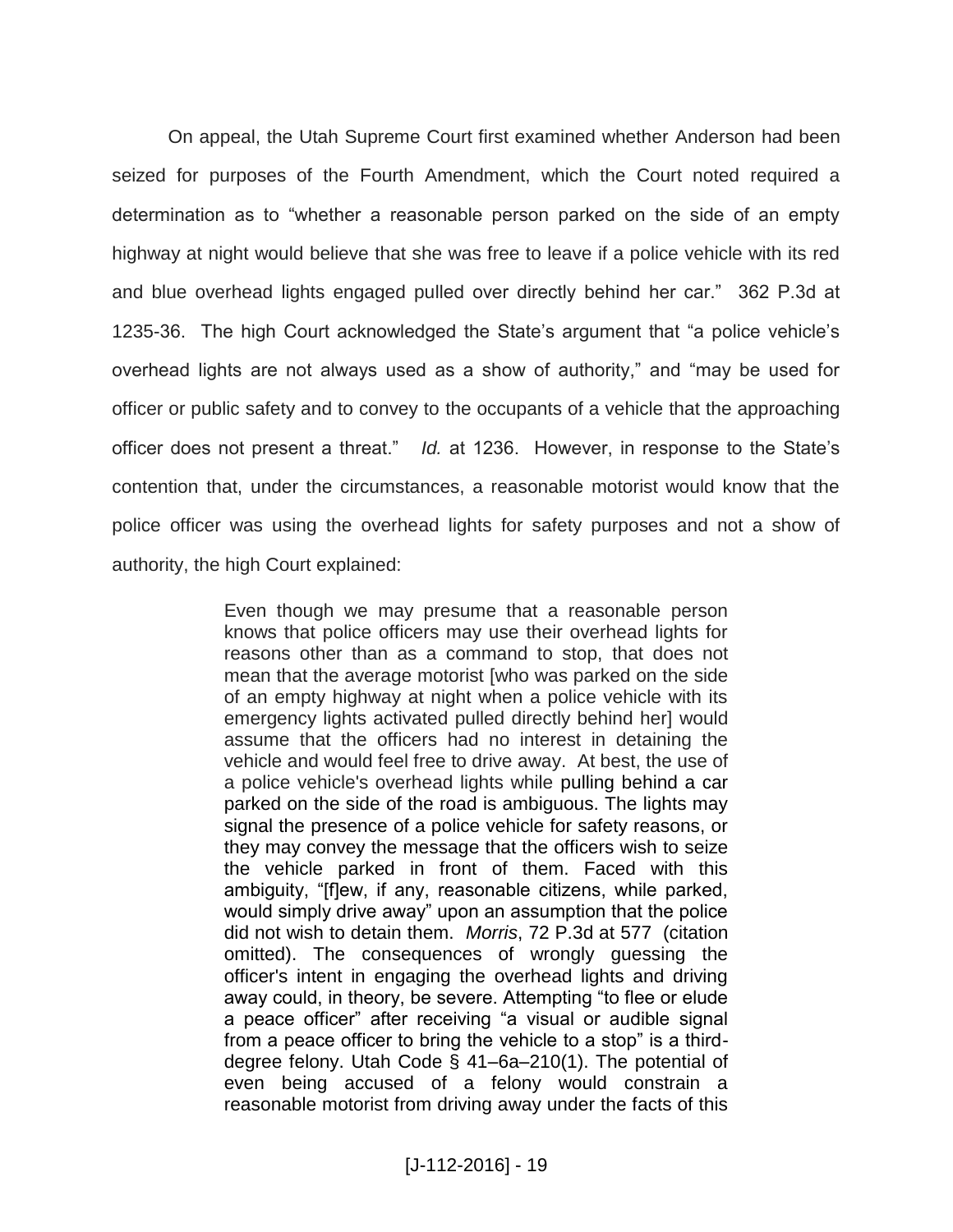case. *See Morris,* 72 P.3d at 577 (citing Kansas's fleeing-anofficer statute as a reason why a reasonable person would not feel free to leave); *Lawson v. State,* 120 Md.App. 610, 707 A.2d 947, 951 (1998) (citing a Maryland statute for the same purpose).

*Id.*

Numerous other jurisdictions, including Arkansas, California, Connecticut, Florida, Idaho, Maryland, Montana, North Dakota, Oregon, Tennessee, Vermont, Virginia, Washington, and Wyoming, have likewise concluded that a seizure occurs when a police officer pulls his police vehicle, with its emergency lights activated, behind a parked or stopped vehicle. *See Hammons v. State,* 940 S.W.2d 424, 428 (Ark. 1997) (defendant sitting in parked car was seized when police activated blue light; light was display of authority that would indicate to reasonable person he was not free to leave); *People v. Brown*, 353 P.2d 305, 312 (Cal. 2015) (defendant sitting in parked car was seized when officer pulled his patrol car behind the defendant's car and activated his overhead emergency lights because a reasonable person in defendant's position would have perceived the actions as a show of authority requiring that he submit by remaining where he was); *State v. Donahue,* 742 A.2d 775, 780 (Conn. 1999) (defendant was seized when officer pulled behind his parked vehicle and activated the patrol car's red, yellow, and blue flashing lights); *Smith v. State*, 87 So.3d 84, 88 (Fla. Dist. Ct. App. 4th 2012) (defendant sitting in vehicle that was legally parked on the side of a residential street was seized when a police officer pulled diagonally to defendant's vehicle and activated his emergency lights and spotlight because defendant would not have felt free to leave); *State v. Mireles*, 991 P.2d 878, 880 (Idaho Ct. App. 1999) (officer's act of activating emergency lights, although not necessarily intended to create a detention, constituted a technical, *de facto* detention commanding the defendant to remain stopped under state statute, such that he would not have believed he was free to leave); *Lawson v. Maryland,* 707 A.2d 947, 951 (Md. App. 1998) (defendant in parked car was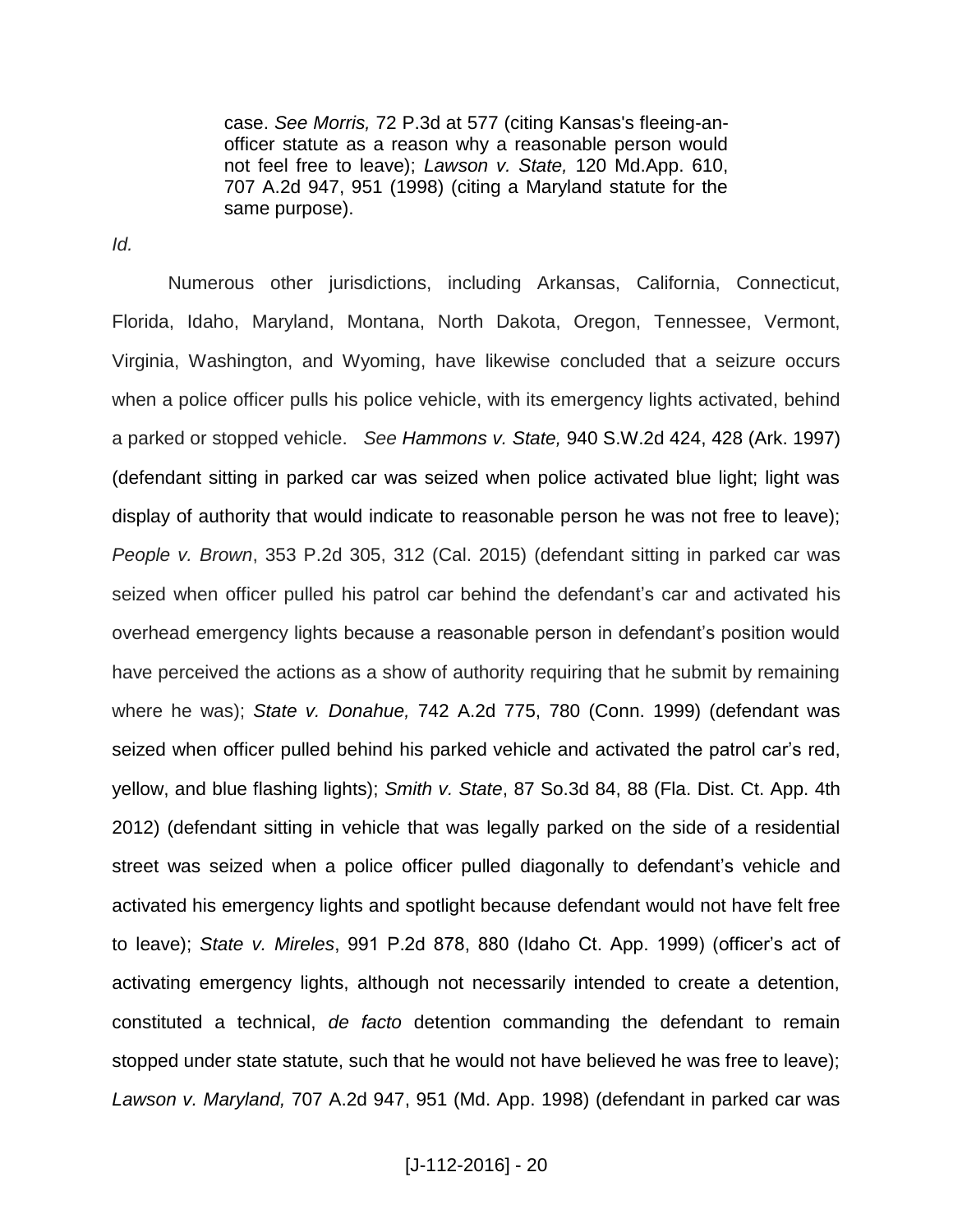seized when police activated emergency lights because activation of the emergency lights was a show of authority that would communicate to a reasonable person that he was not free to move away); *State v. Graham*, 175 P.3d 885, 889 (Mont. 2007) (defendant who was sitting in his parked truck on a dirt pullout was seized when deputy pulled her patrol car behind the truck and activated her emergency lights because a reasonable person would not have felt free to leave); *State v. Thompson*, 793 N.W.2d 185, 187 (N.D. 2011) (defendant who pulled into a parking spot was seized when police officer stopped directly behind the defendant's vehicle and activated his patrol car's emergency lights because a reasonable person would not believe he was free to leave under such circumstances); *State v. Walp,* 672 P.2d 374, 375 (Or. App. 1983) (use of emergency lights after defendant had stopped car on his own accord was sufficient show of authority and a reasonable person would not have felt free to leave); *State v. Pulley*, 863 S.W.2d 29, 30 (Tenn. 1993) (defendant sitting in parked car at gas station was seized when police officer pulled his patrol car behind him and activated his blue lights); *State v. Burgess,* 657 A.2d 202, 203 (Vt. 1995) (defendant sitting in vehicle with engine running and parking lights on in lawful pull-off area was subjected to seizure when officer pulled his patrol car behind the defendant's vehicle and activated his blue lights, even if officer subjectively intended to activate his blue lights for safety reasons); *Wallace v. Commonwealth*, 528 S.E.2d 739, 741-42 (Va. App. 2000) (driver of vehicle parked in driveway was seized when police officer parked his patrol car behind him and activated its emergency lights because a reasonable person would not have felt free to leave); *State v. Stroud,* 634 P.2d 316, 318 (Wash. App. 1981) (occupants of parked vehicle were seized when officers pulled up behind them and activated patrol car's emergency lights and headlights because such action constituted a show of authority sufficient to convey to any reasonable person that he or she was not free to leave, and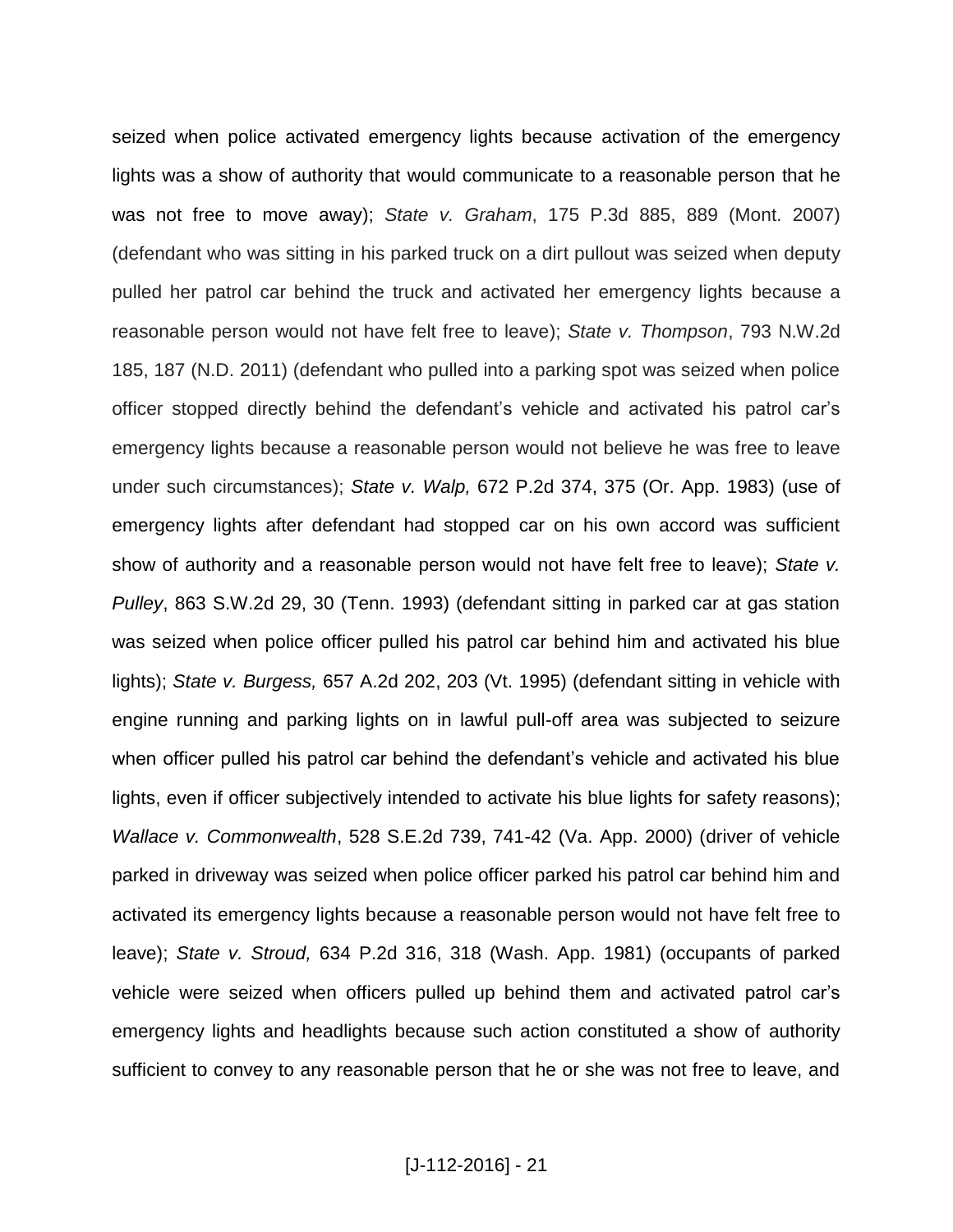risked being charged with misdemeanor if he or she tried to do so); *McChesney v. State*, 988 P.2d 1071, 1075 (Wyo. 1999) (where police vehicle with its emergency lights activated pulled behind a vehicle that had turned into a parking lot, defendant was seized for purposes of Fourth Amendment because a reasonable person would not have believed he was free to leave, particularly where state statute prohibited a driver from attempting to elude a police vehicle after being given a "visual or audible signal to bring the vehicle to a stop").

As we conclude that a reasonable person in Appellant's shoes would not have felt free to leave after Trooper Frantz pulled his patrol car, with its emergency lights activated, alongside her vehicle, we are constrained to hold that Appellant was seized and subjected to an investigative detention. Given that it is undisputed that the seizure was not supported by any degree of suspicion of criminal activity, we will proceed to determine whether it was otherwise justified under the Fourth Amendment.

#### **B. The Community Caretaking Doctrine**

In order to protect individuals against unreasonable searches and seizures, a right guaranteed by the Fourth Amendment, law enforcement generally must obtain a warrant prior to conducting a search: "A search warrant indicates that the police have convinced a neutral magistrate upon a showing of probable cause, which is a reasonable belief, based on the surrounding facts and totality of circumstances, that an illegal activity is occurring or evidence of a crime is present." *Commonwealth v. Petroll*, 738 A.2d 993, 998 (Pa. 1999). Further, "a search without a warrant may be proper where an exception applies and the police have probable cause to believe a crime has been or is being committed." *Id.* at 999 (citing, *inter alia*, *Commonwealth v. Riedel,* 651 A.2d 135, 139 & n.1 (Pa. 1994) (noting that exceptions include actual consent, implied consent, search incident to arrest, and exigent circumstances)). Moreover, some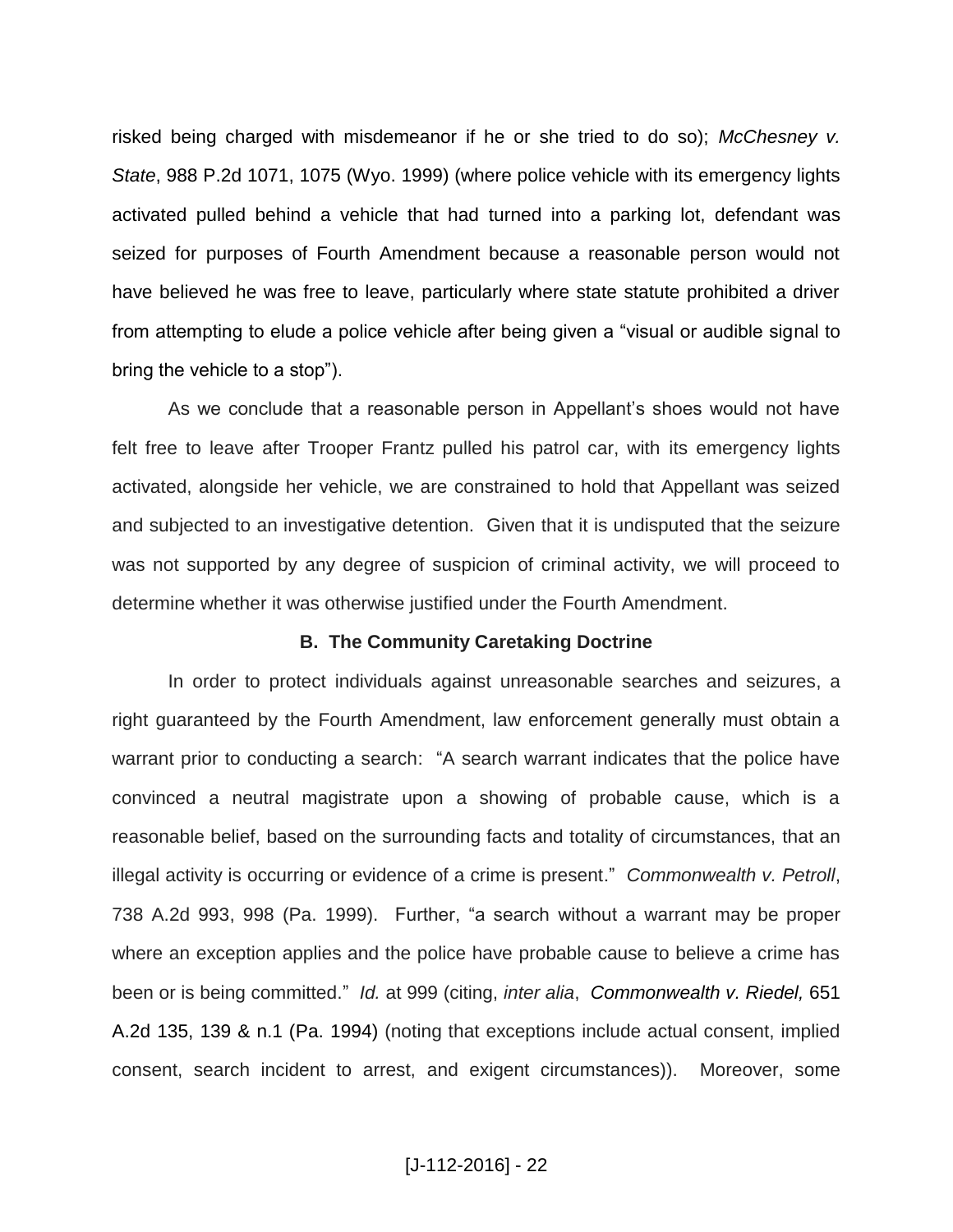warrantless searches have been held not to violate state or federal constitutional privacy rights, even absent probable cause, for officer safety or administrative reasons. *See Petroll*, 738 A.2d at 999 (citing *Commonwealth v. Morris*, 644 A.2d 721 (Pa. 1994) (protective search); *Colorado v. Bertine,* 479 U.S. 367, 371–72 (1987) (inventory search); *New York v. Burger*, 482 U.S. 691, 702-03 (1987) (administrative search of a closely regulated business)).

The Commonwealth maintains that, even if Appellant was subjected to a seizure, that seizure was reasonable under the community caretaking "exception" to the Fourth Amendment's warrant requirement.<sup>11</sup> Appellant, conversely, argues that application of the doctrine is not supported under the facts of this case. The United States Supreme Court first recognized a community caretaking exception to the warrant requirement in *Cady v. Dombrowski*, 413 U.S. 433 (1973). Therein, the Court considered whether police officers violated a vehicle owner's Fourth Amendment rights when, without obtaining a warrant, they searched the trunk of a parked vehicle because they reasonably believed that the trunk contained a loaded service revolver that could endanger the public if left unsecured. The vehicle owner had been arrested one day earlier for drunk driving and identified himself as a police officer. In determining that the search of the trunk was reasonable, the Court observed that police officers "frequently

In referring to circumstances in which a warrantless search will be deemed reasonable absent probable cause, courts often use the phrase "exception to the warrant requirement," *see*, *e.g.*, *Bertine*, 479 U.S. at 371 ("inventory searches are now a well-defined exception to the warrant requirement of the Fourth Amendment"). In our view, this is somewhat of a misnomer, as use of the phrase "exception to the warrant requirement" suggests that a warrant generally would be required; yet, as we discuss below, a search conducted under the community caretaking doctrine, when viewed objectively, must be independent from the investigation of criminal activity, and thus, in such circumstances, there would be no basis upon which to obtain a warrant in the first instance. Nevertheless, as most courts characterize the community caretaking doctrine as an "exception" to the warrant requirement, we will occasionally employ that language as well.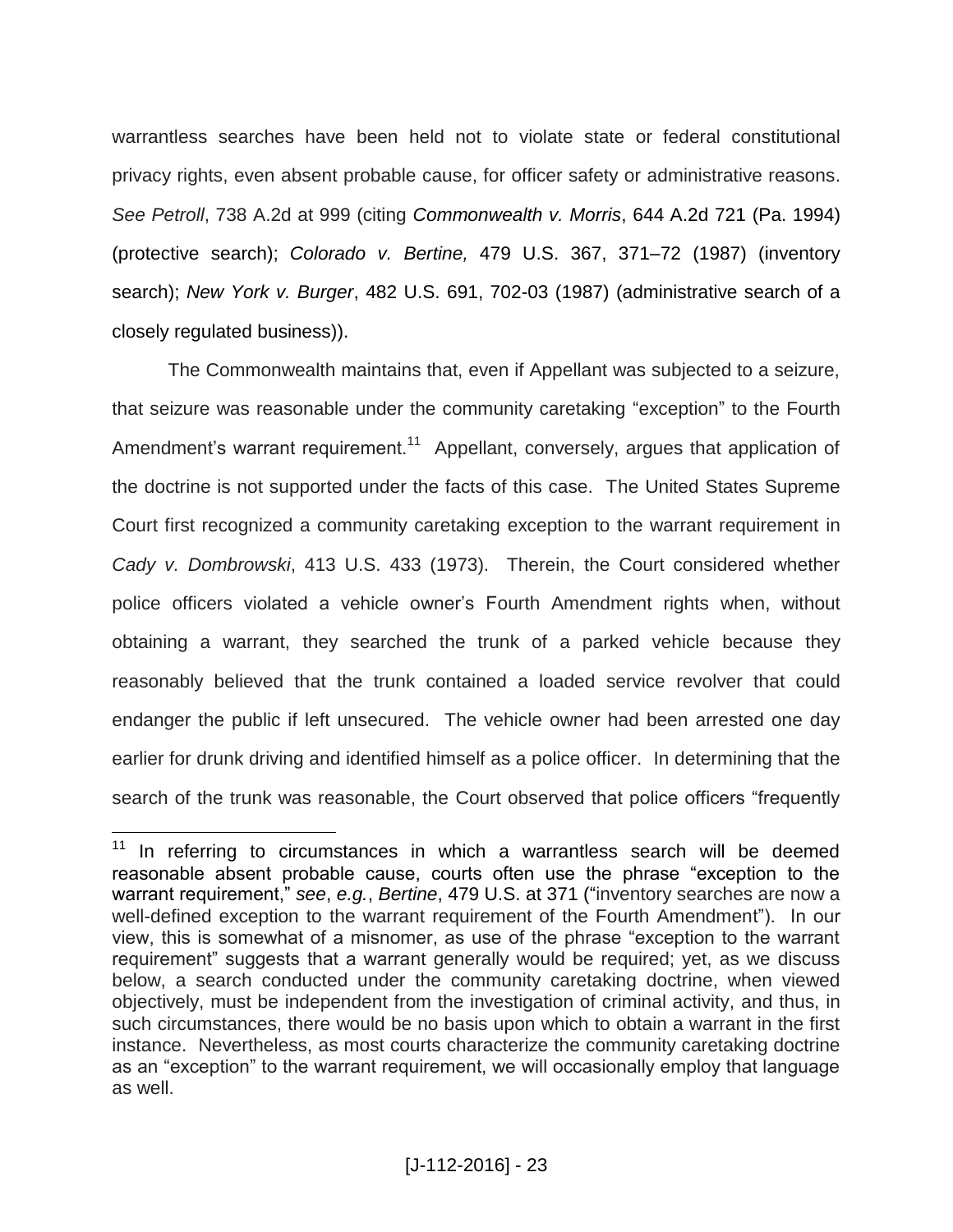investigate vehicle accidents in which there is no claim of criminal liability and engage in what, for want of a better term, may be described as community caretaking functions, totally divorced from the detection, investigation, or acquisition of evidence relating to the violation of a criminal statute." *Id.* at 441. The high Court further opined that, "[t]he fact that the protection of the public might, in the abstract, have been accomplished by 'less intrusive' means does not, by itself, render the search unreasonable." *Id.* at 447.

The community caretaking doctrine has been characterized as encompassing three specific exceptions: the emergency aid exception; the automobile impoundment/inventory exception; and the public servant exception, also sometimes referred to as the public safety exception. *See State v. Ryon*, 108 P.3d 1032, 1042 (N.M. 2005) (community caretaker exception encompasses three distinct doctrines: the emergency aid doctrine, the automobile impoundment and inventory doctrine, and the public servant doctrine); *State v. Acrey*, 64 P.3d 594, 600 (Wash. 2003) (*en banc*) (community caretaking function exception to the warrant requirement encompasses not only search and seizure of automobiles, but also situations involving either emergency aid or routine checks on health and safety); *State v. Kurth*, 813 N.W. 2d 270, 277 (Iowa 2012) (community caretaking activity consists of three subcategories: the emergency aid exception, the automobile impoundment/inventory exception, and the public servant exception noted in *Cady*, *supra*).

Each of the exceptions contemplates that the police officer's actions be motivated by a desire to render aid or assistance, rather than the investigation of criminal activity. *See Ryon*, 108 P.3d at 1043 ("The common characteristic of [the three exceptions of the community caretaking doctrine] is that the intrusion upon privacy occurs while police are acting as community caretakers; their actions are motivated by 'a desire to aid victims rather than investigate criminals.'"); *Corbin v State*, 85 S.W.3d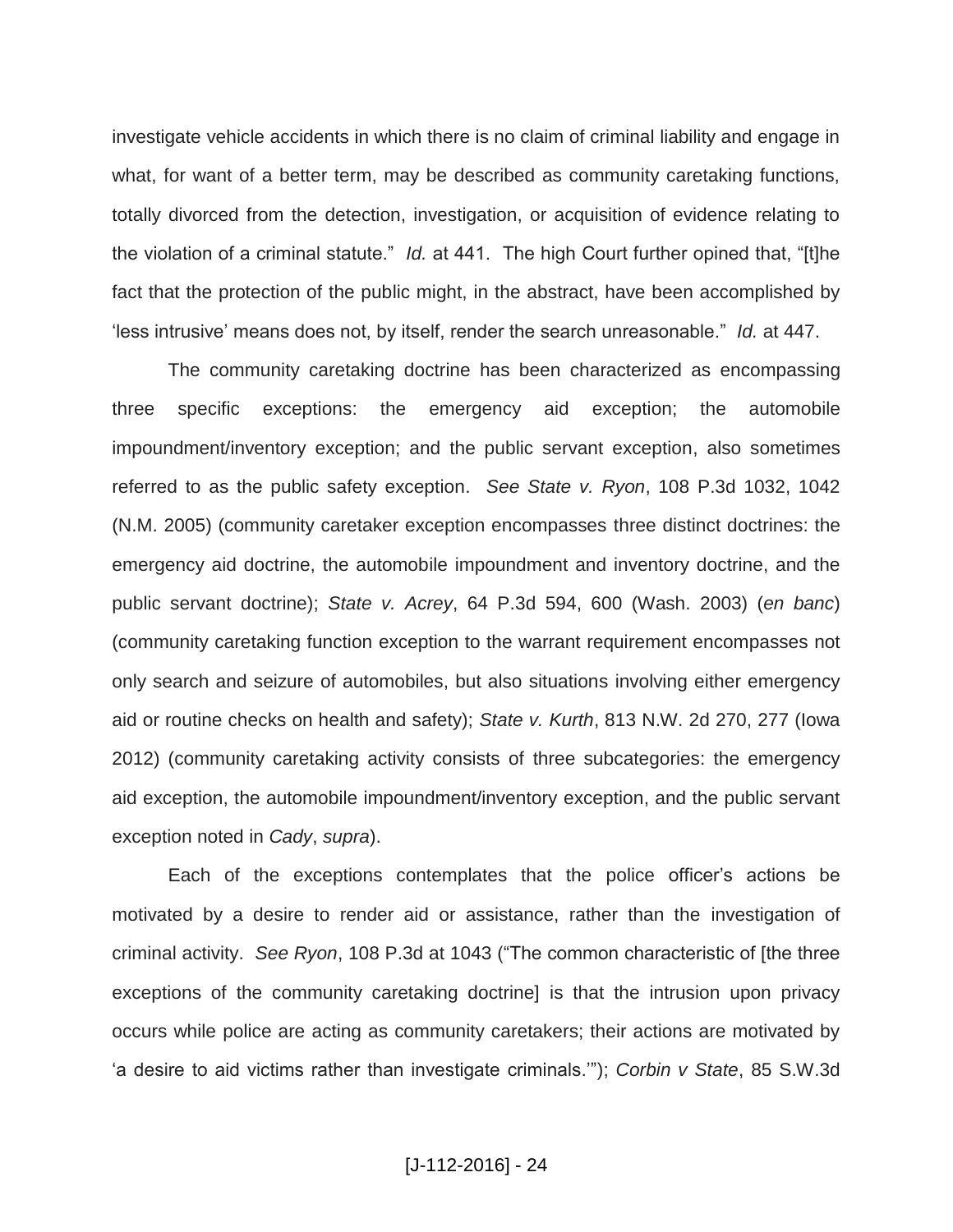272, 277 (Tex. Crim App. 2002) ("[A] police officer may not properly invoke his community caretaking function if he is primarily motivated by a non-community caretaking purpose."); *Commonwealth v. Waters*, 456 S.E.2d 527, 530 (Va. Ct. App. 1995) ("[n]o seizure, however limited, is a valid exercise of the community caretaking function if credible evidence indicates that the stop is a pretext for investigating criminal activity.").

In *Commonwealth v. Laganella*, 83 A.3d 94, 103 (Pa. 2013), this Court acknowledged the "community care-taking functions" of police when we considered the legality of an inventory search of a vehicle lawfully impounded pursuant to standard police policy. We have not, however, addressed the public servant or the emergency aid exceptions under the community caretaking doctrine, although more than half of our sister states have done so.<sup>12</sup> *See People v. Ray*, 981 P.2d 929, 931 (Cal. 1999)

 $\overline{a}$ 12 In *Commonwealth v. Davido*, 106 A.3d 611 (Pa. 2014), we determined that police officers' warrantless entry into a home where a domestic disturbance had been reported was justified pursuant to "exigent circumstances" because the police received no response when they knocked and reasonably inferred that someone inside was in need of emergency assistance. However, the exigent circumstances exception is distinct from the emergency aid exception that falls under the community caretaking doctrine. As the California Supreme Court aptly explained:

<sup>[</sup>T]he emergency aid doctrine is not a subcategory of the exigent circumstances exception to the warrant requirement. Rather, it is a subcategory of the community caretaking exception, a distinctly different principle of Fourth Amendment jurisprudence. "When the police act pursuant to the exigent circumstances exception, they are searching for evidence or perpetrators of a crime. Accordingly, in addition to showing the existence of an emergency leaving no time for a warrant, they must also possess probable cause that the premises to be searched contains such evidence or suspects. In contrast, the community caretaker exception is only invoked when the police are not engaged in crimesolving activities." With respect to Fourth Amendment guaranties, this is the key distinction: "the defining characteristic of community caretaking functions is that they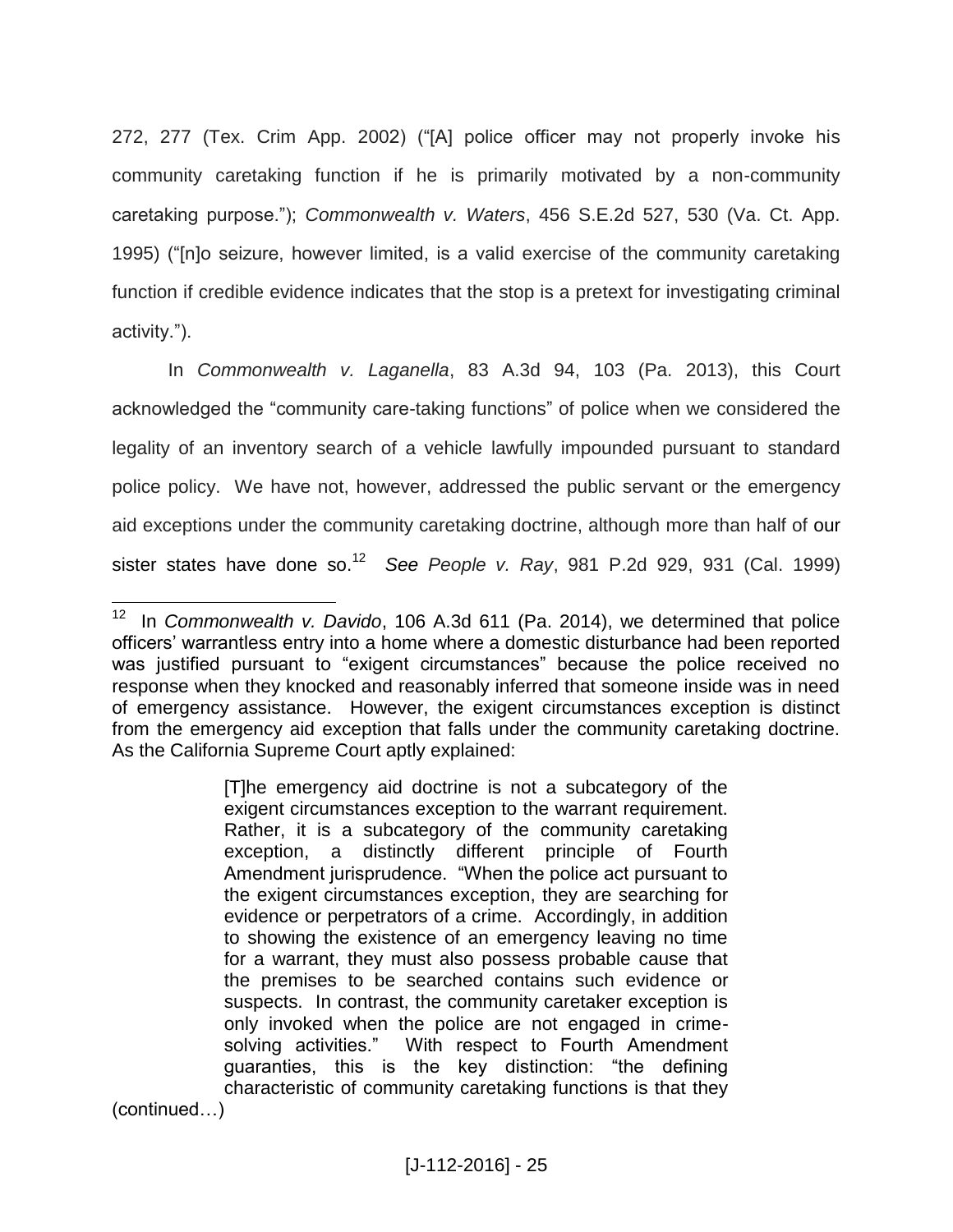(warrantless entry into home justified under emergency aid exception); *Williams v. State,* 962 A.2d 210, 216 (Del. 2008) (approach and questioning of defendant walking on highway median was not a seizure, and, even if it was, seizure was justified under public safety exception); *Hawkins v. United States*, 113 A.3d 216, 221–22 (D.C. 2015) (warrantless entry into idling car justified under public safety exception); *State v. Maddox*, 54 P.3d 464, 467 (Idaho 2002) (detention of motorist driving off-road not justified under public safety doctrine); *People v. McDonough*, 940 N.E.2d 1100, 1109 (Ill. 2010) (police officers' approach of vehicle stopped on shoulder of highway at night justified under public safety exception); *Kurth*, 813 N.W.2d at 278 (Iowa court holding detention not justified under public servant exception); *State v. Neighbors*, 328 P.3d 1081, 1089-90 (Kan. 2014) (initial warrantless entry into apartment justified under emergency aid exception); *Poe v. Commonwealth*, 169 S.W.3d 54, 58 (Ky. Ct. App. 2005) (rejecting application of public safety exception under facts of the case); *State v. Pinkham*, 565 A.2d 318, 320 (Me. 1989) (warrantless entry may be justified by "safety reasons"); *Wilson v. State*, 975 A.2d 877, 891 (Md. 2009) (seizure not justified under public servant exception); *Commonwealth v. Fisher*, 13 N.E.3d 629, 632–34 (Mass. App. Ct. 2014) (warrantless seizure of individual in vehicle justified under public servant exception); *People v. Slaughter*, 803 N.W.2d 171, 180 (Mich. 2011) (community caretaking doctrine applies to firefighters); *Trejo v. State*, 76 So.3d 684, 689 (Miss.

(…continued)

 $\overline{a}$ 

are totally unrelated to the criminal investigation duties of the police."

*Ray*, 981 P.2d at 933 (internal citations omitted). Nevertheless, we acknowledge that we have, on occasion, conflated the two concepts. *See Commonwealth v. Miller*, 724 A.2d 895, 900 (Pa. 1999) (holding that trial court's finding of "exigent circumstances" was supported by the record and justified warrantless entry into house, despite trial court's finding that police "were not investigating a crime, but rather, were responding to requests from concerned family members").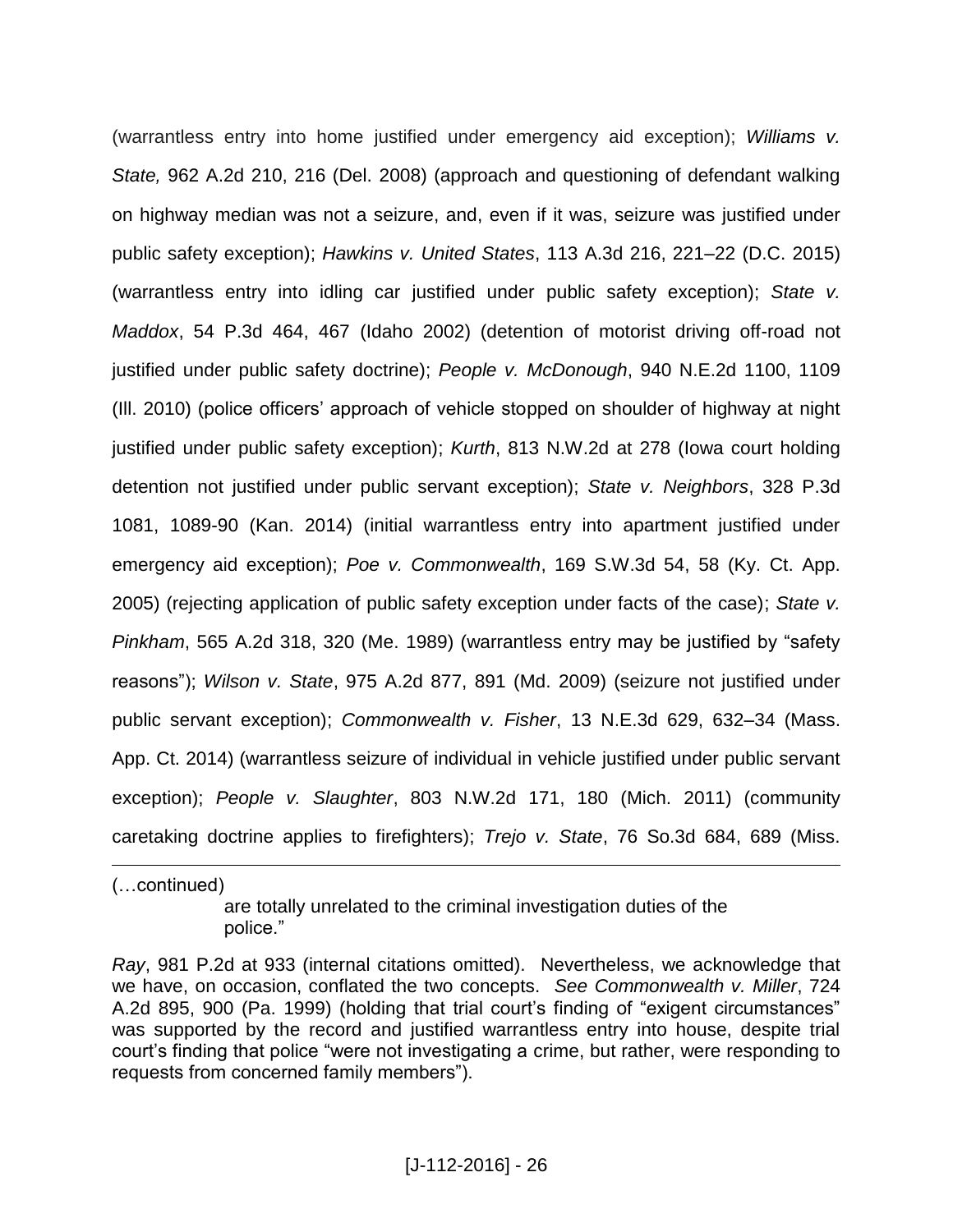2011) (under facts of case, vehicle stop not justified under public servant exception); *State v. Graham*, 175 P.3d at 890 (Montana) (seizure not justified under public safety exception); *State v. Bakewell*, 730 N.W.2d 335, 338 (Neb. 2007) (vehicle stop justified under public servant exception); *State v. Rincon*, 147 P.3d 233, 237 (Nev. 2006) (recognizing community caretaking exception); *State v. Boutin*, 13 A.3d 334, 337–38 (N.H. 2010) (under facts of case, seizure not justified under public servant exception); *State v. Vargas*, 63 A.3d 175, 177 (N.J. 2013) (warrantless entry into defendant's apartment not justified by emergency aid exception); *Ryon*, 108 P.3d at 1041 (New Mexico) (holding warrantless entry into defendant's home not justified under emergency aid exception); *State v. Smathers*, 753 S.E.2d 380, 382 (N.C. Ct. App. 2014) (formally recognizing community caretaking doctrine); *State v. Dunn*, 964 N.E.2d 1037, 1042 (Ohio 2012) (seizure of individual justified under emergency aid exception); *State v. Kleven*, 887 N.W.2d 740, 743 (S.D. 2016) (seizure justified under public servant exception); *State v. McCormick*, 494 S.W.3d 673, 686 (Tenn. 2016) (seizure justified under public servant exception); *Hernandez v. State*, 376 S.W.3d 863, 877 (Tex. Ct. App. 2012) (seizure not justified under public servant exception); *Anderson*, 362 P.3d at 1240 (Utah) (holding seizure justified under public servant exception); *State v. Hinton*, 112 A.3d 770, 773 (Vt. 2014) (seizure justified under public servant exception); *Knight v. Commonwealth*, 734 S.E.2d 716, 721 (Va. Ct. App. 2012) (community caretaking doctrine did not justify police officer's search of defendant's backpack); *Acrey*, 64 P.3d at 603 (Washington) (holding detention of juvenile justified under community caretaking doctrine); *Ullom v. Miller*, 705 S.E.2d 111, 121 (W. Va. 2010) (seizure justified under public safety exception); *State v. Kramer*, 759 N.W.2d 598, 605 (Wis. 2009) (seizure justified under public servant exception); *Morris v. State*, 908 P.2d 931, 935 (Wyo. 2005) (search of defendant's wallet not justified under public servant exception).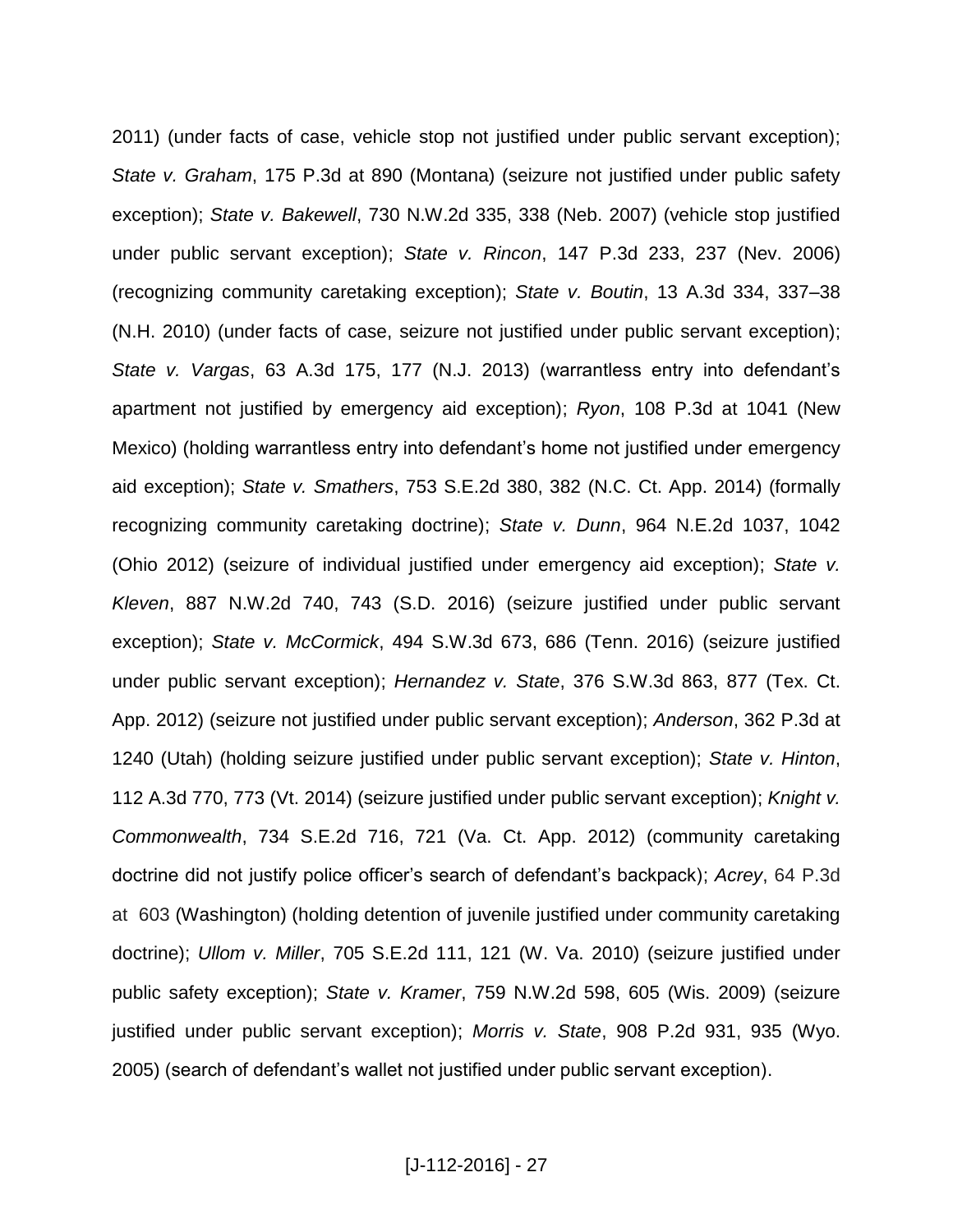The Supreme Court of Delaware described the basis for the community caretaking doctrine as follows:

> The modern police officer is a "jack-of-all-emergencies," with "'complex and multiple tasks to perform in addition to identifying and apprehending persons committing serious criminal offenses'; by default or design he is also expected 'to aid individuals who are in danger of physical harm,' 'assist those who cannot care for themselves,' and 'provide other services on an emergency basis.'" To require reasonable suspicion of criminal activity before police can investigate and render assistance in these situations would severely hamstring their ability to protect and serve the public.

*Williams*, 962 A.2d at 216-17 (internal citations and footnote omitted).

Similarly, the Tennessee Supreme Court observed that the "widespread adoption of the community caretaking doctrine as an exception to the warrant requirement reflects the reality that modern society expects police officers to fulfill various responsibilities," noting:

> Police officers wear many hats: criminal investigator, first aid provider, social worker, crisis intervener, family counselor, youth mentor and peacemaker, to name a few. They are charged with the duty to protect people, not just from criminals, but also from accidents, natural perils and even self-inflicted injuries. We ask them to protect our property from all types of losses—even those occasioned by our own negligence. They counsel our youth. They quell disputes between husband and wife, parent and child, landlord and tenant, merchant and patron and quarreling neighbors. Although they search for clues to solve crime, they also search for missing children, parents, dementia patients, and occasionally even an escaped zoo animal. They are society's problem solvers when no other solution is apparent or available.

*McCormick*, 494 S.W.3d at 683 (citation omitted).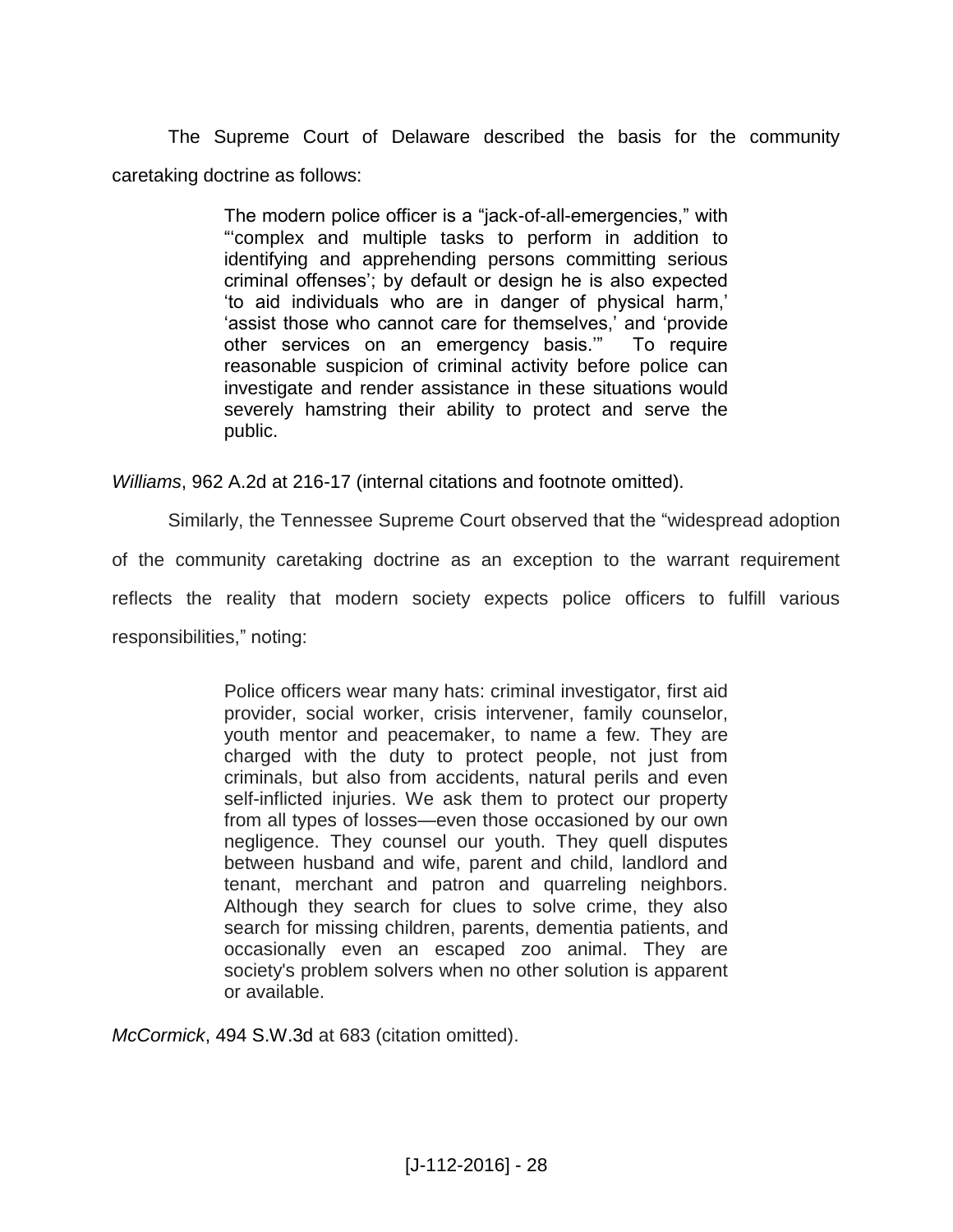This Court likewise recognizes that the role of police is not limited to the detection, investigation, and prevention of criminal activity. Rather, police officers engage in a myriad of activities that ensure the safety and welfare of our Commonwealth's citizens. Indeed, we want to encourage such laudable activity. However, even community caretaking activity must be performed in accordance with Fourth Amendment protections. Ultimately, we agree that the public servant exception may be employed consistent with these protections.

In recognition of the overarching requirements of the Fourth Amendment, courts have adopted a variety of tests for determining whether the public servant exception justifies a warrantless search or seizure. In *Anderson*, *supra*, the Utah Supreme Court opined that the same balancing test used in determining whether a seizure is reasonable under the Fourth Amendment − balancing an individual's interest in being free from police intrusion and the State's legitimate interest in the public welfare − is applicable to determining whether a seizure is justified pursuant to the community caretaking doctrine, and instructed:

> In applying this balancing test in the context of a community caretaking stop, courts must first evaluate the degree to which an officer intrudes upon a citizen's freedom of movement and privacy. In doing so, courts should look to both "the degree of overt authority and force displayed" in effecting the seizure, and the length of the seizure. Second, courts must determine whether "the degree of the public interest and the exigency of the situation" justified the seizure for community caretaking purposes. In other words, how serious was the perceived emergency and what was the likelihood that the motorist may need aid? If the level of the State's interest in investigating whether a motorist needs aid justifies the degree to which an officer interferes with the motorist's freedoms in order to perform this investigation, the seizure is not "unreasonable" under the Fourth Amendment.

362 P.3d at 1239 (internal citations omitted).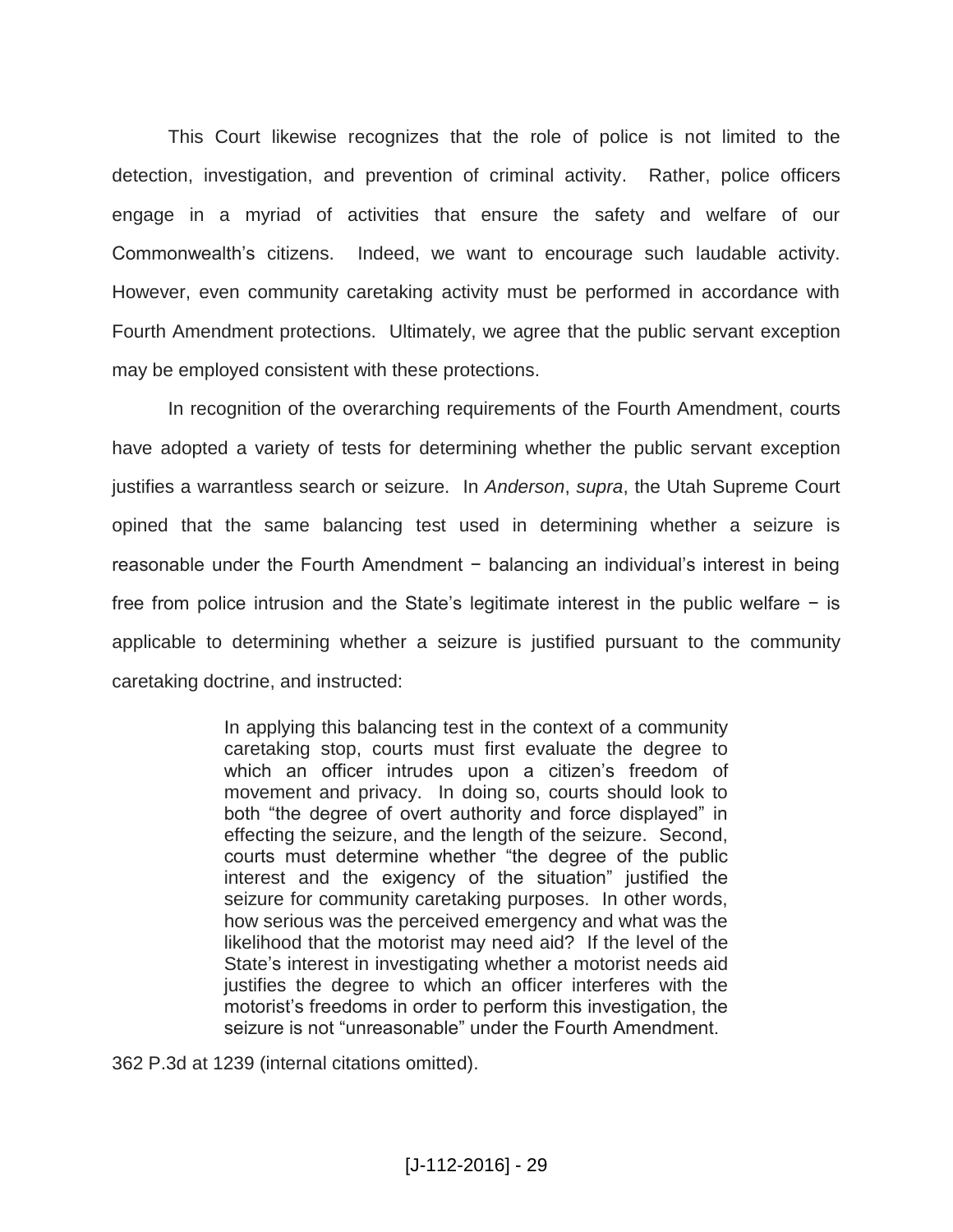Applying this test, the *Anderson* court first concluded that police officers' "seizure" of a motorist who was in a parked car on the side of a highway, at night and in below-zero temperatures, with his vehicle's hazard lights on, was "minimally invasive" of the motorist's right to be free from arbitrary interferences by police because (1) the vehicle was parked, not traveling down the highway; (2) there was no unduly excessive display of authority or force, in that the only show of authority was the trooper's use of his overhead flashing lights and he did not draw his weapon or shout commands; and (3) the officers detained the motorist only long enough to approach his vehicle and ask whether he needed aid. *Id.* at 1239-40. With regard to the second inquiry − the seriousness of the perceived emergency and the likelihood that the motorist needed aid − the court opined that a "reasonable officer would have cause to be concerned about the welfare of a motorist [who was] parked on the side of a highway with his hazard lights flashing just before 10:00 p.m." in very cold temperatures. *Id.* at 1240. Accordingly, the court held that the seizure was justified under the community caretaking doctrine. *Id.* 

Wisconsin also has adopted a balancing test to determine whether an officer's actions are reasonable under the community caretaker function, balancing the "public interest or need that is furthered by the officer's conduct against the degree of and nature of the restriction upon the liberty interest of the citizen." *Kramer*, 759 N.W.2d at 610. The stronger the public need and the more minimal the intrusion upon the individual's liberty, the more likely the police action will be deemed reasonable. *Id.* at 611. The Wisconsin Supreme Court has cited the following factors as relevant in assessing the balance between the public interest and a citizen's liberty interest:

> (1) the degree of the public interest and exigency of the situation; (2) the attendant circumstances surrounding the seizure, including time, location, the degree of overt authority and force displayed; (3) whether an automobile is involved;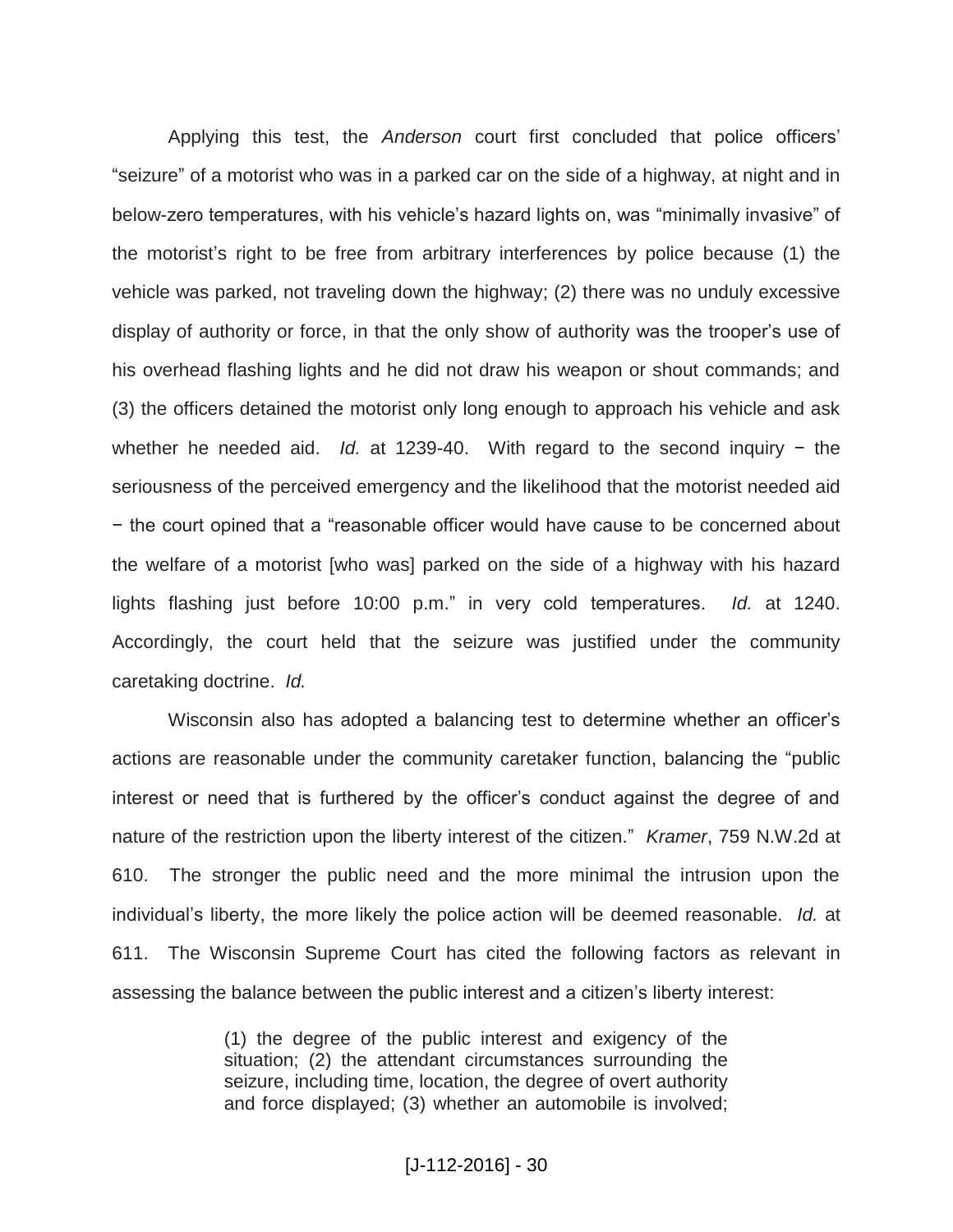and (4) the availability, feasibility and effectiveness of alternatives to the type of intrusion actually accomplished.

*Id.* 

After considering the above factors, the court in *Kramer* determined that a police officer's act of pulling behind a vehicle that was legally parked on the side of the road at night with its hazard lights activated, and the officer's activation of his own emergency lights, was reasonable under the community caretaker function because (1) the public has an interest in ensuring that police assist motorists who may be stranded, particularly at night; (2) the degree of overt authority was slight, as the officer's use of his emergency lights was for safety purposes, as was his act of pulling behind the driver's vehicle as opposed to beside it, which would have blocked a lane of traffic; (3) an automobile was involved; and (4) if the driver was ill, a delay in help may have been fatal, and if the driver's vehicle was not working, the driver may have attempted to walk along the highway, putting himself in danger. *Id.* at 611-12.

This balancing test is also used in Illinois. In *McDonough*, the Illinois Supreme Court explained that, in determining whether a seizure is justified under the community caretaker exception, it "must balance a citizen's interest in going about his or her business free from police interference against the public's interest in having police officers perform services in addition to strictly law enforcement." 940 N.E.2d at 1109. In concluding that a police officer's approach of a motorist's car, which was pulled to the side of a four-lane highway at night, was justified under the community caretaker exception, the court noted that the public has an interest in ensuring that police officers offer assistance to stranded motorists; the highway was busy; and the officer activated his emergency lights because it was dark and there was a lot of traffic. *Id.* at 1109-10.

While the above courts utilize a balancing test to determine whether a seizure was justified under the community caretaking doctrine, many state courts have adopted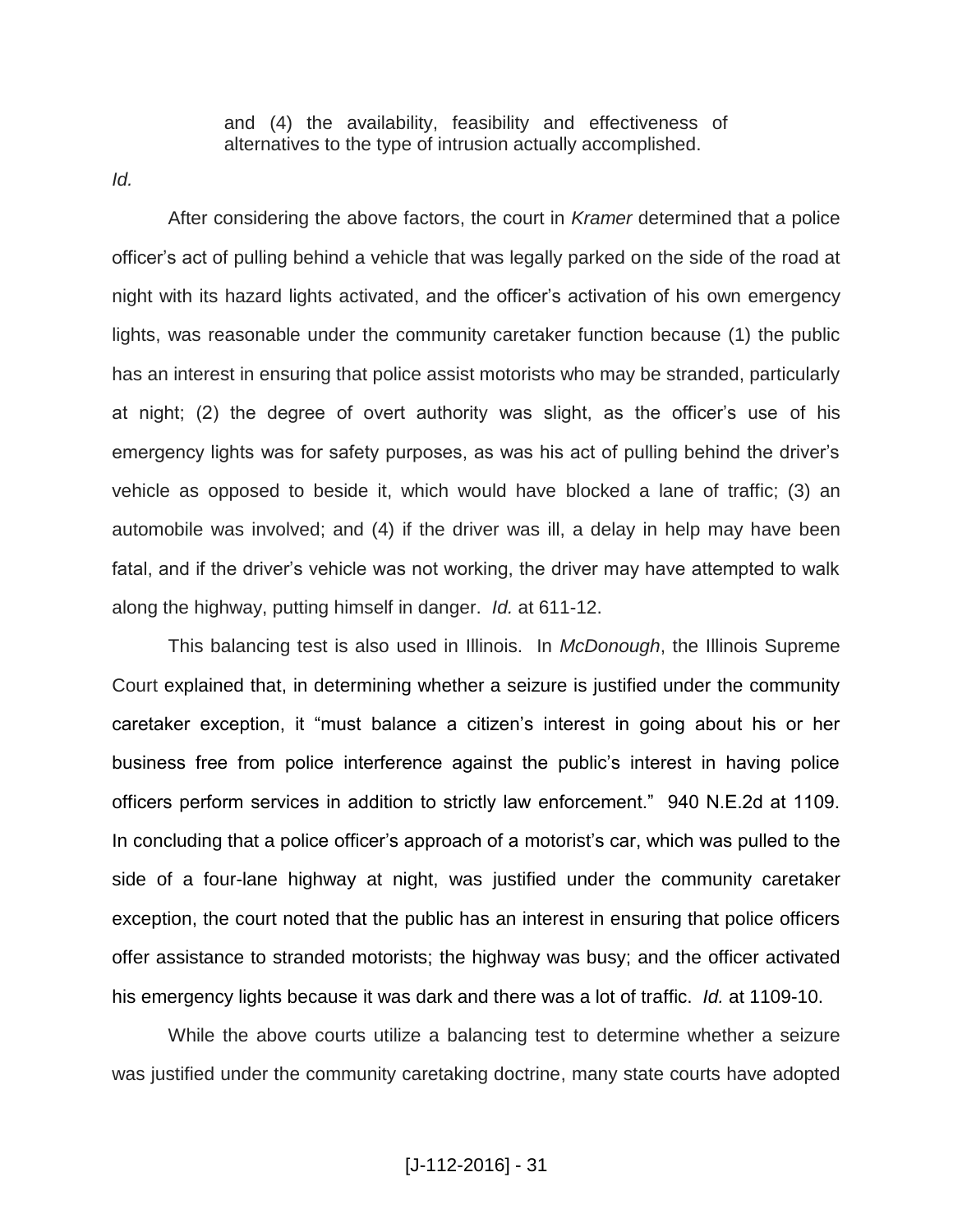variations of what has been referred to as a "reasonableness test." Montana, for example, has adopted the following three-part test:

> First, as long as there are objective, specific and articulable facts from which an experienced officer would suspect that a citizen is in need of help or is in peril, then that officer has the right to stop and investigate. Second, if the citizen is in need of aid, then the officer may take appropriate action to render assistance or mitigate the peril. Third, once, however, the officer is assured that the citizen is not in peril or is no longer in need of assistance or that the peril has been mitigated, then any actions beyond that constitute a seizure implicating … the protections provided by the Fourth Amendment.

*State v. Lovegren*, 51 P.3d 471, 475-76 (Mont. 2002).

In *Lovegren*, a police officer observed a legally parked vehicle on the side of a highway, with its motor running but its headlights off. He approached the vehicle, and, seeing that the driver appeared to be asleep, knocked on the window. When the driver did not respond, the officer opened the vehicle door and the driver woke up and stated that he'd been drinking. The Montana Supreme Court concluded that the officer "had objective, specific and articulable facts suggesting that Lovegren might be in need of assistance. While Lovegren might simply have been asleep, he might just as likely have been ill and unconscious and in need of help." *Id.* at 476.

In *Williams*, the Supreme Court of Delaware specifically adopted the three-part test established by the Montana Supreme Court in *Lovegren*. *Williams*, 962 A.2d at 219 ("We adopt [the *Lovegren*] test to ensure that investigations conducted in Delaware under the community caretaker doctrine are reasonable."). The *Williams* court held that a police officer's act of pulling his vehicle approximately ten feet behind the defendant, who was walking along the median of a highway at 3:50 a.m. on a cold and windy night, activating his strobe light, and asking the defendant if he needed a ride, was reasonable under the public servant exception under the community caretaking doctrine. *Id.* at 221.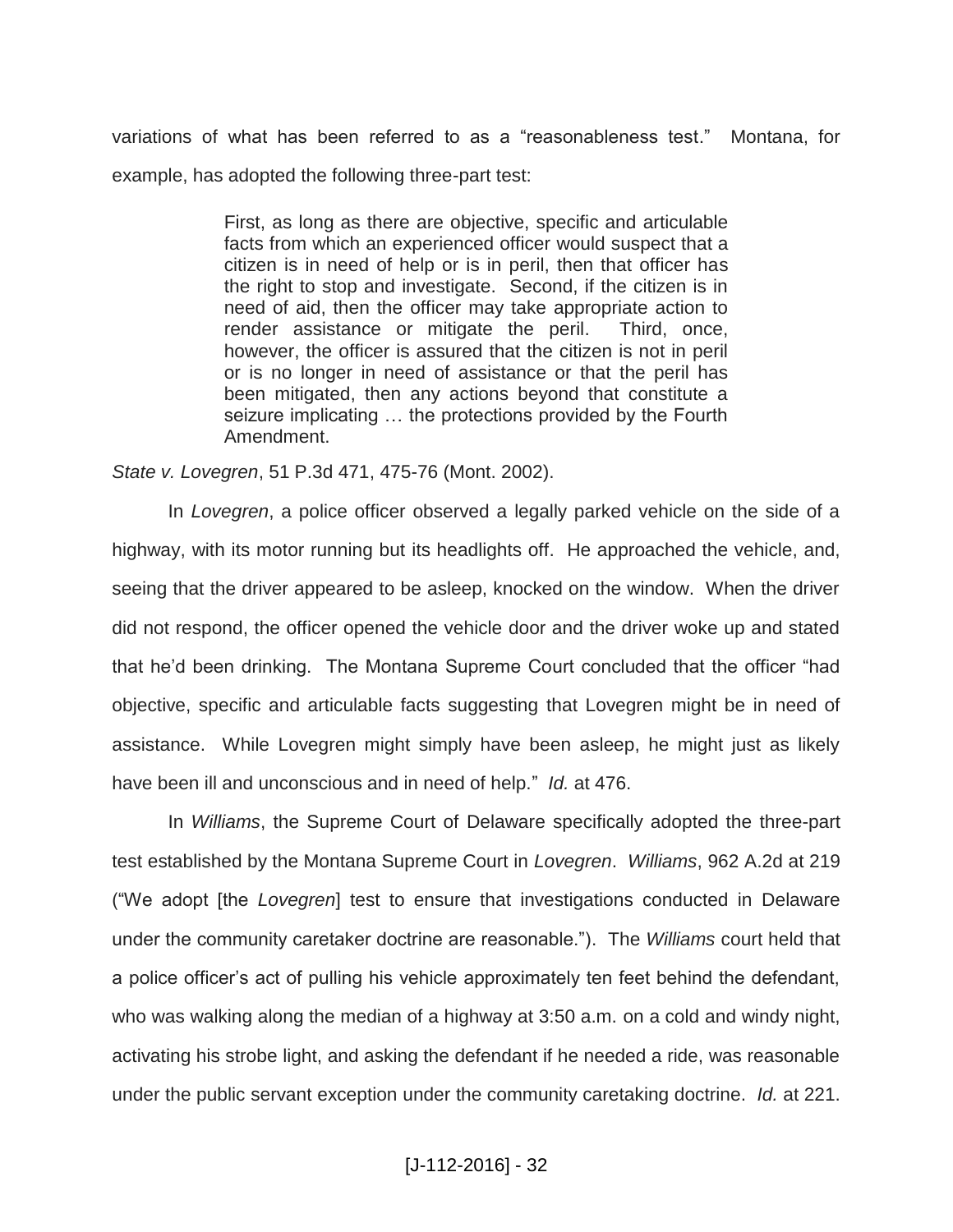Specifically, it noted that the officer articulated objective and specific facts − the weather and the hour of the morning − that would lead an experienced officer to conclude that the defendant needed assistance. *Id.*

The Tennessee Supreme Court, in *McCormick*, adopted a test similar to the *Lovegren* test, and held that the community caretaking exception will justify a warrantless search if:

> the State establishes that (1) the officer possessed specific and articulable facts which, viewed objectively and in the totality of the circumstances, reasonably warranted a conclusion that a community caretaking action was needed, such as the possibility of a person in need of assistance or the existence of a potential threat to public safety; and (2) the officer's behavior and the scope of the intrusion were reasonably restrained and tailored to the community caretaking need.

494 S.W.3d at 687 (citation omitted).

Utilizing this test, the court determined that a police officer's act of approaching a vehicle that was parked between the entrance of a parking lot and the roadway, with its engine running, radio and headlights on, and a man slumped over the steering wheel, was necessary and reasonable because the occupant of the vehicle was "either asleep or unconscious, with his vehicle protruding partially onto the public roadway, placing him at risk of injury or death from a rear end collision." *Id.* at 688. Thus, the court held that the officer's actions were justified under the community caretaking function.

In *Kleven*, the South Dakota Supreme Court implicitly adopted a reasonableness test when it explained that the following elements must be established in order for the community caretaking doctrine exception to apply:

> the purpose of community caretaking must be the objectively reasonable independent and substantial justification for the intrusion; the police action must be apart from the detection, investigation, or acquisition of criminal evidence; and the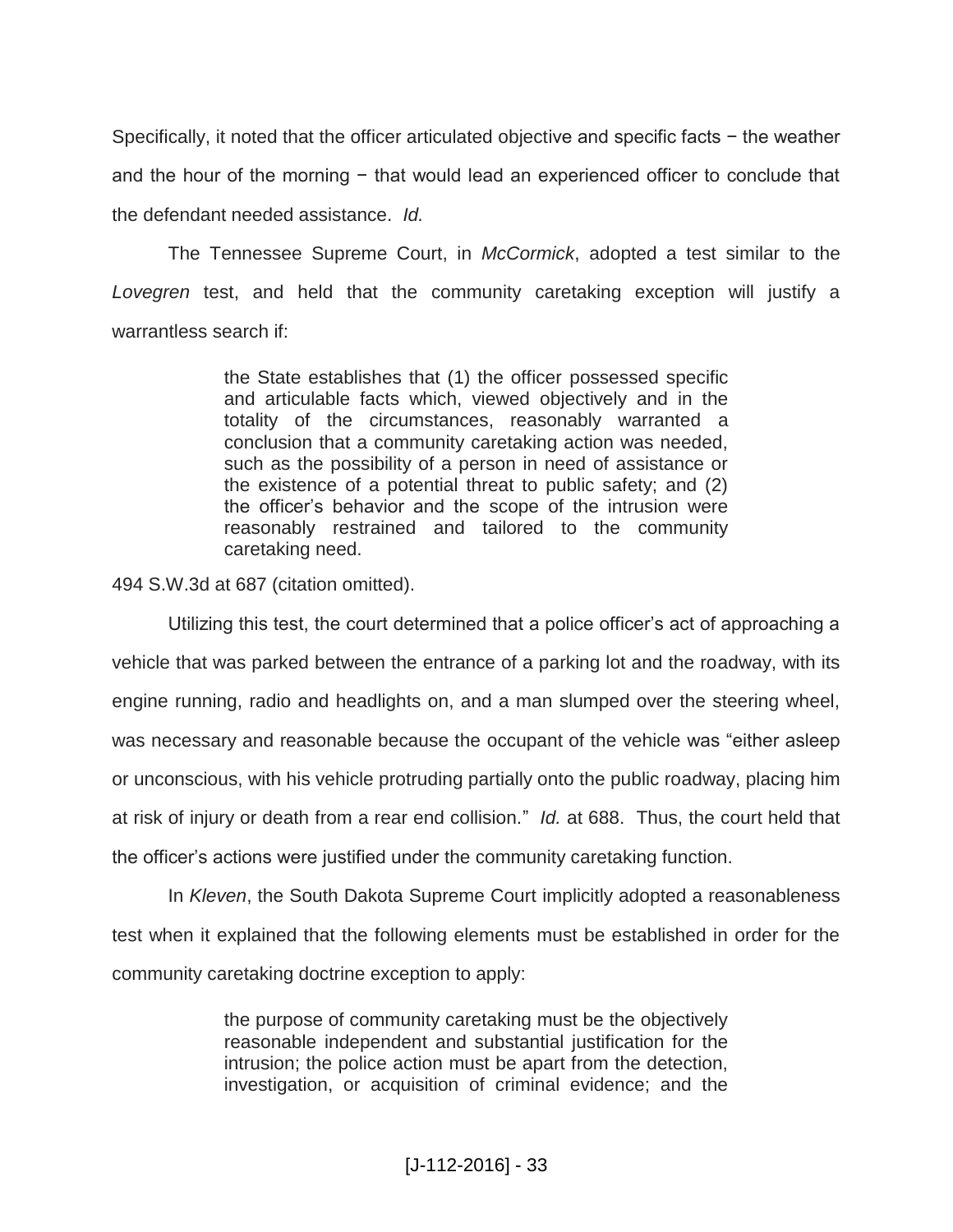officer should be able to articulate specific facts that, taken with rational inferences, reasonably warrant the intrusion.

887 N.W.2d at 743 (citation omitted). Noting that "the community caretaking function is more akin to a health and safety check," the court held that police officers' entry into a vehicle that was parked on the side of the road at 2:00 a.m., with its engine running, where the driver appeared to be sleeping or passed out, in a location where the officers had seen the vehicle in the same spot an hour earlier, was justified under the community caretaking doctrine because it was reasonable for the officers to believe the driver might need assistance. *Id.*

The West Virginia Supreme Court, in *Ullom*, adopted a test that includes the three prongs of the test utilized in South Dakota, but added an additional requirement that the state establish that, "[g]iven the totality of the circumstances, a reasonable and prudent police officer would have perceived a need to promptly act in the proper discharge of his or her community caretaker duties." 705 S.E.2d at 122. In *Ullom*, the court concluded that a state trooper who observed the defendant's vehicle, which had its parking lights on and was parked in front of a gate blocking a dirt road at dusk, was reasonable under the community caretaking doctrine because "a reasonable and prudent officer in such a setting would have reasonably suspected that an occupant of the vehicle was in need of immediate help," and because the officer's motivation was to check on her safety. *Id.* at 123.

Vermont and Mississippi likewise have adopted tests that require police officers to be able to point to specific and articulable facts which would reasonably suggest that an individual was in need of assistance. Indeed, in *Hinton*, the Vermont Supreme Court observed that its test for the community caretaking exception for a traffic stop "has consistently turned on whether there were specific and articulable facts objectively leading the officer to reasonably believe that the defendant was in distress or needed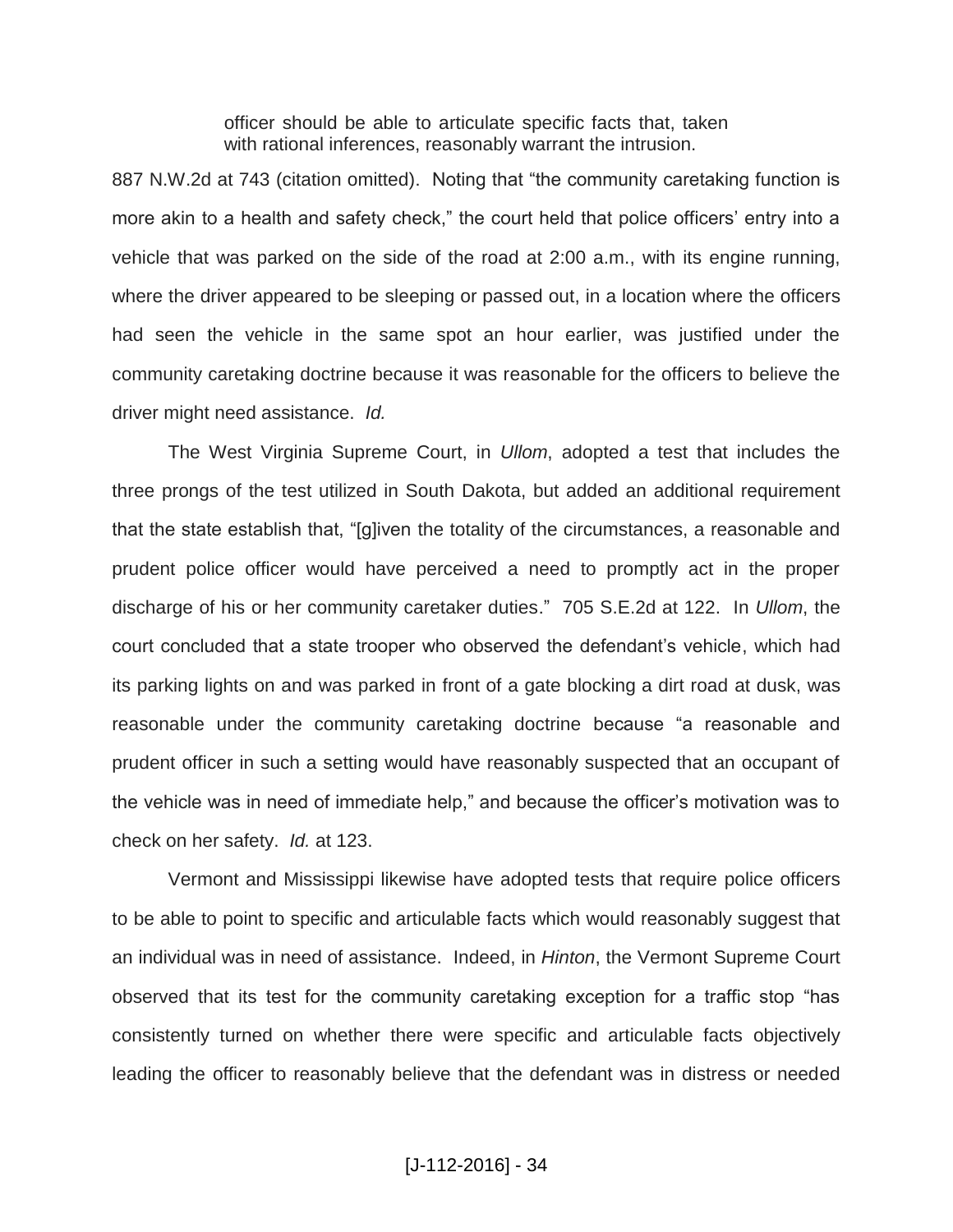assistance, or reasonably prompted an inquiry in that regard." 112 A.3d at 773-74 (citation omitted). In *Trejo*, the Supreme Court of Mississippi explained that, in applying the community caretaking function, the "ultimate standard" is reasonableness, and, in evaluating whether a stop is objectively reasonable, it looks to whether the officer can point to "specific and articulable facts which, taken together with rational inferences from those facts, reasonably warrant" the stop. 86 So.3d at 689.

A number of states have adopted tests which encompass elements of both the balancing and reasonableness tests. In *Hawkins*, for example, the Court of Appeals for the District of Columbia adopted "a hybrid of the reasonableness and balancing tests, in light of the totality of the circumstances, to assess whether an officer's community caretaking conduct comports with the Fourth Amendment:"

> In order for a law enforcement officer's community caretaking conduct to be reasonable, the government must show: 1) by specific and articulable facts that the government's conduct was totally divorced from the detection, investigation, or acquisition of evidence relating to the violation of a criminal statute; 2) the government's conduct was reasonable considering the availability, feasibility, and effectiveness of alternatives to the officer's action; 3) the officer's action ended when the citizen or community was no longer in need of assistance; 4) the government's interests outweigh the citizen's interest in being free from minor government interference. This court does not require the government to pursue the least restrictive means of correcting the problem.

113 A.3d at 221-22. The *Hawkins* court held that, under the foregoing test, an officer's entry into an idling vehicle in a parking lot in order to turn it off after approaching the individual standing outside of the vehicle was reasonable under the community caretaking function. *Id.* at 222-23.

Similarly, the New Hampshire Supreme Court, in *Boutin*, explained that, in order to justify a seizure of a motorist under the community caretaking exception, a police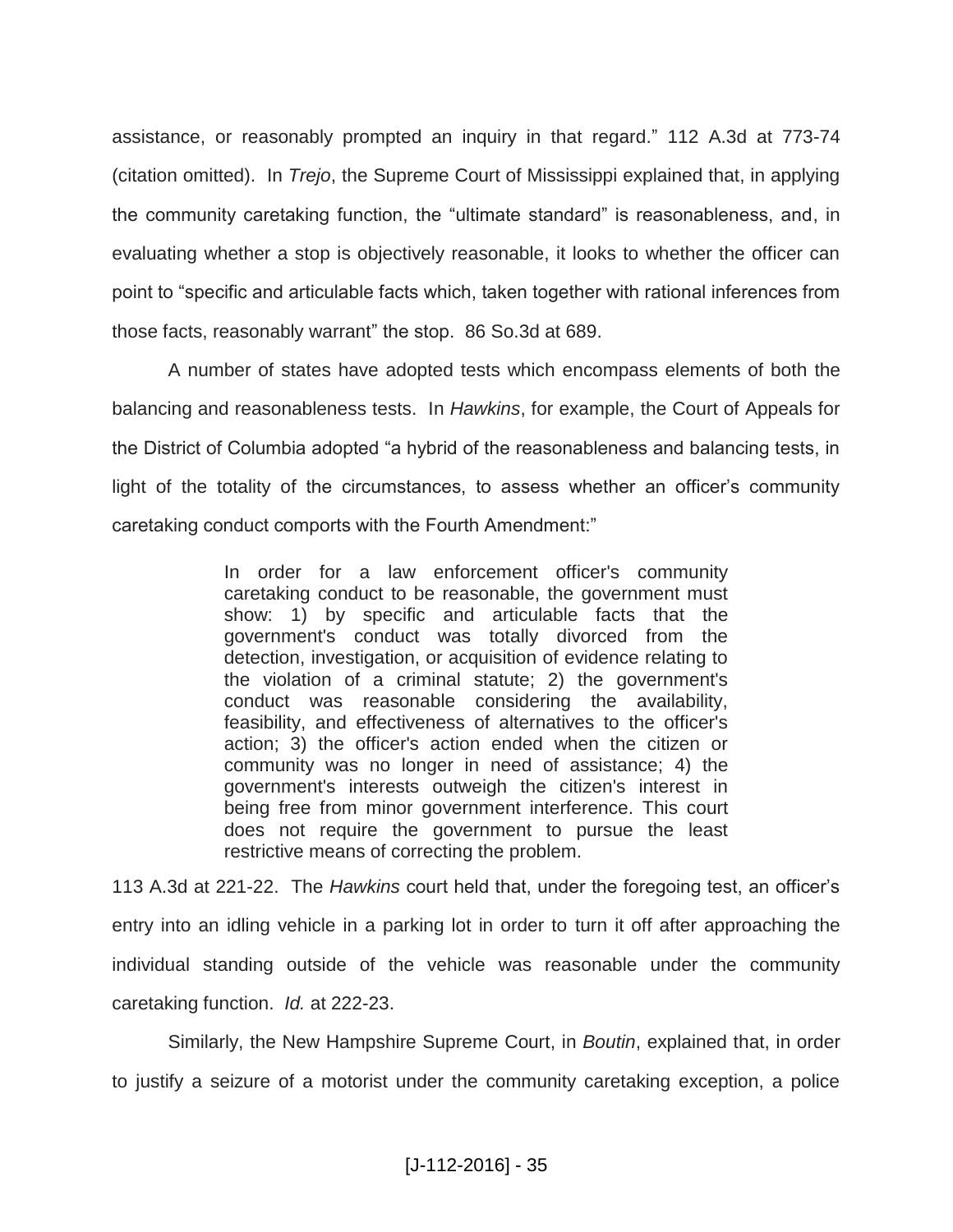officer "must be able to point to specific and articulable facts which, taken together with rational inferences from those facts, reasonably warrant the intrusion." 13 A.3d at 143 (citation omitted). The court noted that, in determining whether a seizure by a police officer acting in a non-investigatory capacity is reasonable, it must "balance the governmental interest in the police officer's exercise of his or her community caretaking function and the individual's interest in being free from arbitrary government interference." *Id.* (citation omitted). Under this standard, the *Boutin* court determined that a police officer's act of parking behind a motorist's vehicle − which was parked legally in a pull-off area, but was facing the opposite direction of traffic − and activating his emergency lights was not reasonable because the officer did not offer any specific and articulable facts suggesting that the occupant of the vehicle needed assistance, other than the fact that it was dark and there was snow on the ground. *Id.*

Finally, we note that several courts, including the Nebraska Supreme Court, have adopted a "totality of the circumstances" test to determine the reasonableness of a stop, which requires a general assessment of "the totality of the circumstances surrounding the stop, including 'all of the objective observations and considerations, as well as the suspicion drawn by a trained and experienced officer by inference and deduction'" that assistance might be needed. *Bakewell*, 730 N.W.2d at 339. In *Bakewell*, the court determined that an officer's act of pulling behind the defendant's vehicle after the defendant pulled off the road was justified under the community caretaking exception because the defendant's vehicle had slowed down five times while traveling on the highway before it pulled off the road completely and, "[c]onsidering the totality of the circumstances, it was reasonable" for the officer to conclude that the defendant was lost or that something was wrong with the defendant or his vehicle. *Id.*; *see also State v. Wixom*, 947 P.2d 1000, 1002 (Idaho 1997) (to be justified pursuant to a community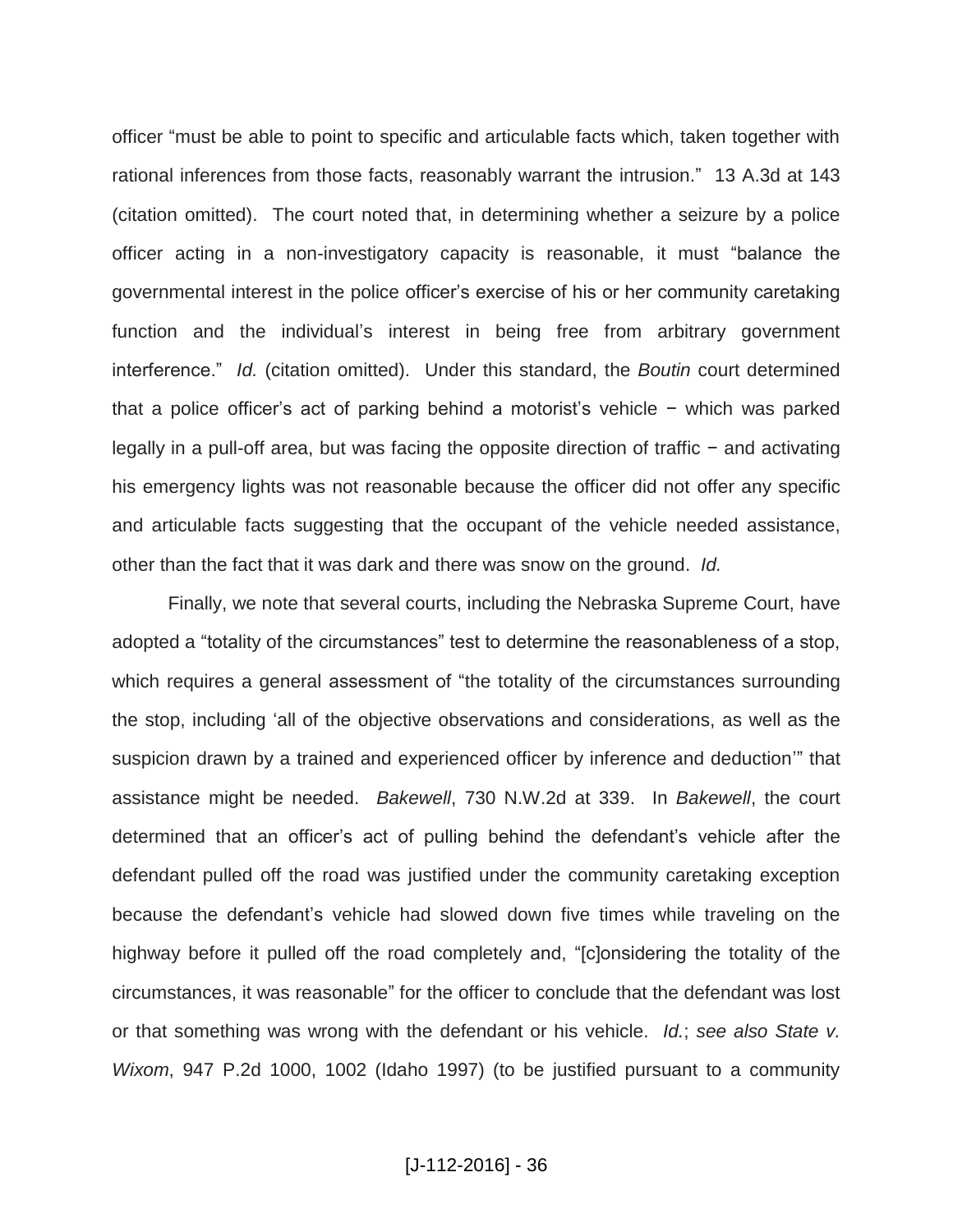caretaking function, the intrusive action of the police must be reasonable in view of all the surrounding circumstances, and the officer's stop of a vehicle in order to locate witnesses to an earlier accident was not reasonable).

In the instant case, Appellant urges this Court to adopt the "reasonableness test" set forth by the Montana Supreme Court in *Lovegren*, which requires, *inter alia*, that a police officer point to specific and articulable facts which led him or her to believe that assistance was necessary, and an objective assessment by the court as to whether the officer's belief was reasonable. Appellant's Brief at 30. In this regard, Appellant emphasizes:

> An officer's *hunch* his or her assistance *may* be needed is insufficient. Someone who has legally and safely pulled over on the side of the road may be looking at a map, talking on a cell phone, sending a text message, or picking up an item dropped on the floor of the car. These are all otherwise lawful activities; distracting activities drivers are encouraged to avoid engaging in while driving, or actually criminally punished for performing.

*Id.* at 31 (emphasis original). In its brief discussion, based on its citations to *McDonough* and *Anderson*, *supra*, the Commonwealth seemingly supports the use of a balancing test, although it also argues that Trooper Frantz's actions were reasonable. Commonwealth's Brief at 10. After careful consideration, we conclude that the reasonableness test best accommodates the interests underlying the public servant exception while simultaneously protecting an individual's Fourth Amendment right to be free from unreasonable searches and seizures.

Specifically, we first hold that, in order for the public servant exception of the community caretaking doctrine to apply, police officers must be able to point to specific, objective, and articulable facts that would reasonably suggest to an experienced officer that a citizen is in need of assistance. *See Lovegren*, 51 P.3d at 475-76 ("as long as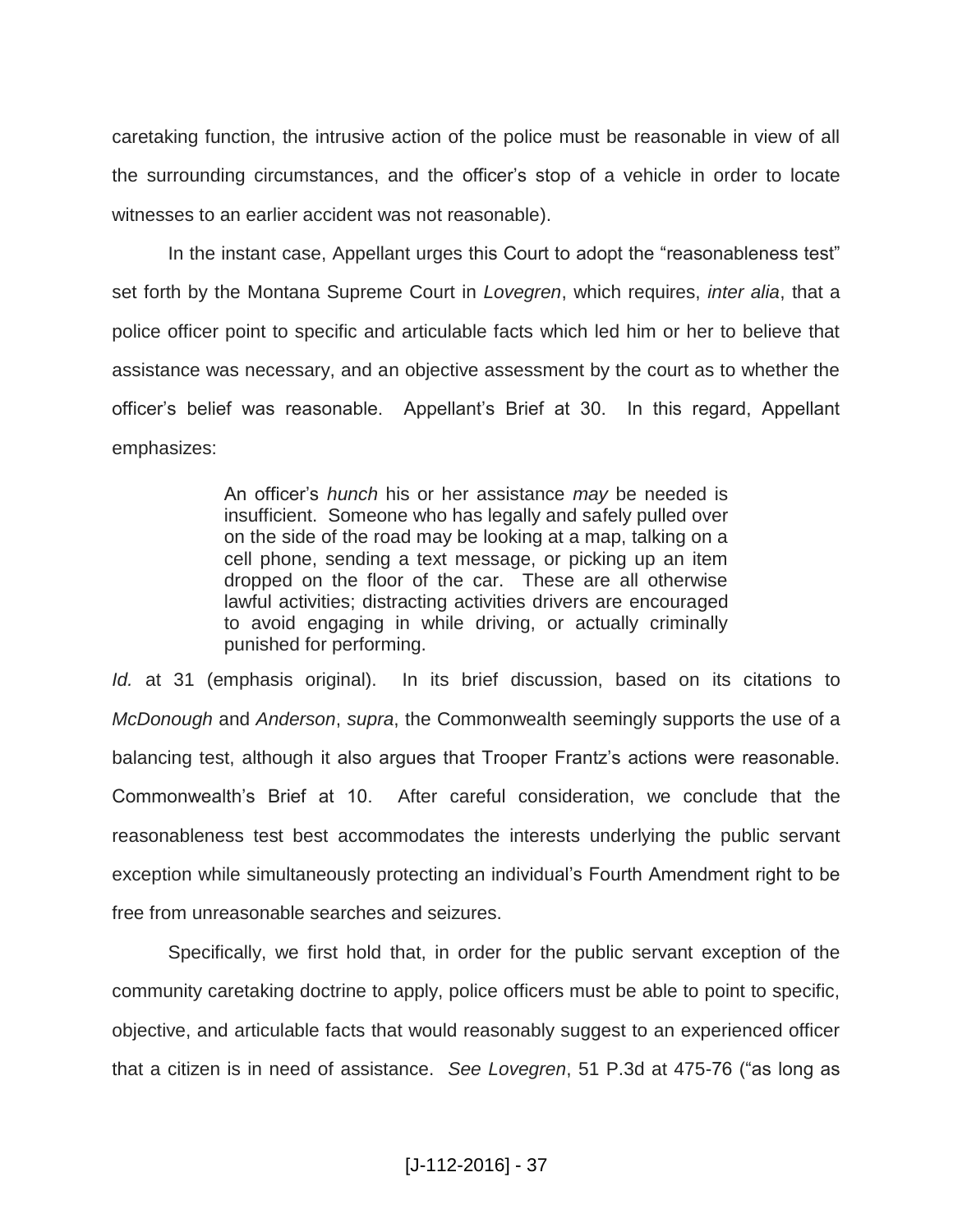there are objective, specific and articulable facts from which an experienced officer would suspect that a citizen is in need of help or is in peril, then that officer has the right to stop and investigate"); *Williams*, 962 A.2d at 219 (if there are "objective, specific and articulable facts from which an experienced officer would suspect that a citizen is in apparent peril, distress or need of assistance, the police officer may stop and investigate for the purpose of assisting the person"); *McCormick*, 494 S.W.3d at 687 (community caretaking exception will justify a warrantless seizure if, *inter alia*, "the officer possessed specific and articulable facts which, viewed objectively and in the totality of the circumstances, reasonably warranted a conclusion that a community caretaking action was needed"); *Kleven*, 887 N.W.2d at 743 (an officer "should be able to articulate specific facts that, taken with rational inferences, reasonably warrant the intrusion"); *Ullom*, 705 S.E.2d at 122 (same).

As Appellant suggests, there are many reasons why a driver might pull to the side of a highway: the driver may need to look at a map, answer or make a telephone call, send a text message,  $13$  pick something up off the floor, clean up a spill, locate something in her purse or in his wallet, retrieve something from the glove compartment, attend to someone in the back seat, or, as in the instant case, enter an address into the vehicle's navigation system. Pulling to the side of the road to perform any of these activities is encouraged, as a momentary distraction while driving may result in catastrophic consequences.

The Illinois Supreme Court observed in *McDonough*:

Most people who appear to be in distress would welcome a genuine offer of police assistance. But permitting police to

 $\overline{a}$ <sup>13</sup> Indeed, 75 Pa.C.S. § 3316(a) prohibits the operation of a vehicle "while using an interactive wireless communications device to send, read or write a text-based communication while the vehicle is motion."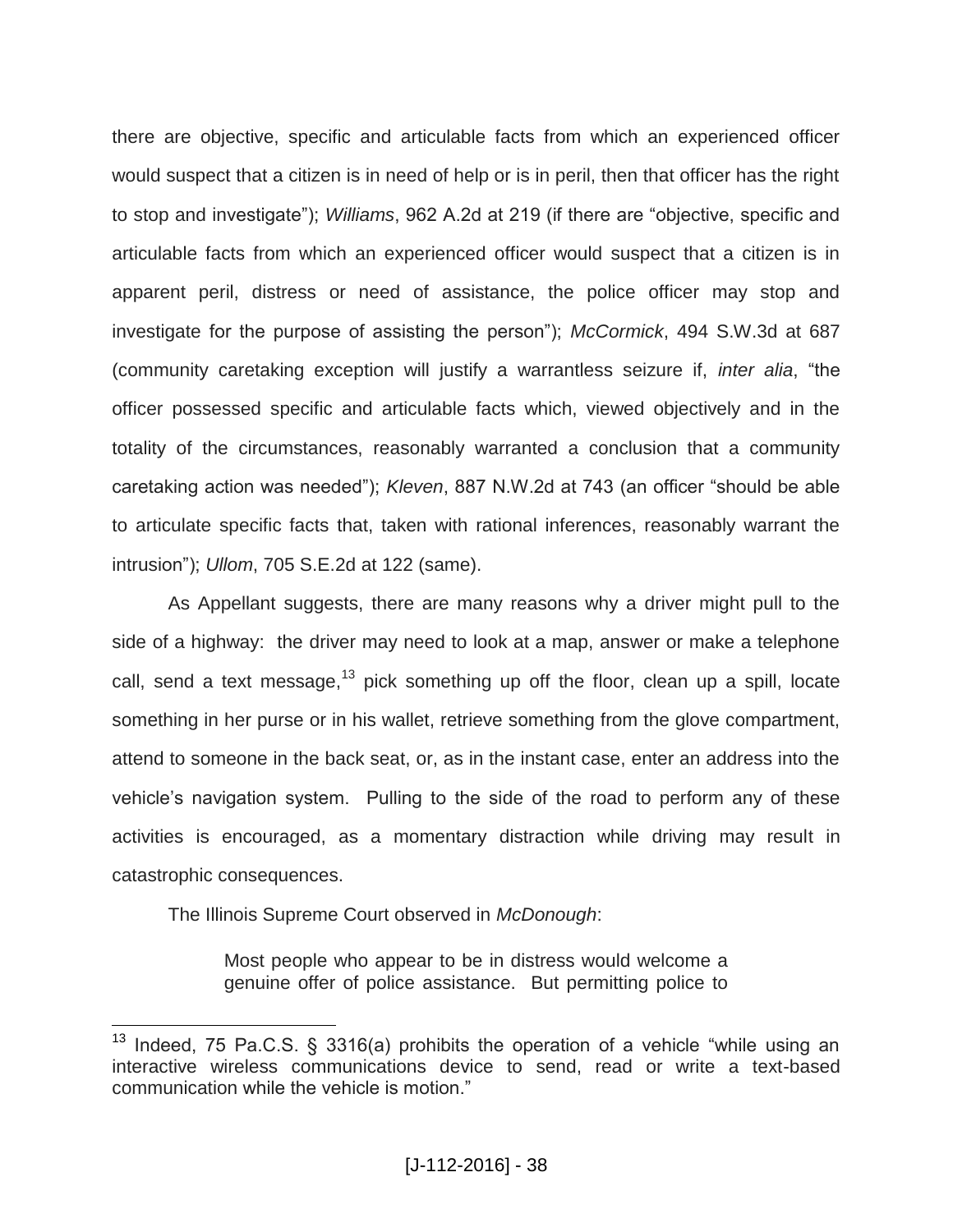search or seize whenever they might be pursuing community-caretaking goals risks undermining constitutional protections. The challenge of [the] community-caretaking doctrine is to permit helpful police to fulfill their function of assisting the public, while ensuring that searches for lawenforcement purposes satisfy the requirements of the Fourth Amendment.

940 N.E.2d at 1109 (quoting M. Dimino, *Police Paternalism: Community Caretaking, Assistance Searches, and Fourth Amendment Reasonableness*, 66 Wash. & Lee L. Rev. 1485, 1562-63 (2009)). Requiring an officer to articulate specific and objective facts that would suggest to a reasonable officer that assistance is needed will cabin reliance on the exception and enable courts to properly assess its employment.

Second, we hold that, in order for the public servant exception of the community caretaking doctrine to apply, the police caretaking action must be independent from the detection, investigation, and acquisition of criminal evidence. As noted above, this is a common requirement to warrantless searches under all three exceptions of the community caretaking doctrine, including the emergency aid exception and the automobile impoundment/inventory exceptions. To describe this requirement, courts have utilized various terminology. In *Cady*, the high Court observed that police officers often engage in community caretaking functions which are "totally divorced" from the detection or investigation of crime.  $413$  U.S. at  $441$ .<sup>14</sup> The South Dakota Supreme

 $14$  There is some debate as to whether the high Court's "totally divorced" language was intended to be observational or prescriptive. At least one court has included this precise language in its test for determining whether a warrantless search was permissible under the community caretaking doctrine. *See, e.g., Hawkins*, 113 A.3d at 222 (D.C. Court of Appeals specifically holding that, in order for a seizure to be permissible under the community caretaking doctrine, the police action be "totally divorced" from the detection and investigation of criminal activity). Other courts, however, have concluded that "*Cady* was merely observing that community caretaker functions are 'totally divorced' from an officer's law enforcement function because a different facet of police work is paramount in a community caretaker function than is paramount in a law enforcement function." *Kramer*, 759 N.W.2d at 609; *see also McCormick*, 494 S.W.3d at 687 ("We do not interpret [the language of *Cady*] as requiring consideration of a police officer's (continued…)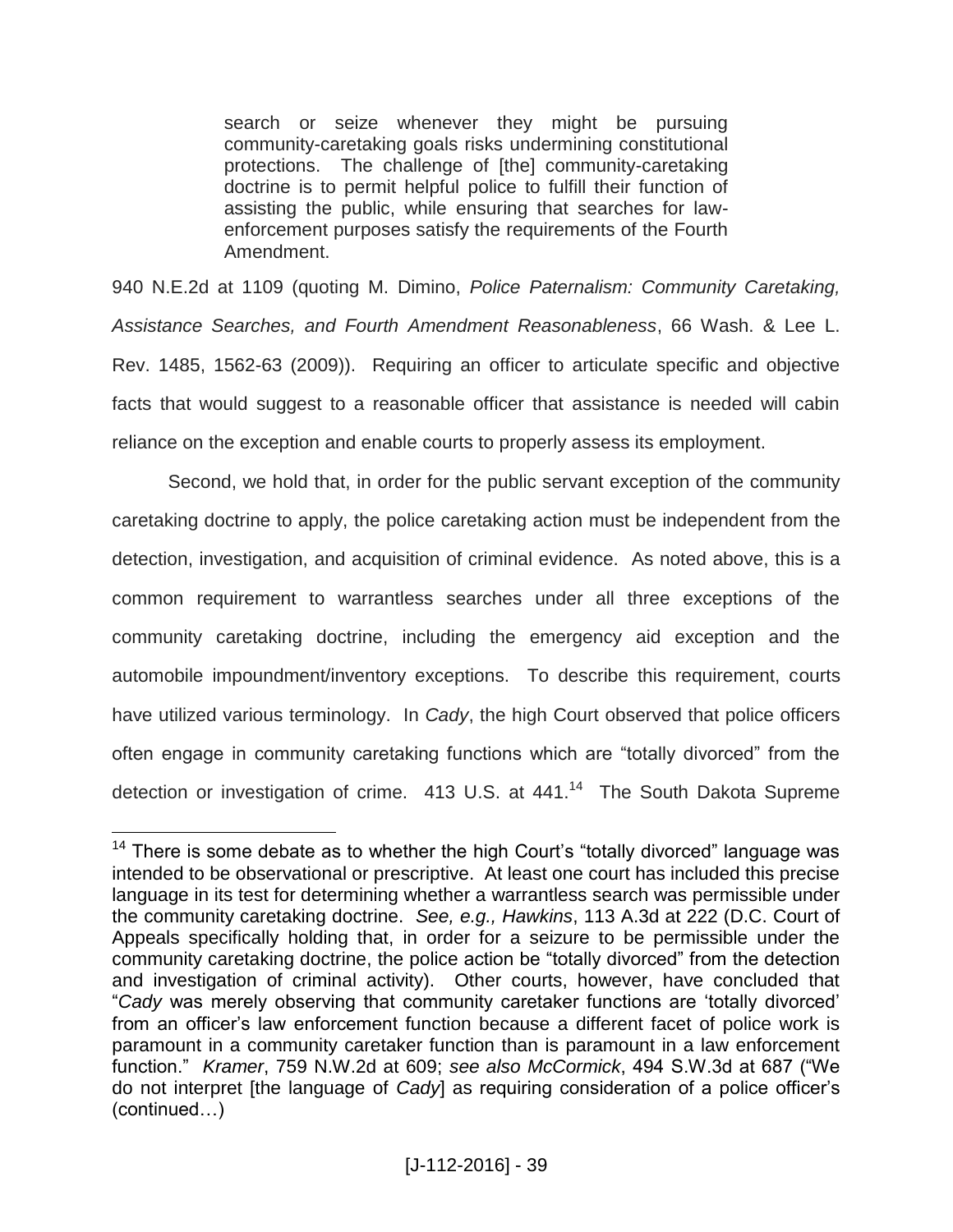Court, in *Kleven*, explained that, for a warrantless search to be permissible under the community caretaking doctrine, "the police action must be *apart from* the detection, investigation, or acquisition of criminal evidence." 887 N.W.2d at 743 (emphasis added); *see also Ullom*, 705 S.E.2d at 122 ("The police officer's action must be apart from the intent to arrest, or the detection, investigation, or acquisition of criminal evidence."). In *McDonough*, the Illinois Supreme Court approved a warrantless search under the community caretaking exception because, *inter alia*, the "defendant's seizure was *unrelated to* the investigation of crime." 940 N.E.2d at 1109 (emphasis added). The North Dakota Supreme Court has explained that police action taken under the community caretaking doctrine must be "*separate* from the detection, investigation, or acquisition of evidence relating to the violation of a criminal statute." *City of Fargo v Sivertson*, 571 N.W.2d 137, 140 (N.D. 1997) (emphasis added). Regardless of the language used, a critical component of the community caretaking doctrine is that the police officer's action be based on specific and articulable facts which, viewed objectively and independent of any law enforcement concerns, would suggest to a reasonable officer that assistance is needed.

We are not suggesting, however, that an officer's contemporaneous subjective concerns regarding criminal activity will preclude a finding that a seizure is valid under the community caretaking function. The Wisconsin Supreme Court addressed a similar argument in *Kramer*, wherein the motorist argued that the "totally divorced" language from *Cady* "means that the officer must have ruled out any possibility of criminal activity before the community caretaker function is bona fide." 759 N.W.2d at 606. In rejecting the motorist's suggestion, the court reasoned:

(…continued)

subjective intentions."). We likewise are of the view that the high Court's statement in *Cady* was more of an observation by the Court rather than a specific requirement.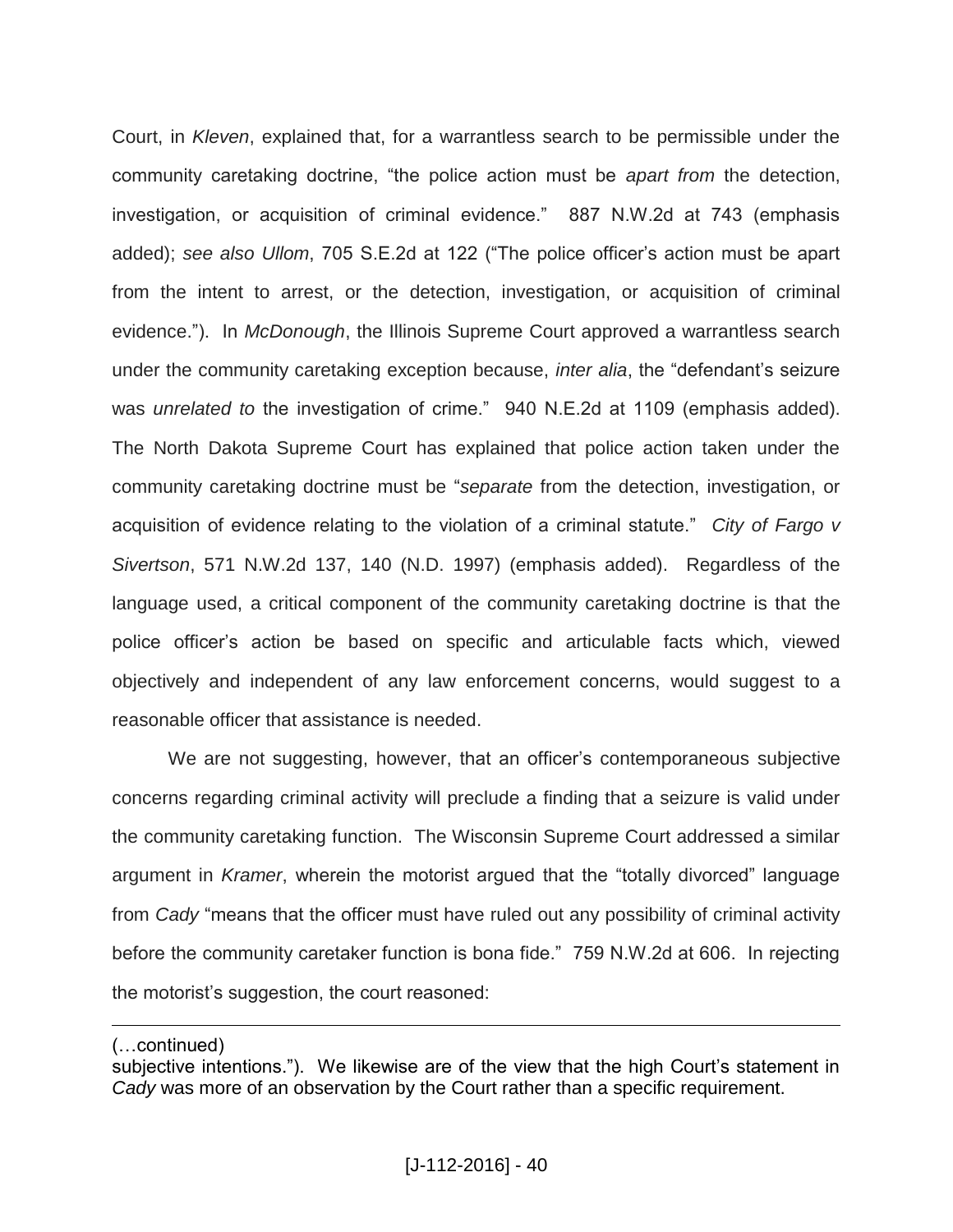[T]he nature of a police officer's work is multifaceted. An officer is charged with enforcing the law, but he or she also serves as a necessary community caretaker when the officer discovers a member of the public who is in need of assistance. As an officer goes about his or her duties, an officer cannot always ascertain which hat the officer will wear−his law enforcement hat or her community caretaker hat. For example, an officer may come upon what appears to be a stalled vehicle and decide to investigate to determine if assistance is needed; however, the investigation may show that a crime is being committed within the vehicle. Therefore, from the point of view of the officer, he or she must be prepared for either eventuality as the vehicle is approached. Accordingly, the officer may have law enforcement concerns, even when the officer has an objectively reasonable basis for performing a community caretaker function.

To conclude otherwise would ignore the multifaceted nature of police work and force police officers to let down their guard and unnecessarily expose themselves to dangerous conditions.

Furthermore, to interpret the "totally divorced" language in *Cady* to mean that an officer could not engage in a community caretaker function if he or she had any law enforcement concerns would, for practical purposes, preclude police officers from engaging in any community caretaker functions at all. This result is neither sensible nor desirable.

759 N.W.2d at 608-09 (internal citations omitted). The court concluded that, "in a community caretaker context, when under the totality of the circumstances an objectively reasonable basis for the community caretaker function is shown, that determination is not negated by the officer's subjective law enforcement concerns." *Id.* at 608; *see also Smathers*, 753 S.E.2d at 386 (adopting an "objective method of inquiry into the purpose of a seizure in the community caretaking context," and declining to adopt a test where subjective concerns of crime prevention and investigation negate public safety concerns); *cf Brigham City, Utah v. Stuart*, 547 U.S. 398, 404 (2006) ("An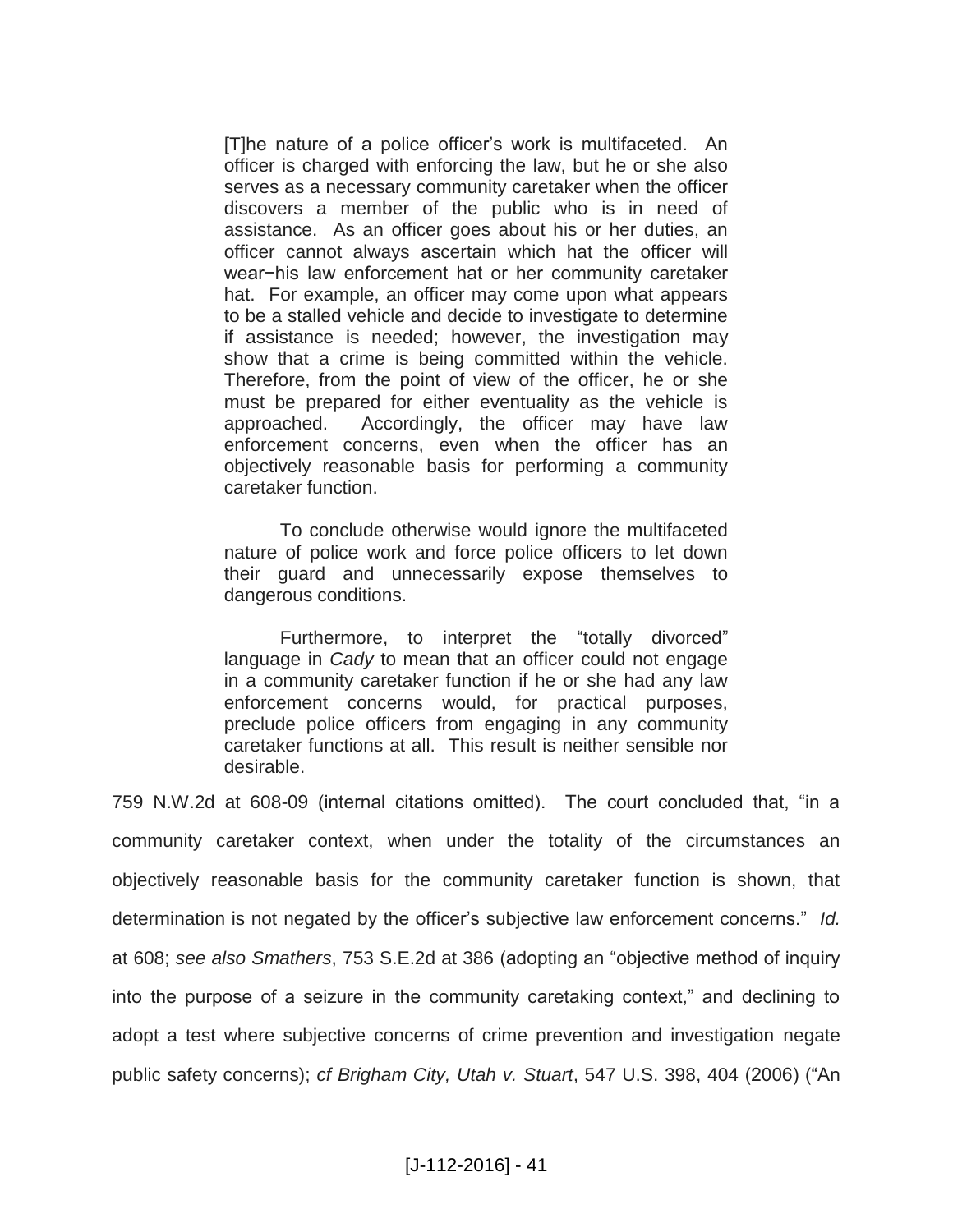action is 'reasonable' under the Fourth Amendment, regardless of the individual officer's state of mind, 'as long as the circumstances, viewed *objectively* justify [the] action.' The officer's subjective motivation is irrelevant." (emphasis original, citations omitted)).

We agree that it is not realistic or wise to expect an officer to ignore the nature of his or her role in law enforcement − or its inherent dangers − in order for the public servant exception of the community caretaking doctrine to apply. Thus, so long as a police officer is able to point to specific, objective, and articulable facts which, standing alone, reasonably would suggest that his assistance is necessary, a coinciding subjective law enforcement concern by the officer will not negate the validity of that search under the public servant exception to the community caretaking doctrine. We caution, however, that "when the community caretaking exception is involved to validate a search or seizure, courts must meticulously consider the facts and carefully apply the exception in a manner that mitigates the risk of abuse." *McCormick*, 494 S.W.3d at 688.

Finally, we hold that, in order for the public servant exception to apply the level of intrusion must be commensurate with the perceived need for assistance. *See McCormick*, 494 S.W.3d at 687 (the officer's behavior and the scope of the intrusion must be "reasonably restrained and tailored to the community caretaking need"); *Lovegren*, 51 P.3d at 476 ("if the citizen is in need of aid, then the officer may take appropriate action to render assistance or mitigate the peril. . . . [O]nce, however, the officer is assured that the citizen is not in peril or is no longer in need of assistance or that the peril has been mitigated, then any actions beyond that constitute a seizure implicating . . . the protections provided by the Fourth Amendment."); *Williams*, 962 A.2d at 219 (same). Such a determination requires an assessment of the circumstances surrounding the seizure, including, but not necessarily limited to, the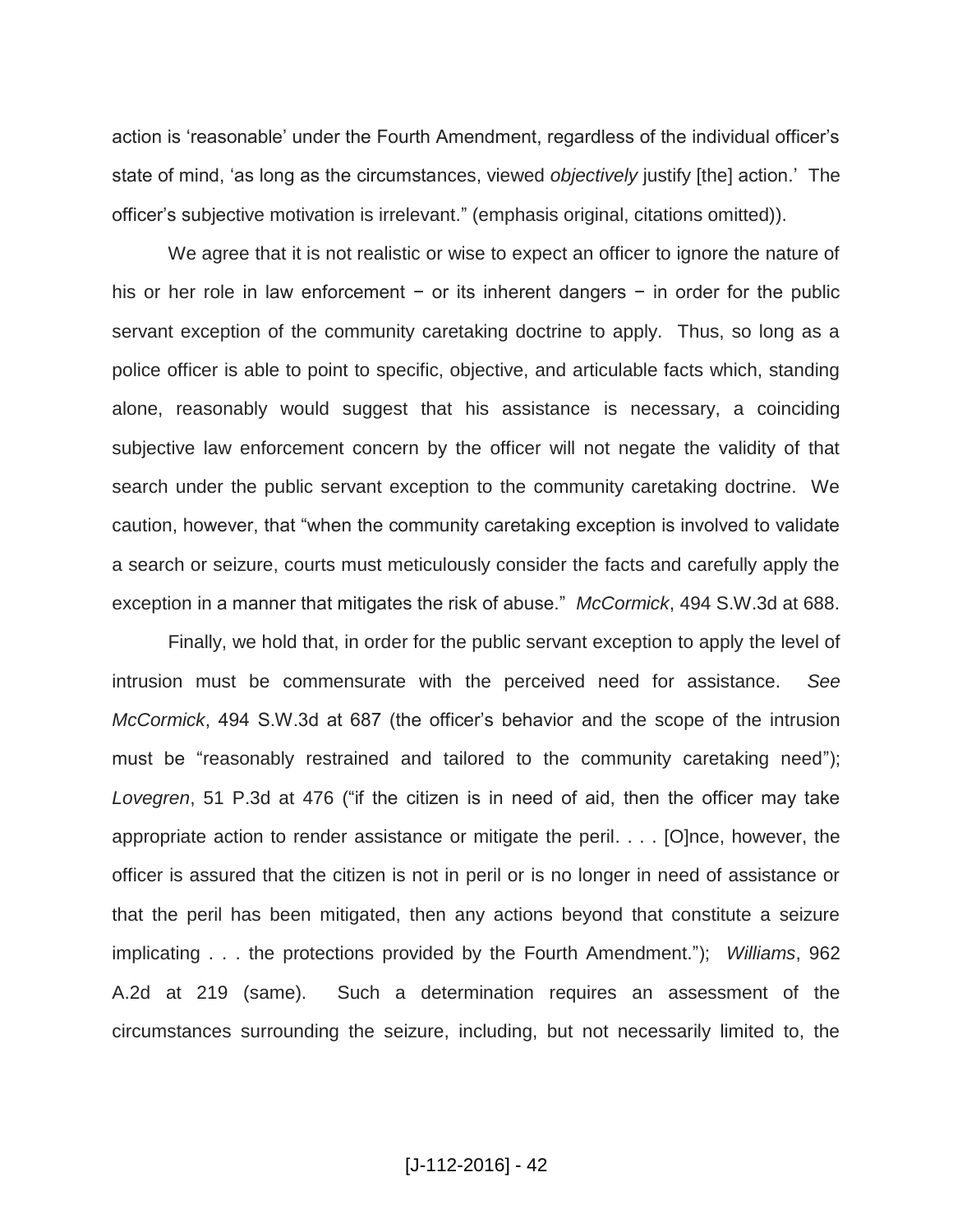degree of authority or force displayed, the length of the seizure, and the availability of alternative means of assistance.<sup>15</sup>

To summarize, in order for a seizure to be justified under the public servant exception to the warrant requirement under the community caretaking doctrine, the officer must point to specific, objective, and articulable facts which would reasonably suggest to an experienced officer that assistance was needed; the police action must be independent from the detection, investigation, and acquisition of criminal evidence; and, based on a consideration of the surrounding circumstances, the action taken by police must be tailored to rendering assistance or mitigating the peril. Once assistance has been provided or the peril mitigated, further police action will be evaluated under traditional Fourth Amendment jurisprudence.

# **C. Application of the Public Servant Exception under the Community Caretaking Doctrine**

Applying the standard we have adopted today, we must now determine whether the seizure of Appellant was justified under the public servant exception. A review of the record reveals that Trooper Frantz was on routine patrol on Interstate 79 at approximately 9:30 p.m. on June 14, 2013 when he observed Appellant's vehicle on the right shoulder of the road. At the suppression hearing, Trooper Frantz testified:

> I pulled beside her with my window already down, just, number one, to make sure, see if anybody was in this vehicle, and then, if there was, to make contact with her and then see if she needed any assistance. Nine out of ten times usually they're on their cell phone, I just give them a quick wave and I'm on my way.

 $15$  These factors are consistent with the evaluation of the level of intrusion into the citizen's freedom required under the balancing test. *See Anderson*, 362 P.3d at 1239; *Kramer*, 759 S.W.2d at 611.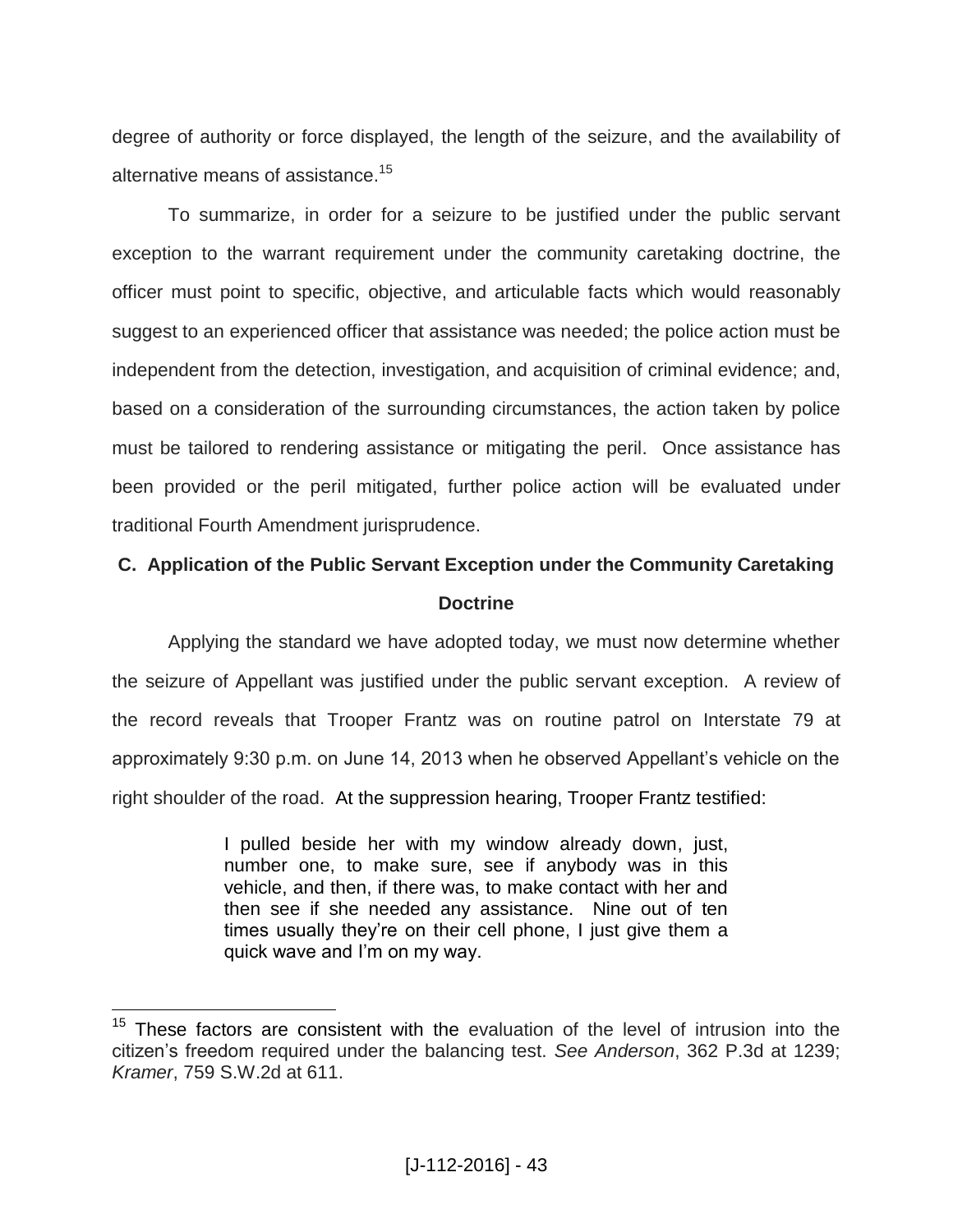#### N.T. Suppression Hearing, 5/28/14, at 7.

We have no reason to doubt Trooper Frantz's statement that he pulled alongside Appellant's vehicle simply to check to see whether she needed assistance. However, regardless of his intentions, based on our review of the record, Trooper Frantz was unable to articulate any specific and objective facts that would reasonably suggest that Appellant needed assistance. Indeed, Trooper Frantz conceded that he had not received a report of a motorist in need of assistance, and did not observe anything that outwardly suggested a problem with Appellant's vehicle. Moreover, although it was dark, the weather was not inclement. Finally, Appellant, who was inside her vehicle, did not have her hazard lights on.

Thus, we are constrained to hold that Trooper Frantz's seizure of Appellant was not justified under the public servant exception, and, therefore, that the evidence obtained as a result of that seizure should have been suppressed at trial.

#### **III. Conclusion**

In summary, we conclude that, because a reasonable person in Appellant's position would not have felt free to leave after Trooper Frantz pulled his patrol car, with its emergency lights activated, alongside her vehicle, Appellant was seized and subjected to an investigative detention. Furthermore, we recognize that a warrantless search or seizure may nonetheless be deemed reasonable under the Fourth Amendment when conducted pursuant to the public servant exception to the warrant requirement under the community caretaking doctrine. However, we hold that Trooper Frantz's seizure of Appellant was not justified under the public servant exception, and, thus, that the evidence obtained as a result of Trooper Frantz's investigative detention of Appellant should have been suppressed. For these reasons, we reverse the order of